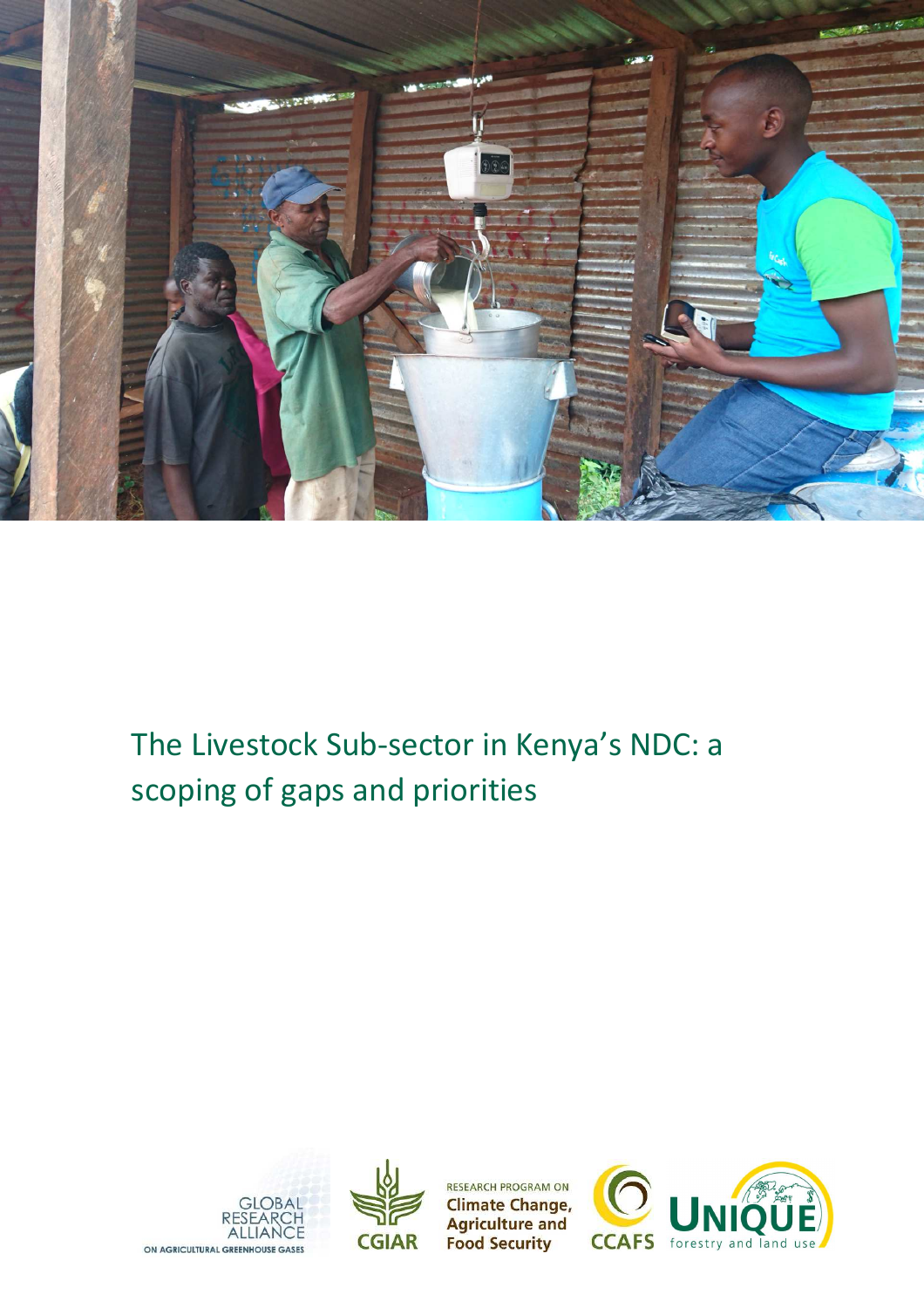# **TABLE OF CONTENTS**

| $\mathbf{1}$ |     |  |
|--------------|-----|--|
|              |     |  |
|              |     |  |
| 2            |     |  |
|              |     |  |
|              |     |  |
|              |     |  |
|              |     |  |
|              |     |  |
| 3            |     |  |
|              |     |  |
|              |     |  |
|              |     |  |
|              |     |  |
|              |     |  |
| 4            |     |  |
|              |     |  |
|              |     |  |
|              | 4.3 |  |
|              |     |  |
|              |     |  |
| 5            |     |  |
|              |     |  |
|              |     |  |
|              | 5.3 |  |
|              |     |  |
|              | 5.5 |  |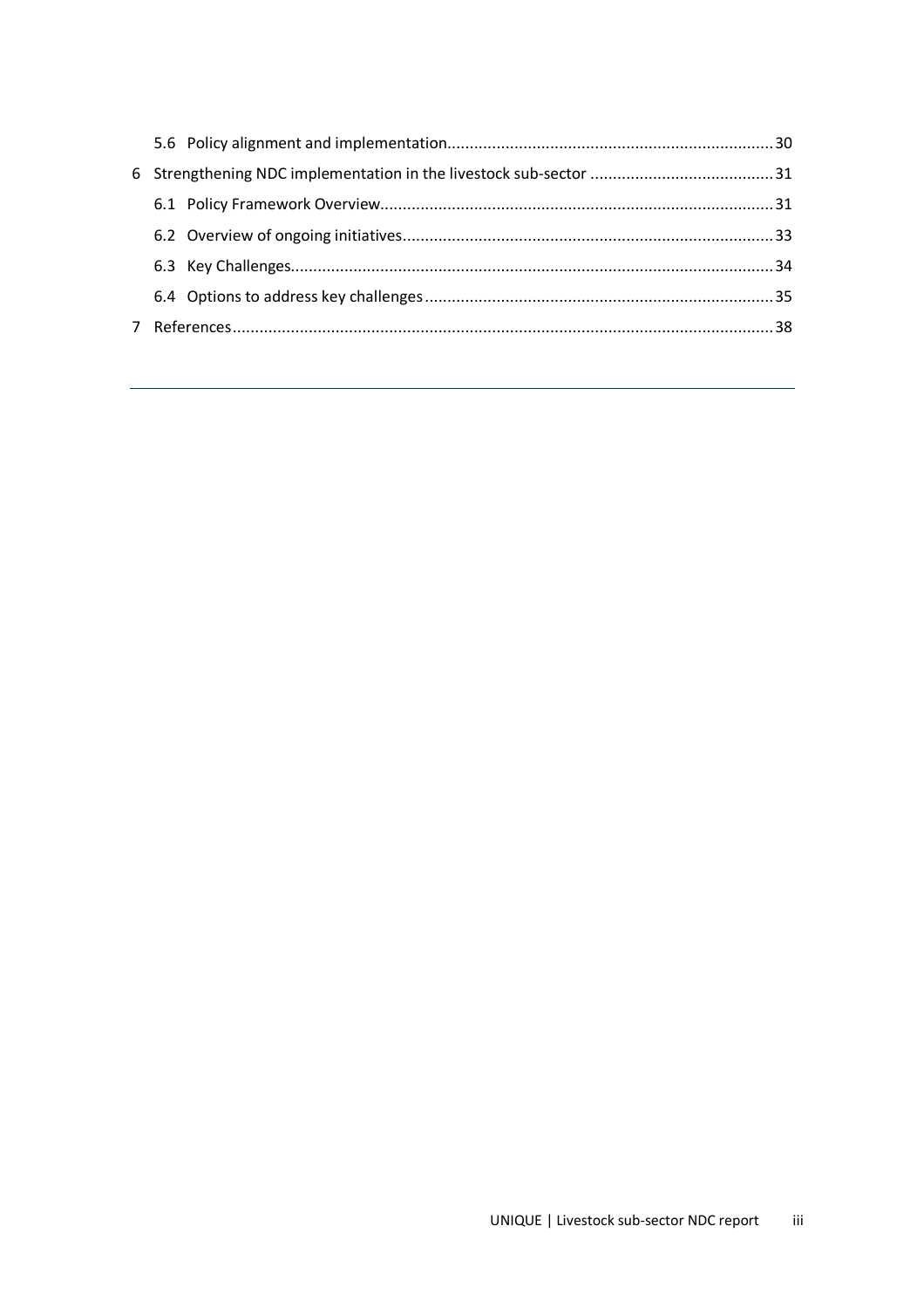# LIST OF TABLE

| Table 6. Characterization of beef cattle production systems in Kenya 13  |  |
|--------------------------------------------------------------------------|--|
| Table 7. Cattle and calves slaughtered in formal channels, 2013-2019 13  |  |
| Table 8. Small ruminant population, meat and milk production and trade20 |  |
|                                                                          |  |
|                                                                          |  |
|                                                                          |  |
|                                                                          |  |
|                                                                          |  |
|                                                                          |  |

# LIST OF FIGURES

| Figure 2: Enteric fermentation emissions in the First NDC BAU scenario, re-estimated emissions                                                                         |  |
|------------------------------------------------------------------------------------------------------------------------------------------------------------------------|--|
| Figure 3: Trends in GHG intensity (kg CO2e/kg milk, right axis) and average annual milk yield                                                                          |  |
| Figure 4: Modelled percentage change in GHG intensity ( $kg CO2e$ / kg protein) of the livestock<br>sector due to increasing population or increasing off-take rates17 |  |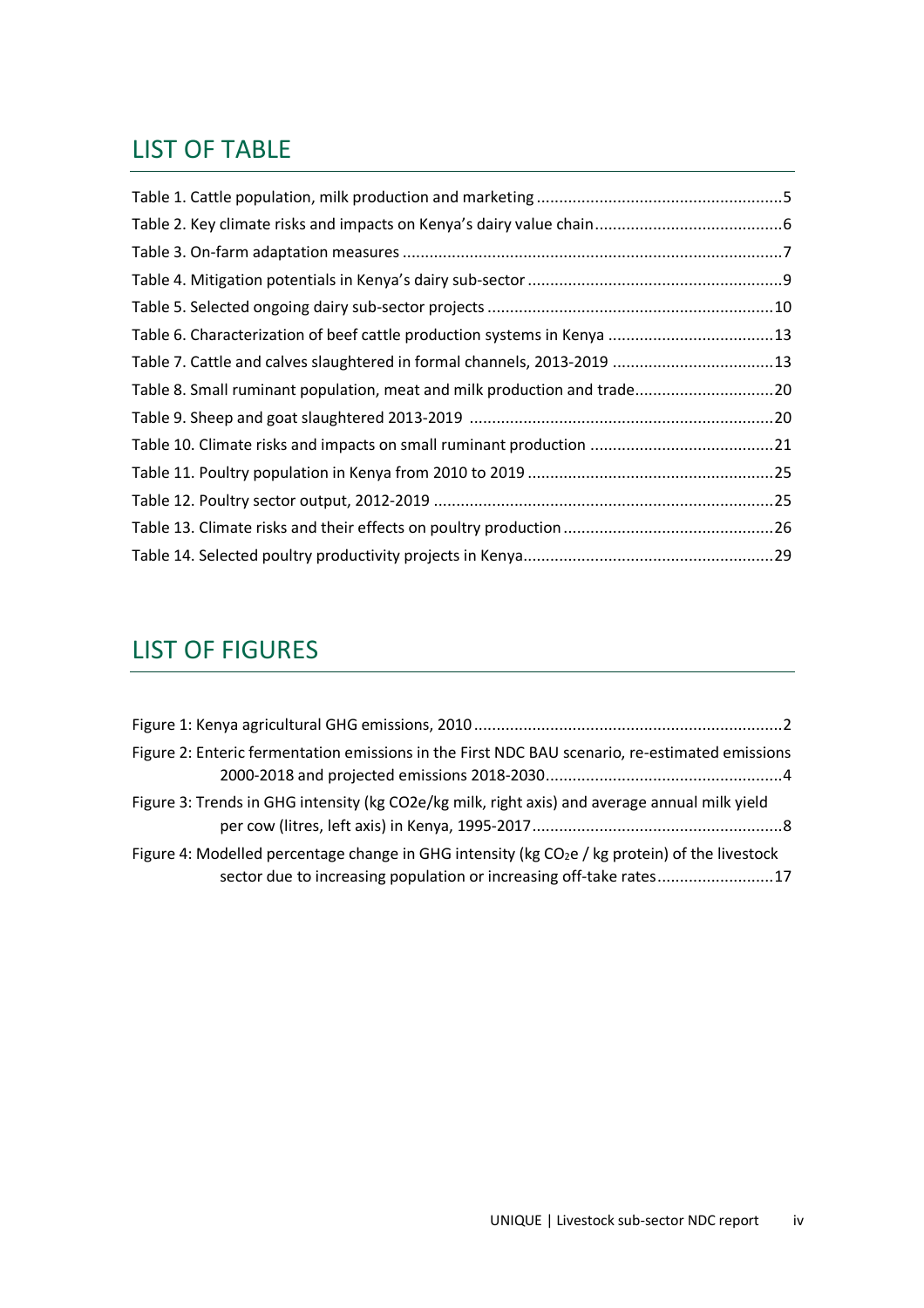# LIST OF ABBREVIATIONS

| <b>ASALs</b>  | Arid and Semi-Arid Areas                                              |
|---------------|-----------------------------------------------------------------------|
| <b>ASGTS</b>  | Agriculture Sector Growth and Transformation Strategy                 |
| <b>BAU</b>    | <b>Business As Usual</b>                                              |
| <b>CCAFS</b>  | Climate Change Agriculture and Food Security program of the CGIAR     |
| <b>CSA</b>    | climate smart agriculture                                             |
| GHG           | greenhouse gas                                                        |
| <b>GRA</b>    | Global Research Alliance                                              |
| <b>IFAD</b>   | International Fund for Agricultural Development                       |
| <b>KALRO</b>  | Kenya Agriculture and livestock research organization                 |
| <b>KCSAIF</b> | Kenya Climate Smart Agriculture Strategy and Implementation Framework |
| <b>MRV</b>    | measurement, reporting and verification                               |
| <b>NAIP</b>   | National Agriculture Investment Plan                                  |
| <b>NAP</b>    | <b>National Adaptation Plan</b>                                       |
| <b>NCCAP</b>  | National Climate Change Action Plan                                   |
| <b>NDC</b>    | Nationally Determined Contribution                                    |
| <b>NAMA</b>   | National Adaptation and Mitigation Action                             |
| <b>NARIGP</b> | National Agricultural and Rural Inclusive Growth Project              |
| <b>SNC</b>    | Second National Communication                                         |
| <b>UNFCCC</b> | United Nations Framework Convention on Climate Change                 |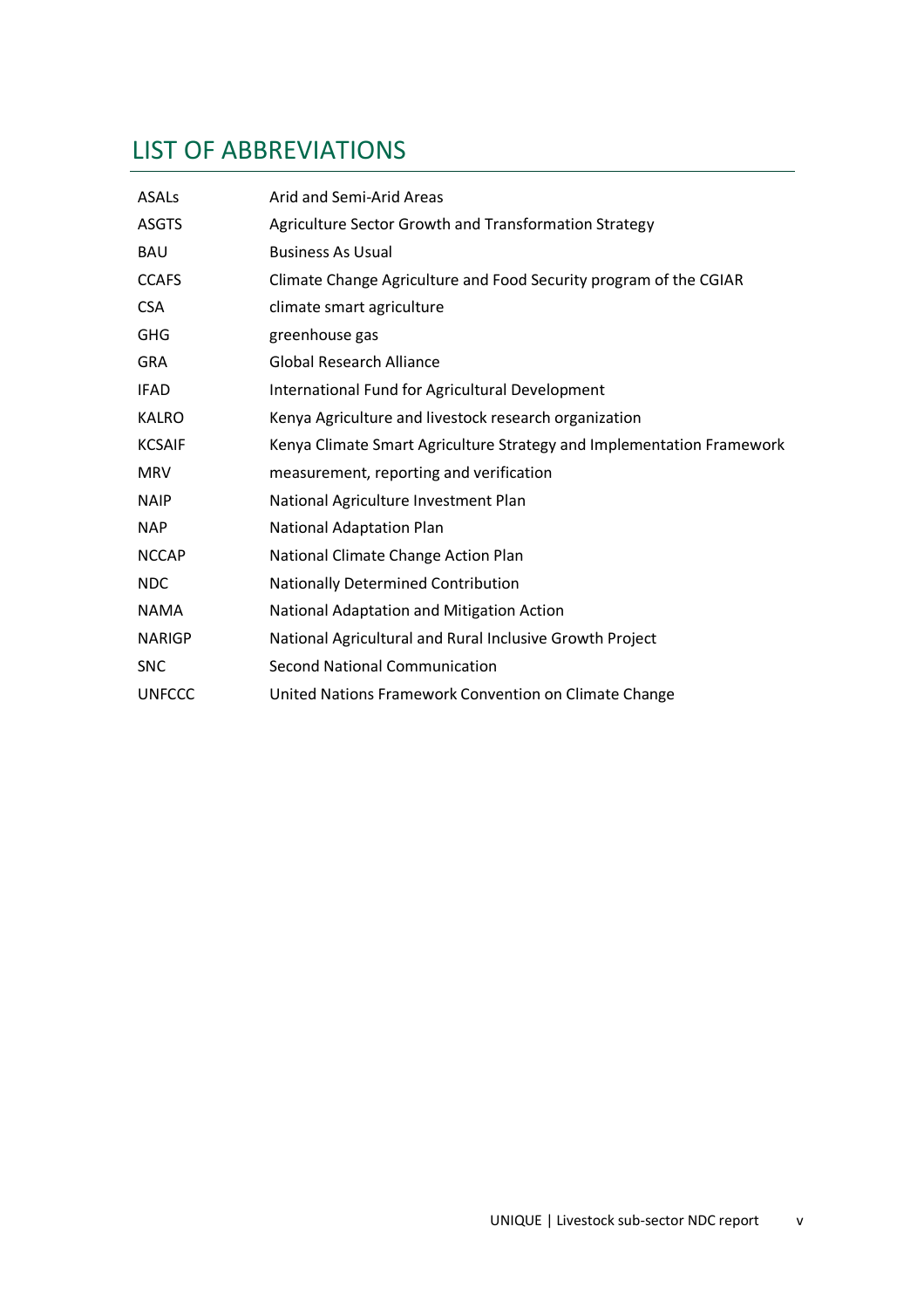## SUMMARY

Under the Paris Agreement, countries should update their Nationally Determined Contribution (NDC) every five years, with progressive ambition in each new submission. Kenya plans to review and revise its NDC in June 2020. The State Department for Livestock has undertaken a stocktaking exercise with support from UNIQUE forestry and land use, CCAFS and GRA. This report summarizes the main findings and recommendations for the livestock sub-sector contribution to enhanced climate change ambition.

**The livestock sub-sector is well aligned with Kenya's comprehensive policy framework:** The livestock sub-sector is critical to achieving Kenya's development objectives, including the Big Four Agenda and the Agriculture Sector Growth and Transformation Strategy (ASGTS, 2019- 2029). The prioritization exercise that informed the ASGTS highlighted dairy, beef, sheep/goat, poultry and camel as being among Kenya's 13 value chains with high potential for agricultural transformation and are central to achieving the objectives of the three ASGTS anchors.

The Kenya Climate Smart Agriculture Strategy and Implementation Framework (KCSAIF) sets out clear actions that are in line with livestock sub-sector priorities. With the exception of the dairy industry where some progress has been made, implementation of the KCSAIF in different livestock industries (e.g. beef, sheep, goats, poultry) is in its early stages.

**The livestock sub-sector is central to Kenya's climate change ambitions:** Livestock is the largest source of GHG emissions in the agricultural sector, accounting for over 50% of GHG emissions in the Second National Communication, mainly due to enteric fermentation. Trends in livestock GHG emissions are also key drivers of the business as usual (BAU) scenario in Kenya's first NDC. The projections underlying the BAU scenario in the first NDC assumed 1% annual average growth in enteric fermentation emissions from 2010 to 2030. Official livestock population data combined with IPCC 2006 Tier 1 emission factors show that from 2000 to 2018 enteric fermentation emissions in fact increased by 8.5% per year, and have exceeded the BAU projections in every year since 2007. Assuming annual growth of 3.34%, livestock enteric fermentation emissions in 2030 could exceed 33 Mt CO<sub>2</sub>e, which is more than double the estimated emissions in 2010. Increasing livestock GHG emissions are mainly driven by rising demand for meat and milk due to increasing population, urbanization and rising incomes. As other sectors decarbonize, agricultural emissions – led by livestock emissions – will become more important.

Livestock can also contribute to GHG mitigation. A Dairy NAMA has been proposed, with an estimated mitigation potential of 8.8 Mt CO<sub>2</sub>e over a 10-year period. The Dairy NAMA has not yet been implemented due to lack of financial support. Other livestock industries also have mitigation potential and there are strong synergies with adaptation. However, the technical feasibility, costs and benefits have not yet been assessed in detail. The majority of non-dairy cattle and small ruminants are raised in the arid and semi-arid areas, where adaptation to climate change and food security are national priorities.

**Livestock sub-sector contributions to enhanced NDC:** NDCs can be enhanced on the basis of a stocking taking of trends, policies and measures, and actions of sub-national and non-state actors in the sector; by updating assumptions and analysis; by ensuring alignment of the NDC with sector development objectives; by ensuring complete coverage of sectors and sub-sectors; and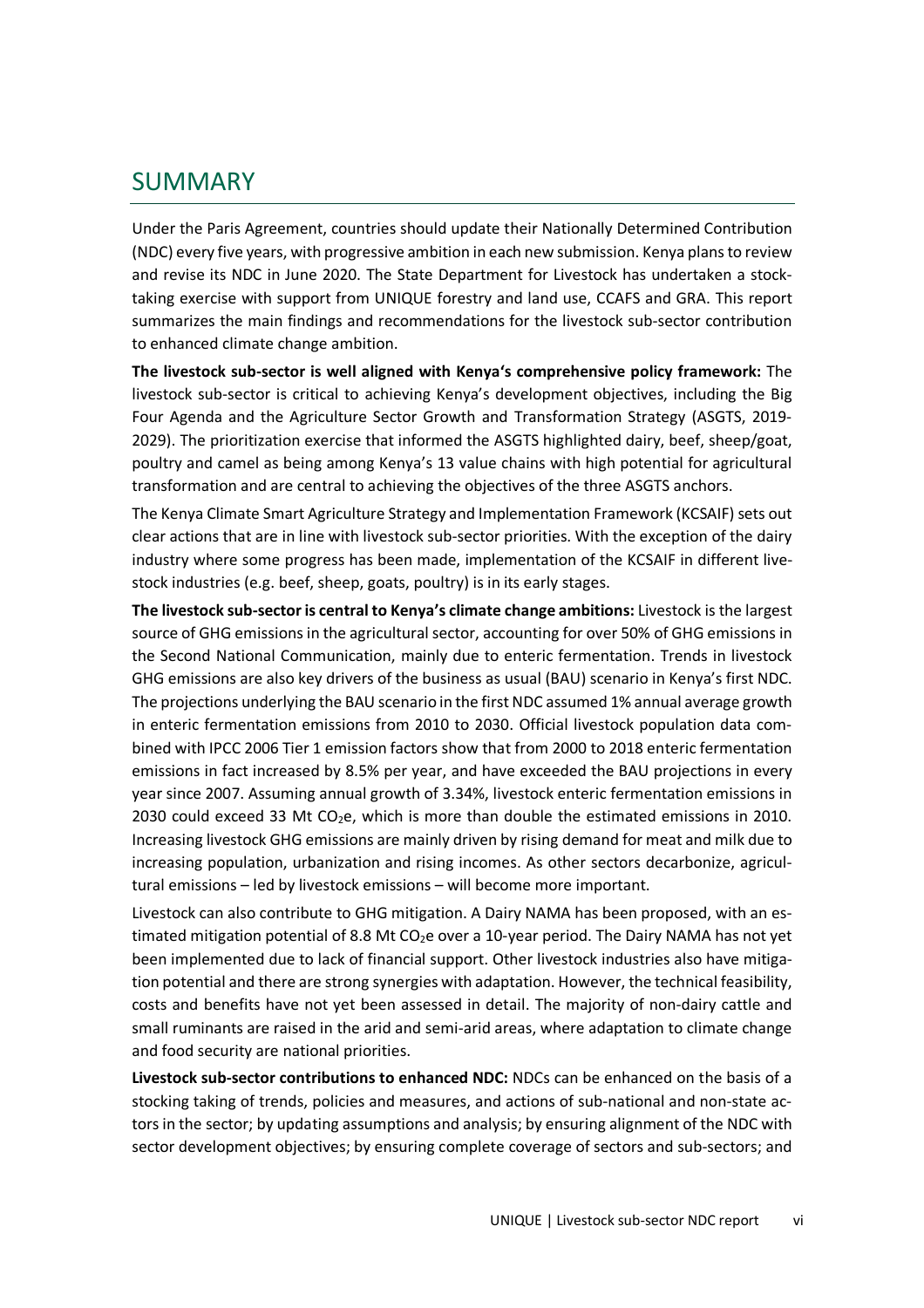by ensuring that adaptation priorities, policies and plans are appropriately reflected. Based on a stock-taking, the following pathways to NDC enhancement have been identified in the livestock sector.

In addition to pursuing financing of the Dairy NAMA, in line with the recommendation in the Mitigation Technical Analysis Report, during the 2018-2022 National Climate Change Action Plan implementation period the livestock sub-sector should build expertise and improve data for mitigation action, while focusing climate change efforts on adaptation. In particular, actions to enhance mitigation ambition and promote adaptation actions are proposed in the following four areas.

**(1) In-depth assessment and identification of adaptation and mitigation options.** *This will contribute to identification of feasible livestock sub-sector climate actions for inclusion in the third NDC.*

- Documentation of vulnerability to climate change and extreme events by livestock in different production systems and in grasslands, for evidenced based development of policies and measures in the livestock sub-sector.
- In-depth feasibility assessment in each production system for each livestock species for upscaled implementation of key adaptation and mitigation strategies.
- Inventory of domestic (national and county government, non-government, private sector) and internationally-supported initiatives that promote key adaptation and mitigation strategies.
- Stakeholder-led identification of adaptation and mitigation initiatives for upscaling.

**(2) Develop a Livestock Sub-Sector Climate Change Action Plan.** *This will support coordination in the sub-sector and assist in resource mobilization for enhanced climate action.*

- Engage stakeholders and key supporting institutions in the main initiatives in each production system for each species to identify actions to support upscaled implementation of key adaptation and mitigation actions in the livestock sub-sector and ensure coordination with stakeholders.
- Develop strategies for the national government to promote climate smart agriculture (CSA) in the livestock sub-sector, including:
	- strategies to ensure that these actions are mainstreamed in the workplans of state department for livestock divisions and units and related semi-autonomous government agencies;
	- strategies to ensure that these actions are mainstreamed in the work of other relevant MDAs and county governments;
	- **strategies to support non-government and private sector actors to address sector** support needs;
	- coordination mechanisms to engage the key stakeholders in each strategy.

**(3) Improve monitoring and evaluation of livestock sub-sector climate actions.** *This will support sector coordination, enable tracking of non-state climate actions and support UNFCCC reporting*

- Design livestock CSA monitoring & evaluation (M&E) system to provide and track information on:
	- **Progress in implementing Livestock Sub-sector Climate Change Action Plan;**
	- **KCSAIF M&E framework indicators;**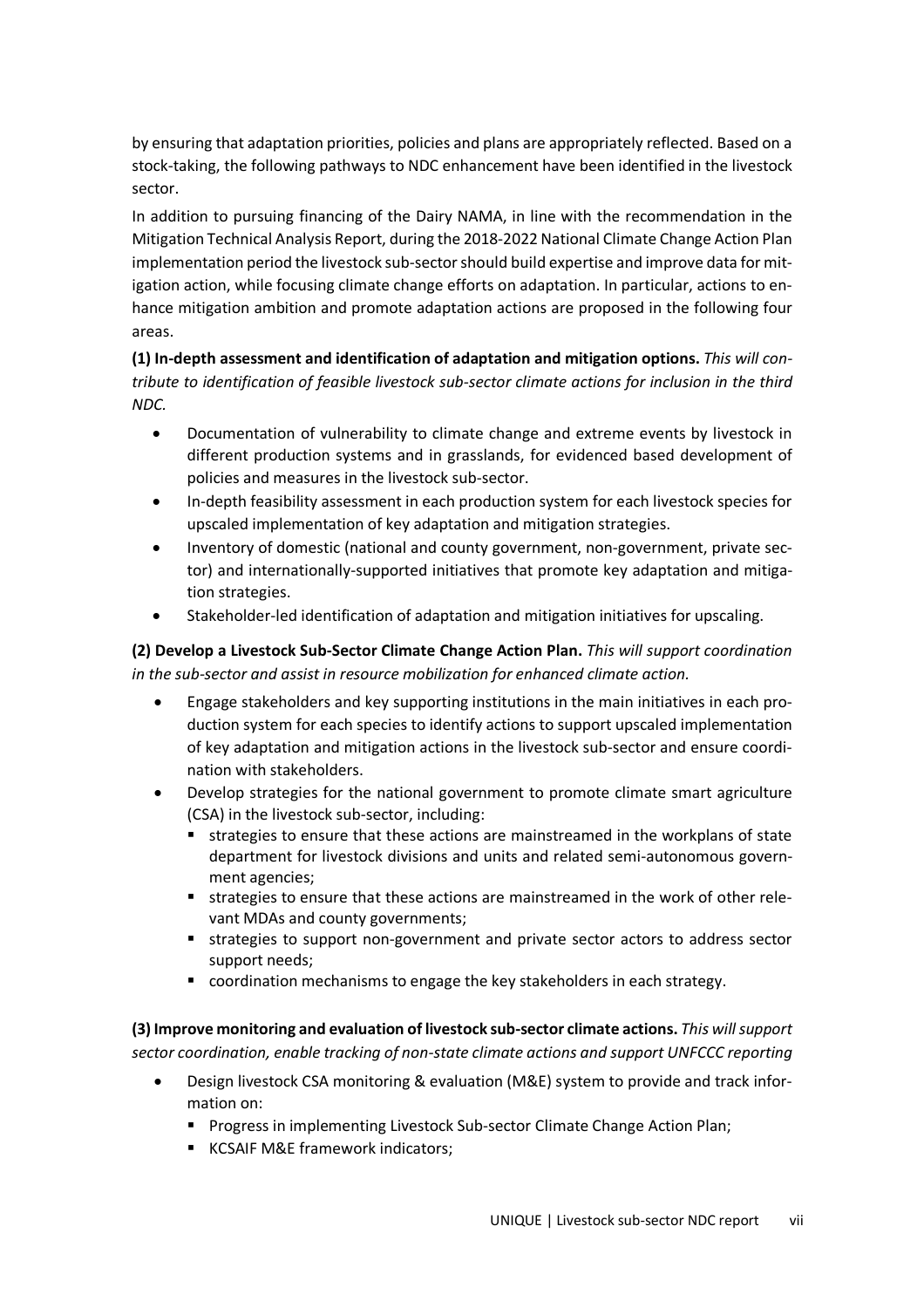- **Information required by sub-sector stakeholders;**
- Other indicators as required by national measurement, reporting and verification (MRV) systems (e.g. adaptation and mitigation action registry).

**(4) Improve MRV of livestock GHG emissions.** *This will improve national capacities for MRV to support implementation and tracking of climate actions.*

- GHG inventory compilation:
	- Continue to compile and submit the Tier 2 dairy cattle GHG inventory on an annual basis;
	- Expand application of Tier 2 method to the other livestock species;
	- Continue to build state department for livestock capacity for GHG inventory compilation.
- GHG inventory improvement:
	- Collaborate with national and county stakeholders to improve livestock administrative statistics in line with GHG inventory data needs;
	- **Strengthen county capacities for improved livestock data collection.**
- MRV system improvement:
	- Revise NDC GHG BAU projections for livestock GHG emissions based on Tier 2 emission factors and revised livestock population time series in view of the 2019 livestock census results;
	- **•** Develop models for tracking change in emission intensity of livestock production in line with key adaptation and mitigation strategies.

This report summarizes the state of knowledge and action in the livestock sub-sector regarding adaptation and mitigation, highlighting gaps and priorities for future policy developments. The first chapter provides a general overview of the sector's position in relation to climate change in Kenya. The following four chapters review priorities for adaptation and mitigation for each of the main livestock species (dairy cattle, non-dairy cattle, small ruminants and poultry). The final chapter assesses policy and institutional issues, and provides recommendations for the State Department for Livestock, with a focus on near-term actions to increase the livestock sector's support to enhanced climate change ambitions.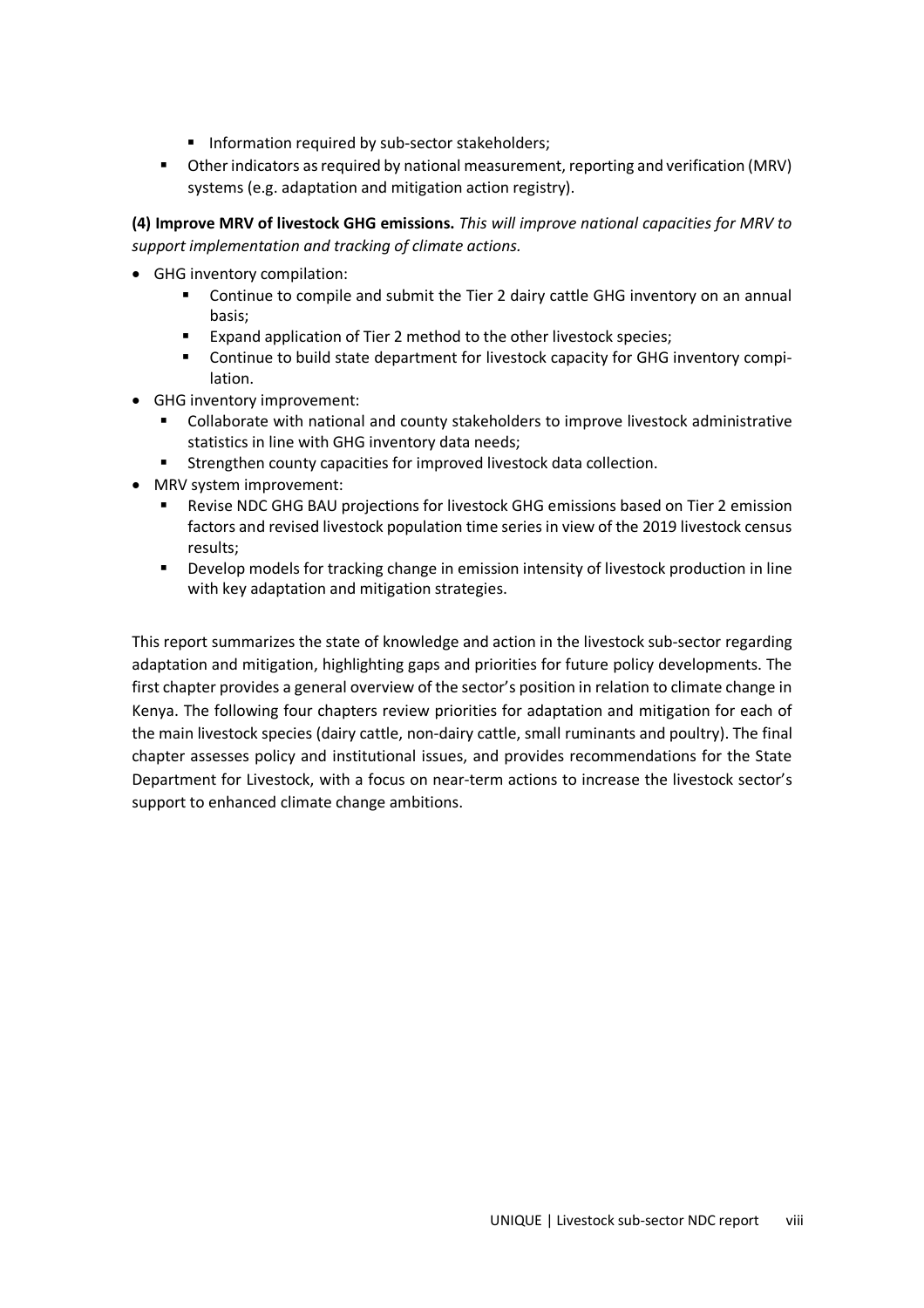## ACKNOWLEDGEMENTS

This report was produced under the guidance of Robin Mbae, Bernard Kimoro and Benjamin Kibor of the Climate Change Unit of the State Department for Livestock, Kenya. Analysis was provided by Andreas Wilkes, Charles Odhong', Suzanne van Dijk and Shimels Wassie (UNIQUE forestry and land use GmbH) and Dr. Joel Onyango Khobondo (Egerton University).

This work was conducted as part of the CGIAR Research Program on Climate Change, Agriculture and Food Security (CCAFS) and with support from the Global Research Alliance on Agricultural Greenhouse Gases (GRA). CCAFS is carried out with support from CGIAR Fund Donors and through bilateral funding agreements. For details please visit https://ccafs.cgiar.org/donors. GRA is implemented with the support of the New Zealand Government. For more information on the work of the Livestock Group of the GRA, see https://globalresearchalliance.org/research/livestock/. The views expressed in this document cannot be taken to reflect the official opinions of these organisations.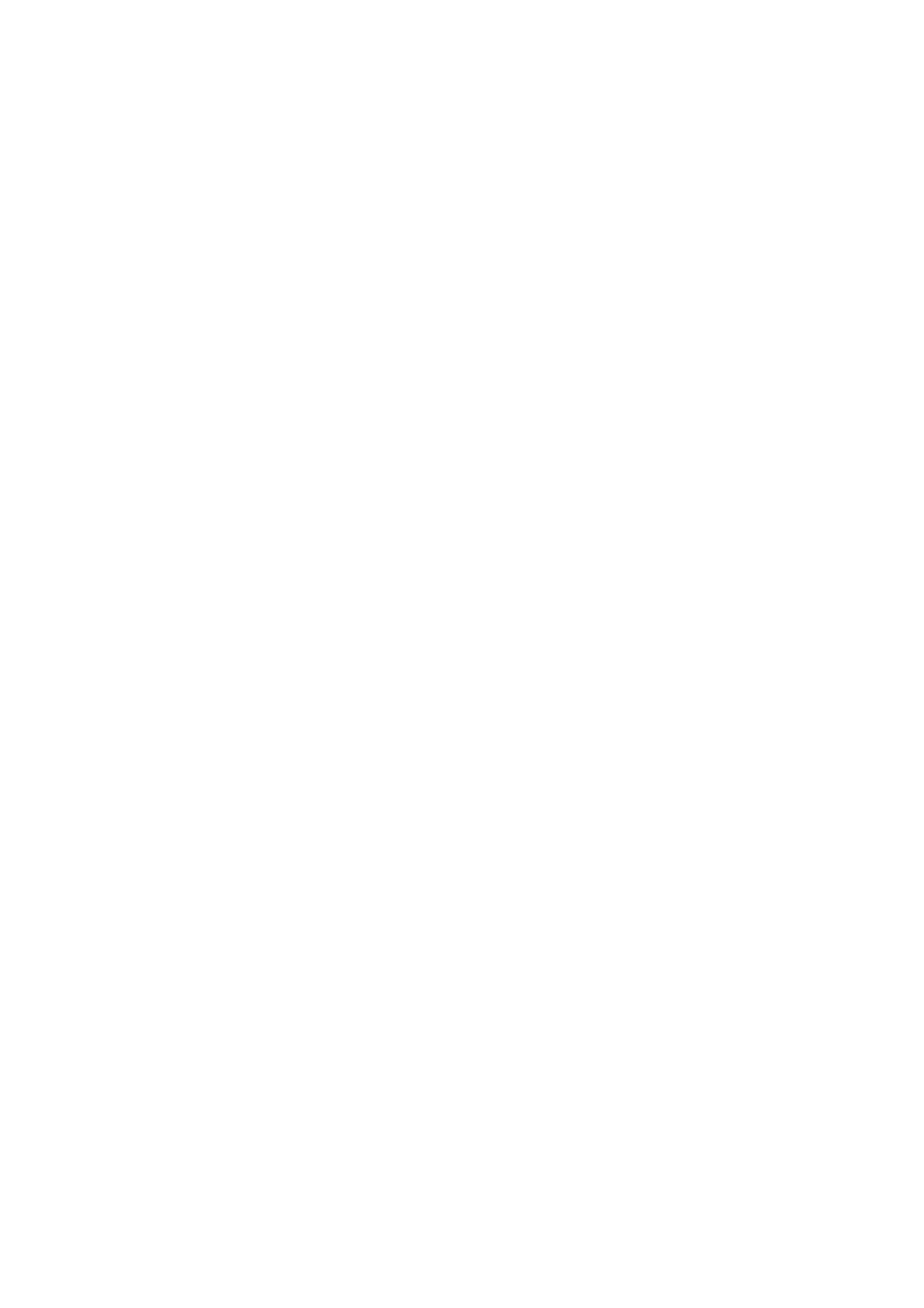# 1 CONTEXT FOR THE STOCK-TAKING

In 2020, signatories to the Paris Agreement are updating their Nationally Determined Contribution (NDC). Many countries' NDCs include both mitigation and adaptation, and adaptation is often prioritized in the agriculture sector. One way to update agriculture's contribution to an NDC is to identify existing policies and measures, prioritize adaptation policies and measures, and estimate the impacts of implementing these measures on GHG emissions. Unconditional targets can be set for policies and measures for which domestic support has already been obtained, and conditional targets for policies and measures requiring international support.

This assessment of options for updating the contribution of the livestock sector to Kenya's NDC found that this approach to NDC updating would not result in confident estimates of the effects of policies and measures. This is due to significant gaps in information on the status of policy implementation and gaps in knowledge of the adaptation and mitigation effects of policies and measures. Identifying these gaps and options to address them sets out a pathway for Kenya's State Department for Livestock and sector stakeholders to work towards updating Kenya's Third NDC (2025) on the basis of in-depth assessment and consultation. Updating the Third NDC on this basis would ensure that any commitments are based on robust evidence and have broad support among stakeholders.

## 1.1 Policy context

Kenya's vulnerability to the impacts of climate change is exacerbated by the high dependence on climate sensitive natural resources. In response, Kenya developed a National Climate Change Response Strategy (NCCRS 2010) which was followed by the National Climate Change Action Plan (NCCAP 2013-17, now updated for the period 2018-22) and the National Adaptation Plan (NAP, 2015-2030). Kenya signed the Paris Agreement in 2016 and submitted its first Nationally Determined Contribution (NDC). Kenya's first NDC includes both mitigation and adaptation components. Kenya's NDC adaptation priorities are aligned with the NCCAP and National Adaptation Plan. For mitigation, Kenya's first NDC states the aim to achieve a low carbon, climate resilient development pathway, and will continue to implement the NCCAP (2018-2022) and subsequent action plans beyond this period to achieve this target. In the agriculture sector, this will include the promotion of climate smart agriculture (CSA) practices and implementation of the Kenya Climate Smart Agriculture Implementation Framework (KCSAIF). KCSAIF prioritizes moving towards a climate-resilient agriculture sector and "taking actions where possible to encourage greenhouse gas (GHG) emissions that are lower than business-as-usual practice". So, while livestock account for over 50% of GHG emissions in the agriculture sector, adaptation remains the top priority.

KCSAIF sets out actions that are in line with livestock sub-sector priorities. Many listed actions are generic and more work is required to see how they can be operationalized in the livestock sub-sector. With the exception of the dairy industry where some progress has been made, implementation of the KCSAIF in different livestock industries (e.g. beef, sheep/goats, poultry) is in its early stages.

The livestock sub-sector is critical to achieving Kenya's agricultural development objectives, including the Big Four Agenda and the Agriculture Sector Growth and Transformation Strategy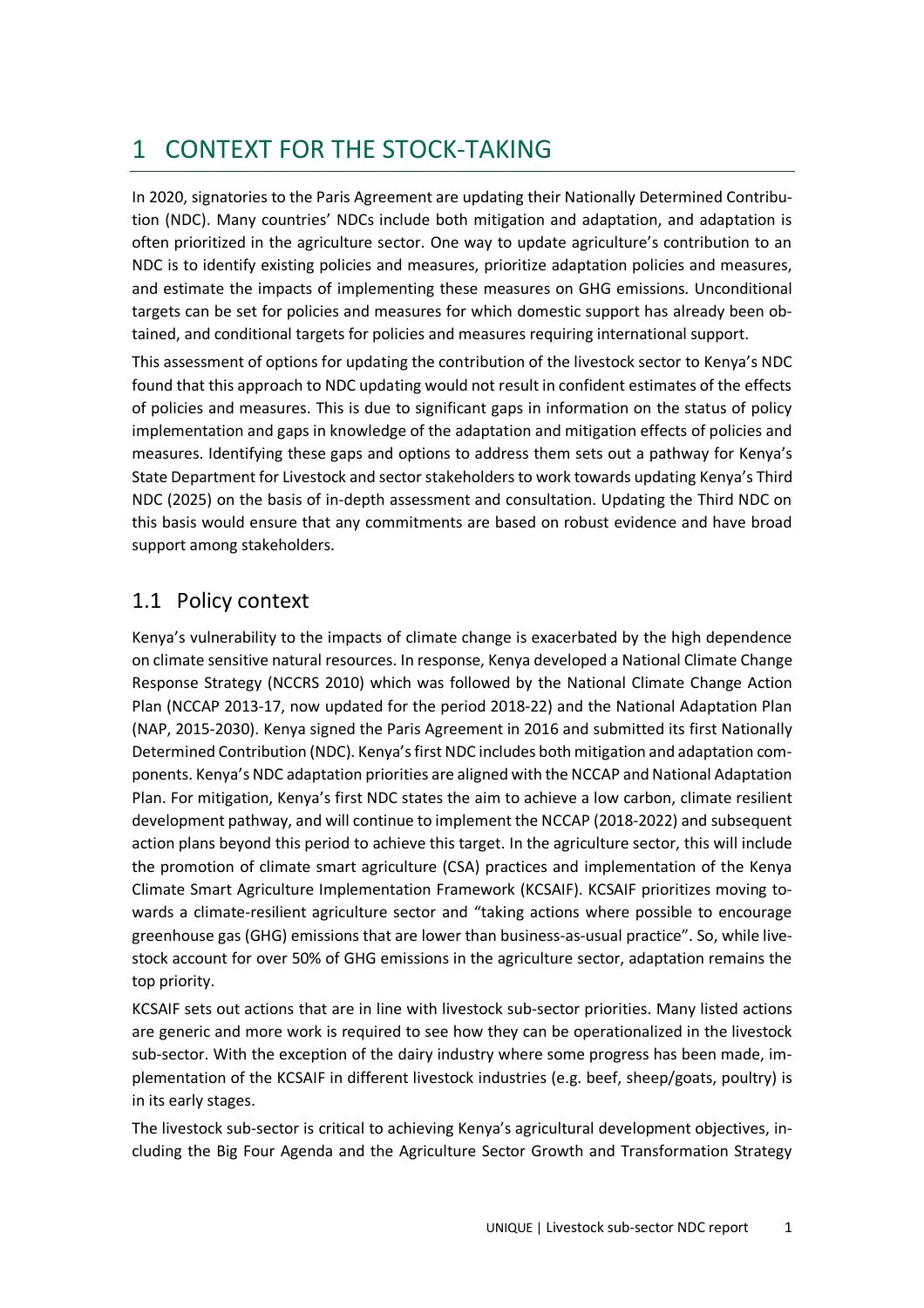(ASGTS, 2019-2029). The prioritization exercise that informed the ASGTS highlighted dairy, beef, sheep/goat, poultry and camel as being among Kenya's 13 value chains with high potential for agricultural transformation and these value chains are central to achieving the objectives of the three ASGTS anchors.

## 1.2 Climate change mitigation and adaptation

Livestock is the largest source of GHG emissions in the agricultural sector. The Second National Communication (SNC, 2015) estimated that of the agricultural sector's 29.6 Mt CO<sub>2</sub>e emissions in 2010, more than 50% were enteric fermentation and manure management emissions from livestock. Further livestock emissions are included in the 'agricultural soils' category (**Error! Reference source not found.**).



**Figure 1: Kenya agricultural GHG emissions, 2010** 

*Source: SNC (2015)* 

Trends in livestock GHG emissions are also key drivers of the business-as-usual (BAU) scenario in Kenya's first NDC. The data presented in the SNC showed 3.34% annual average growth in enteric fermentation emissions from 2000 to 2010, and the BAU scenario assumed 1% annual average growth from 2010 to 2030. The SNC was based on official livestock population data that was subsequently revised in light of the 2009 livestock census results. The revised livestock population data combined with IPCC 2006 Tier 1 emission factors show that from 2000 to 2018 enteric fermentation emissions in fact increased by 8.5% per year, and have exceeded the BAU projections in every year since 2007 (**Error! Reference source not found.**). Assuming growth of 3.34% (which is slightly below the 3.6% human population growth rate projected by the UN), livestock enteric fermentation emissions in 2030 could exceed 33 Mt  $CO<sub>2</sub>e$ , which is more than double the estimated emissions in 2010. Rapid increase in livestock GHG emissions is mainly driven by the rising demand for meat and milk due to increasing population, urbanization and rising incomes. As other sectors decarbonize, agricultural emissions – led by livestock emissions – will become more important.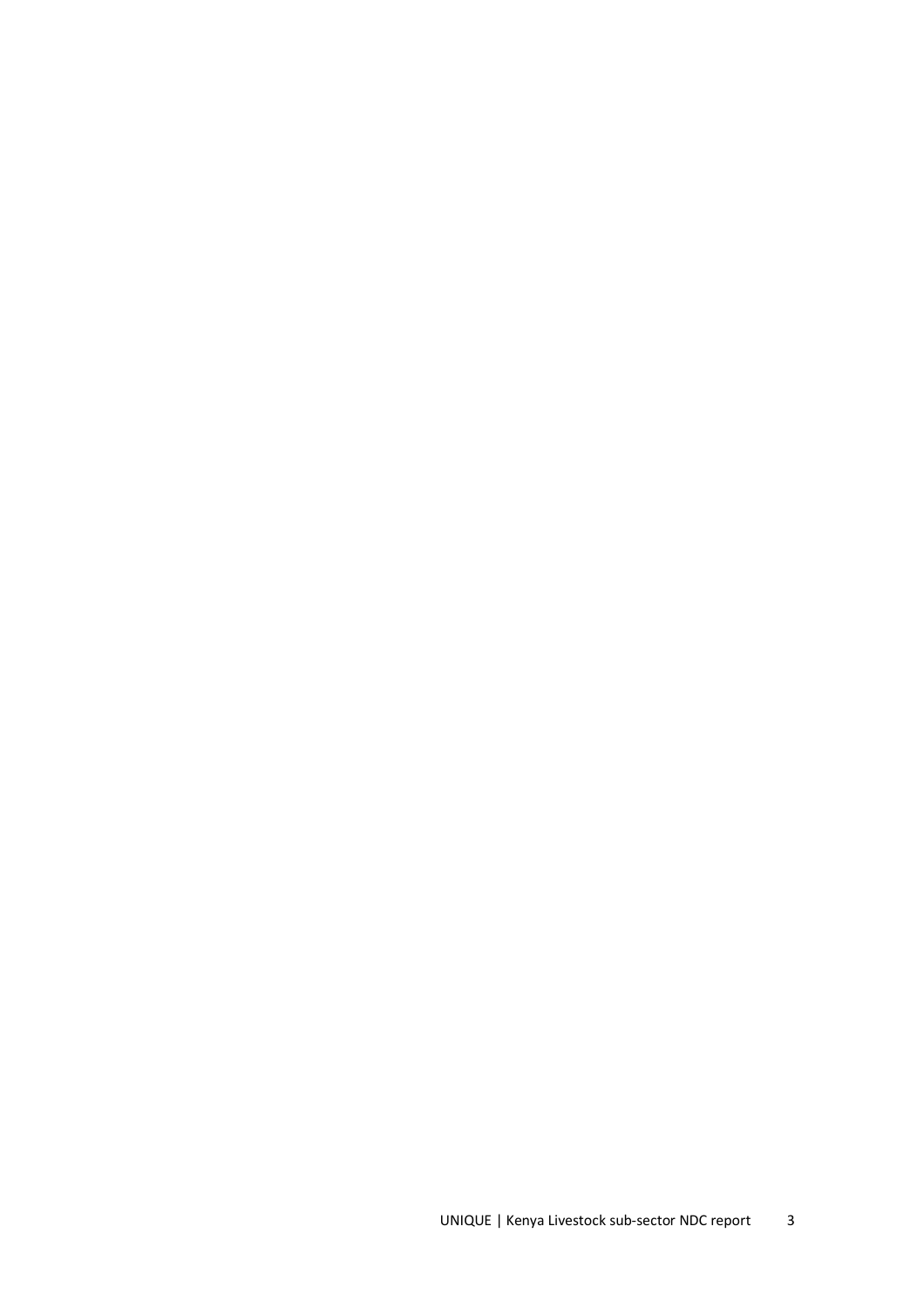

**Figure 2: Enteric fermentation emissions in the First NDC BAU scenario, re-estimated emissions 2000-2018 and projected emissions 2018-2030** 

*Note: SNC BAU reconstructed from data in MTAR Table 3.1. Estimated emissions use State Department for Livestock data for cattle populations and FAO data for other livestock populations with IPCC (2006) Tier 1 emission factors. Projection assumes 3.34% annual growth rate.* 

Livestock can also contribute to GHG mitigation. A Dairy NAMA has been proposed, with an estimated mitigation potential of 8.8 Mt CO<sub>2</sub>e over a 10-year period. The Dairy NAMA is designed to target about 15% of dairy cattle in Kenya, and with successful initial implementation, could be further upscaled. The Dairy NAMA has not yet been implemented due to lack of financial support. As the following chapters show, other livestock industries also have mitigation potential and there are strong synergies with adaptation. However, for most options the technical feasibility, costs and benefits have not yet been assessed in detail, and for most livestock industries, climate risks and adaptation options have not been systematically assessed.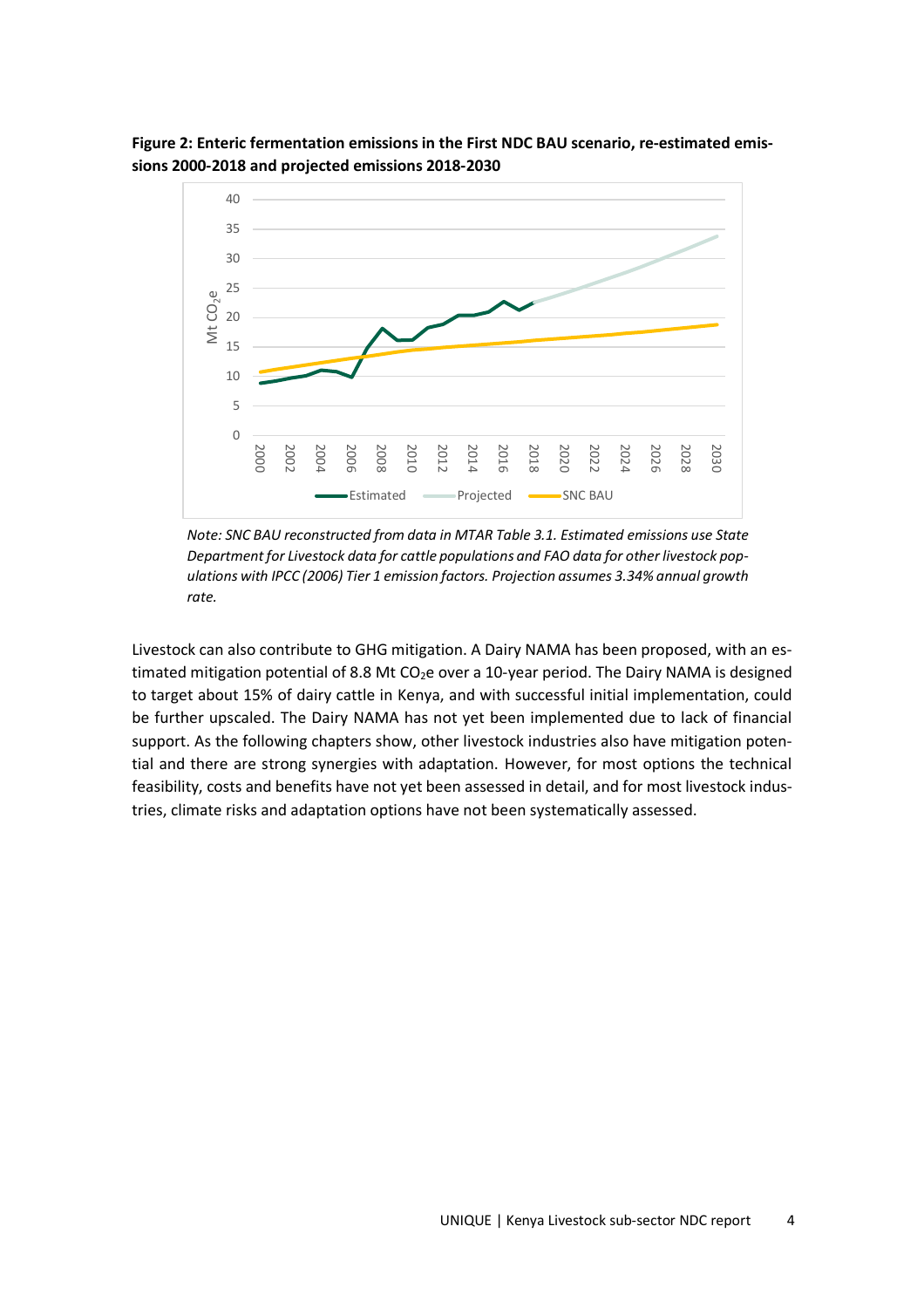# 2 DAIRY CATTLE SUB-SECTOR

## 2.1 Overview

The dairy sub-sector is the sixth largest sub-sector by marketed value in Kenya's agriculture sector (NAIP 2019). The dairy cattle population has been estimated at about 5.1 million cattle in 2018, accounting for about 25% of Kenya's total cattle population (SDL 2018). About 90% of dairy cattle are concentrated in 21 counties, mostly in the Rift Valley and central regions of the country, with pockets of major production in western and eastern areas. The vast majority of dairy cattle are raised on smallholder farms, but farms with larger herds and commercial farms are also common in some areas. About half of dairy cattle are raised in semi-intensive areas, where semi-zero grazing is the most common feeding system. About 28% are in zero grazing systems, and 20% in full grazing systems (SDL 2020).

Dairy cattle milk production was estimated at about 3.8 billion liters in 2018. Of this, about 16% is delivered to dairy processors in the formal sector, but most is consumed on-farm or sold to the informal market. Farmer cooperatives handle about 18.7 million liters of milk worth about KES 5.6 billion (KNBS 2020). Informal market sales are particularly important for rural women's incomes, because they are less able to control incomes from formal market sales (Tavenner & Crane, 2018; Wilkes et al. 2020a). Overall, the dairy sector makes key contributions to farmers' incomes, food security and nutrition (both through on-farm consumption and income from milk sales) and employment, generating about 13 jobs for every 1,000 litres of milk handled in processing, and 18 jobs per 1,000 liters handled in the informal sector (Muriuki, 2011).

|      |                            |                                    | Of which                      |                                              |
|------|----------------------------|------------------------------------|-------------------------------|----------------------------------------------|
| Year | <b>Dairy Cattle (head)</b> | <b>Milk production</b><br>(liters) | <b>Formally mar-</b><br>keted | <b>Consumed or</b><br>informally<br>marketed |
| 2012 | 4,340,278                  | 3,906,250,200                      |                               |                                              |
| 2013 | 4,505,582                  | 4,055,023,800                      |                               |                                              |
| 2014 | 4,316,153                  | 3,884,537,700                      |                               |                                              |
| 2015 | 4,242,132                  | 3,817,918,800                      | 16.1%                         | 83.9%                                        |
| 2016 | 4,505,733                  | 4,055,159,700                      | 16.0%                         | 84.0%                                        |
| 2017 | 4,573,871                  | 3,560,701,586                      | 15.0%                         | 85.0%                                        |
| 2018 | 5,135,875                  | 3,778,206,805                      | 16.8%                         | 83.2%                                        |

 **Table 1. Cattle population, milk production and marketing 2012-2018** 

*Note: Population and milk production data from SDL (2018), marketed milk from KNBS (2020).* 

Average milk yields on smallholder farms are low, but have been gradually increasing over time. One estimate suggests that average annual milk yields per cow have increased from about 1880 kg in 1994 to 2000 kg in 2017, and annual average increase of about 0.3% per year, mainly because of an increase in the proportion of specialized dairy breeds, such as Holstein-Friesian and Ayrshire breeds (SDL 2020). Average milk yields are higher on farms that have specialized dairy breeds (e.g. Holstein-Friesian, Ayrshire etc.) and that use zero-grazing. But within different feeding systems, there is large variation in milk yields, indicating scope for improving other aspects of management (Wilkes et al. 2020b). The quantity and quality of feed resources are widespread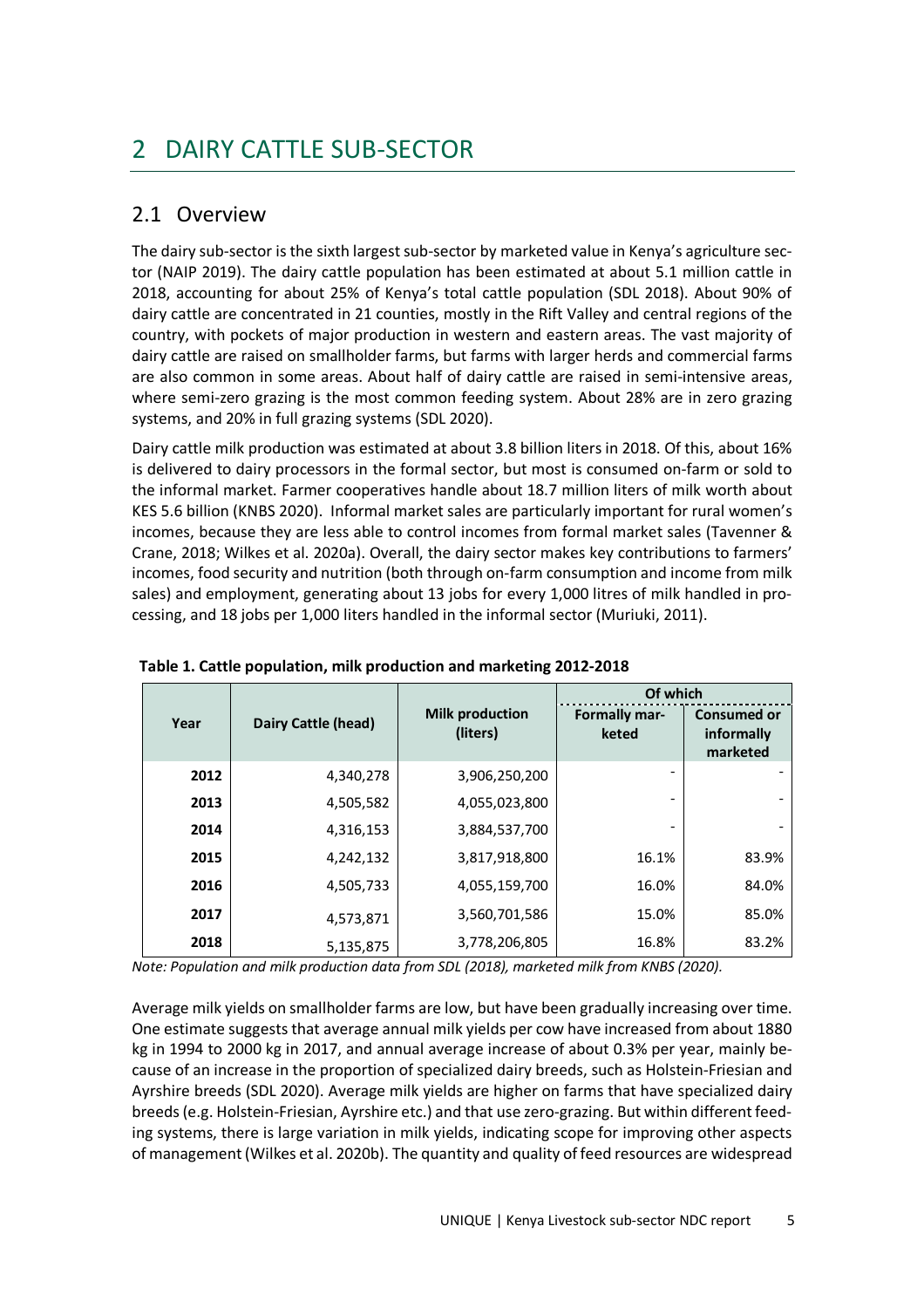constraints on increasing dairy cattle productivity. The commercial fodder supply sector has been growing in recent years (van Dijk et al. 2018).

## 2.2 Climate risks and adaptation in the dairy cattle sub-sector

### 2.2.1 Climate change vulnerability of Kenya's dairy producers

Climate variability and longer-term climate change may have major impacts on Kenya's dairy producers and the dairy value chain as a whole (Table 2).

|                                                                           | Input and ser-<br><b>On-farm production</b><br><b>Trading</b><br>and<br>vice provision<br>processing                                                                                                                                                                                                                          |                                                                                                                                                                                                                   | <b>Marketing</b>                                                                                     |                                                                                                                   |
|---------------------------------------------------------------------------|-------------------------------------------------------------------------------------------------------------------------------------------------------------------------------------------------------------------------------------------------------------------------------------------------------------------------------|-------------------------------------------------------------------------------------------------------------------------------------------------------------------------------------------------------------------|------------------------------------------------------------------------------------------------------|-------------------------------------------------------------------------------------------------------------------|
| Higher mean<br>temperatures                                               |                                                                                                                                                                                                                                                                                                                               | Increased likelihood of emer-<br>gence and re-emergence of<br>livestock diseases (Wetende,<br>et al. 2018)                                                                                                        |                                                                                                      |                                                                                                                   |
| Reduced<br>High temper-<br>fod-<br>der quality<br>atures<br>(hot<br>days) |                                                                                                                                                                                                                                                                                                                               | Heat stress, especially among<br>improved breeds causing re-<br>duced feed intake, milk yields<br>and fertility, longer calving in-<br>tervals and impacting cow fit-<br>ness and longevity (King et al.<br>2006) |                                                                                                      |                                                                                                                   |
| Delayed sea-<br>sonal onset                                               | Reduced<br>feed<br>and fodder pro-<br>duction                                                                                                                                                                                                                                                                                 | Reduced growing season, re-<br>duced availability of grazing<br>land and fodder                                                                                                                                   |                                                                                                      |                                                                                                                   |
| <b>Droughts</b>                                                           | Low quality and<br>Feed shortage, inadequate wa-<br>feed<br>ter supply and reduced milk<br>quantity<br>fodder,<br>yield (Muli 2000), cattle weight<br>and<br>increase<br>high feed costs<br>loss (Omondi et al. 2013), in-<br>crease in diseases and deaths<br>price<br>(Anyango 1989), and increased<br>costs of production. |                                                                                                                                                                                                                   | Reduced avail-<br>ability of milk,<br>οf<br>farm-gate milk                                           | milk<br>Reduced<br>supply<br>and<br>marketing, in-<br>creased<br>con-<br>milk<br>sumer<br>price (Wachira<br>2019) |
| Heavy<br>rain-<br>fall/floods                                             | Poor access to<br>inputs, reduced<br>feed and fod-<br>der quality                                                                                                                                                                                                                                                             | Increased disease incidence,<br>lower milk production due to<br>low quality feed, increased<br>costs of production                                                                                                | Damaged infra-<br>structure,<br>re-<br>duced<br>milk<br>chilling,<br>transport<br>and<br>procurement | milk<br>Reduced<br>supply<br>and<br>marketing                                                                     |

**Table 2. Key climate risks and impacts on Kenya's dairy value chain** 

### 2.2.2 Adaptation measures

There have been few specific studies on adaptation by dairy farmers in Kenya, but many adaptation options are well-known and are widely promoted as part of dairy development programmes (Table 3). Adoption rates vary for different practices, affected by multiple factors at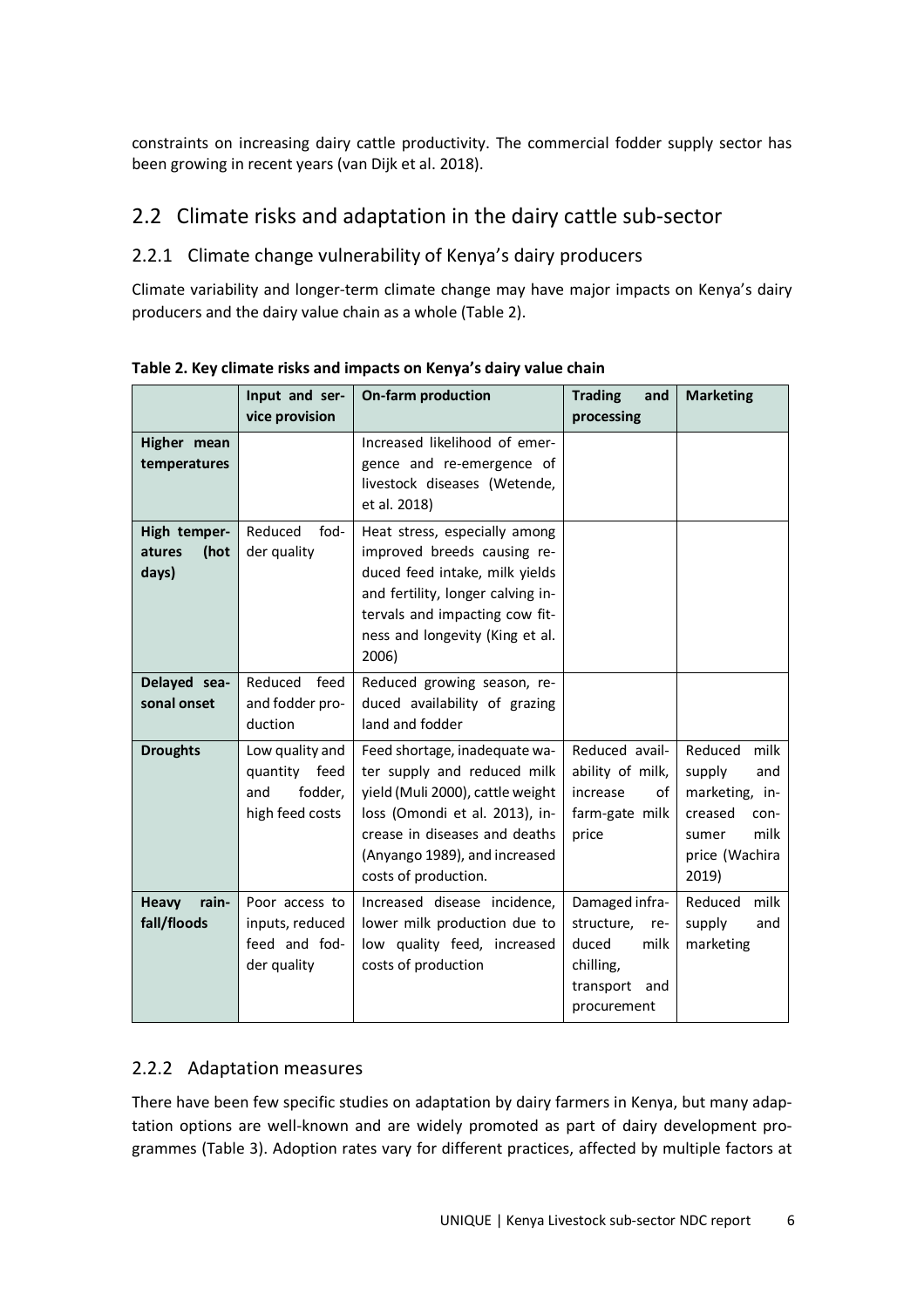household level, including gender (Ochola et al. 2019, Kiff et al. 2017, Wetende et al. 2018). Adoption of adaptation measures also requires an *enabling environment*, including access to finance for investments in inputs, extension services, and access to both input and output markets. Investments further downstream in the value chain can also support dairy farmers' adaptation, including:

- Establishing decentralized milk collection and processing plants to increase milk off-take;
- Long-term contracts with cooperatives and milk processors to provide stable marketing relationships and prices (Ngotho 2020);
- Establishing milk processing plants for powder and ultrahigh-temperature milk to increase off-take and manage seasonal fluctuations in supply and prices;
- Establishment of emergency funds to support dairy development on farm and along the value chain (Mwongera et al. 2019);
- Livestock insurance is also on the rise, especially when dairy cows are purchased on credit finance from a financial institution.

There are many initiatives by farmers, the private sector, NGOs and development partners that are promoting adoption of these practices, but some practices have yet to be broadly disseminated in the dairy sector. In particular, it is clear that gender affects adoption of on-farm measures and engagement with markets in complex ways as well as the potential for women to benefit, and that dairy development initiatives need to explicitly integrate gender-sensitive approaches (Katoya 2017).

| <b>Domain</b>                  | <b>Adaptation measures</b>                                                                                                                                                                                                                                                                 | <b>Enabling environment</b>                                                                                                                                                                                  |  |
|--------------------------------|--------------------------------------------------------------------------------------------------------------------------------------------------------------------------------------------------------------------------------------------------------------------------------------------|--------------------------------------------------------------------------------------------------------------------------------------------------------------------------------------------------------------|--|
| Feed and fodder supply         | • Supplementation with crops and crop<br>residues                                                                                                                                                                                                                                          |                                                                                                                                                                                                              |  |
|                                | • On-farm fodder production, including:<br><sup>¤</sup> drought tolerant varieties<br><sup>n</sup> hydroponic (KCB 2020) and irri-<br>gated production<br><sup>¤</sup> fodder trees (Wetende et al. 2018)<br>• Fodder conservation (Mwongera et al.<br>2019)<br>• Feed and fodder purchase | Access to inputs (seeds, finance)<br>and advisory services<br>Fodder conservation services<br>(Kilelu et al. 2018)<br>Finance to upscale commercial<br>fodder production & storage<br>(van Dijk et al. 2018) |  |
| Water supply                   | • Rainwater harvesting (Njarui et al.<br>2014)                                                                                                                                                                                                                                             | Access to finance                                                                                                                                                                                            |  |
| Pest and disease<br>management | Regular spraying and vaccination<br>(Wetende et al. 2018)                                                                                                                                                                                                                                  | Access to veterinary services                                                                                                                                                                                |  |
| Animal housing                 | • Provision of shade (Omondi et al. 2013)                                                                                                                                                                                                                                                  | Access to finance and advisory<br>services                                                                                                                                                                   |  |
| <b>Breeding</b>                | • Genetic diversity of breeds (Ochola et<br>al. 2019)                                                                                                                                                                                                                                      | Access to breeding services                                                                                                                                                                                  |  |
| Economic                       | • Livestock insurance<br>• Dairy cooperative membership, supply<br>contracts with processors                                                                                                                                                                                               | Suitable insurance products                                                                                                                                                                                  |  |

#### **Table 3. On-farm adaptation measures**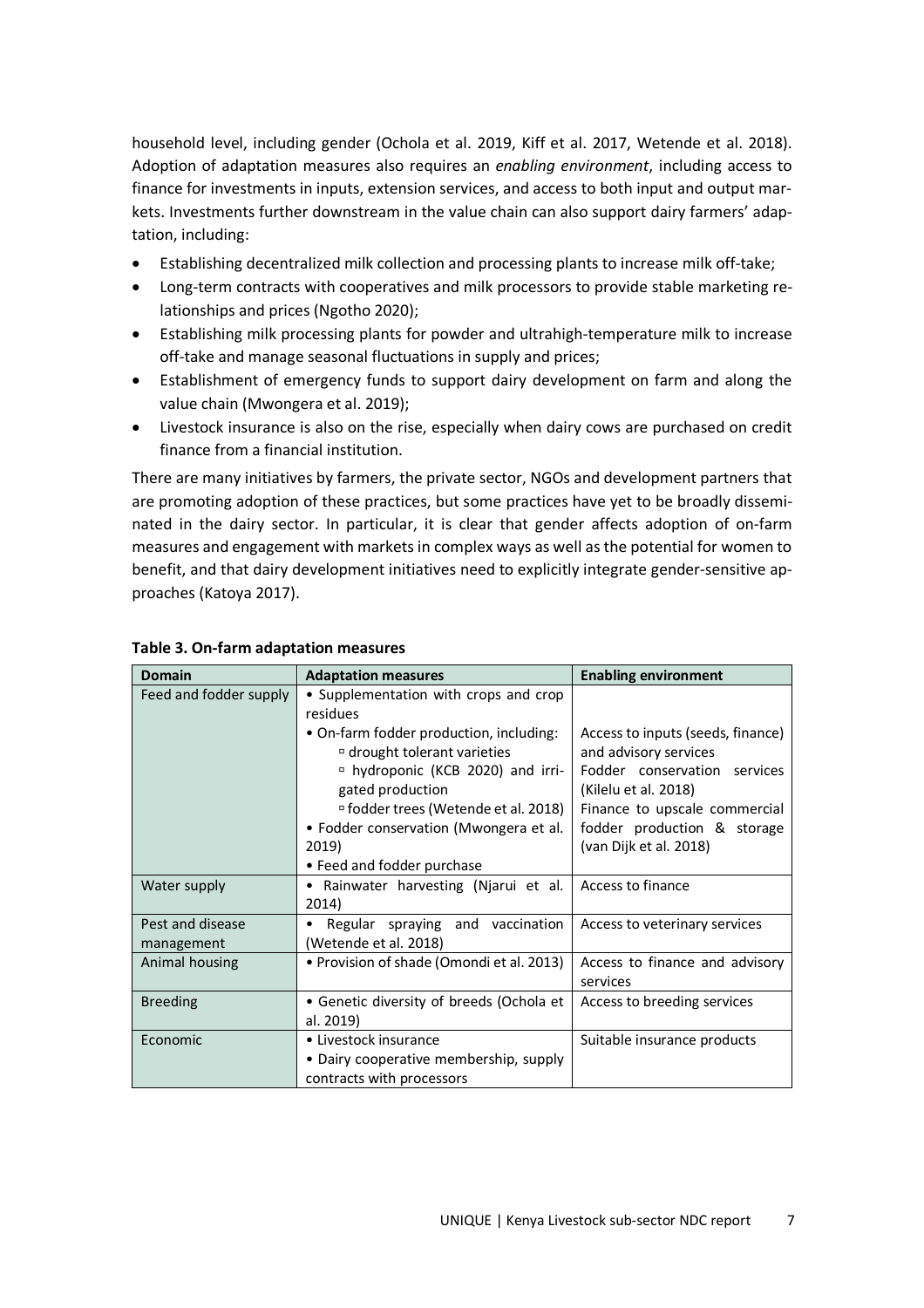#### 2.2.3 Knowledge gaps

• At farm level, there are few decisions with long-term effects that lock dairy farmers into irreversible pathways. In this context, the main knowledge gaps relate to how to upscale adoption of measures that benefit both dairy development and adaptation to climate variability in ways that are both inclusive and effective.

• There has been no assessment for the dairy sector of when and where climate thresholds and climate variability will exceed historical experience. During the period in which climate variability remains within historical experience, incremental adaptation within existing dairy production systems may be sufficient to cope with climate risks. Beyond that, transformative changes may be needed.

• The risks posed by longer-term climate change to major infrastructure investments by input suppliers and processors (e.g. chilling and processing plants) have not been assessed.

### 2.3 GHG mitigation in the dairy cattle sub-sector

The National Climate Change Action Plan (NCCAP) recognizes the contribution of livestock to national GHG emissions (NCCAP 2018). The State Department for Livestock (SDL) has worked with dairy sector stakeholders to compile a more advanced, Tier 2 GHG inventory for dairy cattle (SDL 2020). The Tier 2 inventory estimated that GHG emissions from dairy cattle were about  $3,777$  Gg CO<sub>2</sub>e in 2010, which is about 26% of total agricultural emissions reported in the SNC. Since then, emissions have increased to 4,836 Gg CO<sub>2</sub>e, mainly due to an increase in dairy cattle numbers and partly due to a gradual increase in the average emission factor for dairy cattle. However, the estimated intensity of GHG emissions (kg  $CO<sub>2</sub>e/kg$  milk) has been decreasing over time (**Error! Reference source not found.**). These trends shown by the Tier 2 GHG inventory were not reflected in the mitigation scenarios that informed the first NDC, which used a Tier 1 approach.



**Figure 3: Trends in GHG intensity (kg CO2e/kg milk, right axis) and average annual milk yield per cow (litres, left axis) in Kenya, 1995-2017**

*Source: SDL (2020)*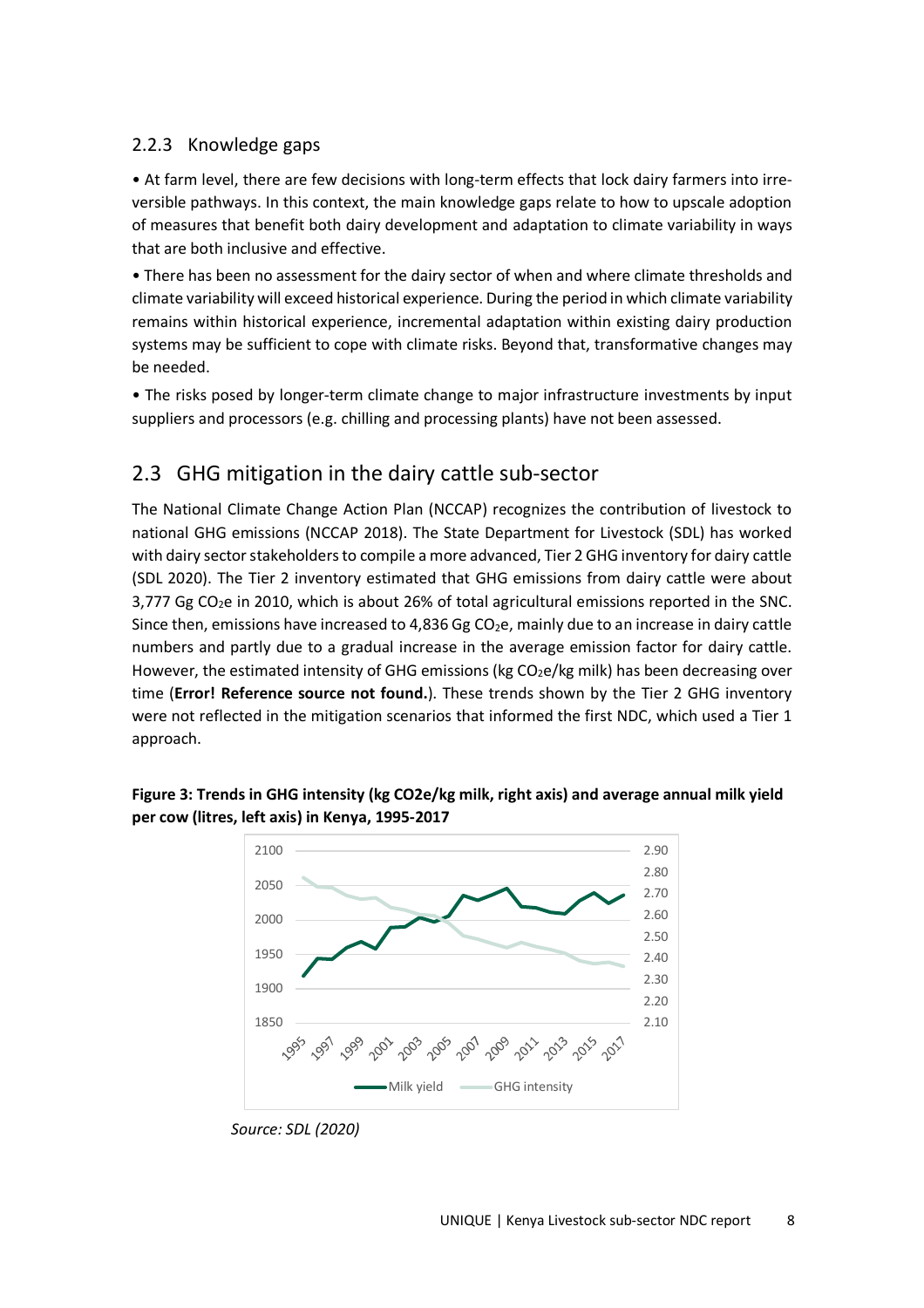Considerable knowledge on GHG mitigation potential in the dairy sub-sector has been accumulated through the development of Kenya's Dairy NAMA and associated research (SDL 2017). The Dairy NAMA identified mitigation potential by increasing productivity and reducing the GHG intensity of milk production and promoting biogas on dairy farms, as well as by reducing fossil fuel use in dairy processing enterprises (Table 4). The NCCAP notes that the biogas and energy efficiency measures are captured in the energy sector, not agriculture, where only dairy productivity gains contribute to GHG mitigation. Presented in this way, the contribution of the dairy sector to the NDC mitigation targets is perceived as "not significant at national scale" (MTAR 2018).

A broad range of practices may be relevant to increasing milk yield, including adopting specialized dairy breeds, improved feeding and water provision, animal health (e.g. tick control) and management of calf suckling. Of these measures, recent analysis suggests that adopting improved cattle breeds use and improved feeding consistently and significantly increase milk yields (Bateki et al. 2020). In particular, changing feeding management practices (e.g. promoting balanced use of concentrate according to the lactation cycle) through extension services has been identified as a key GHG mitigation action in central Kenya (Wilkes et al. 2020b). In addition to the mitigation options identified in the Dairy NAMA, further work also suggests that renewable energy (e.g. solar technology) can reduce energy needs in dairy cooperatives (USAID 2018); that reduction of loss and waste in milk supply chains can also reduce GHG emission intensity (Gromko & Abdurasulova 2019); and that dairy intensification is compatible with forest conservation (Brandt et al. 2018), which has been identified as an important strategy for reducing forest loss due to agricultural expansion in the Kenya CSA Strategy (KCSAS 2017).

| <b>Intervention</b>                                                                   | <b>Mitigation potential</b><br>(million tCO <sub>2</sub> e) |
|---------------------------------------------------------------------------------------|-------------------------------------------------------------|
| Increased on-farm dairy productivity (152,000 households*                             | 4.14                                                        |
| Biogas promotion (20,000 units)*                                                      | 0.98                                                        |
| Energy-saving from the dairy processing plant retrofit (151 plants)*                  | 2.96                                                        |
| Reduction in milk loss and waste in cooling centers (all national milk) <sup>**</sup> | 1.70                                                        |

#### **Table 4. Mitigation potentials in Kenya's dairy sub-sector**

\* SDL (2017); \*\* Gromko & Abdurasulova (2019).

Dairy farmers commonly face multiple constraints in adopting mitigation practices, including:

- Lack of access to finance for upfront investments (e.g. improved breed cows, fodder cultivation, biogas) and operational costs (e.g. hay, concentrates);
- Lack of access to extension services, especially for women;
- Lack of control over cows and income from milk sales likely constrains women's incentives to improve production practices.

There are many examples of initiatives in Kenya that have shown ways to overcome specific constraints, including:

- Access to finance, e.g. savings groups; making farmers' milk supply records visible to financial institutions (Odhong' et al., 2019);
- ICT-based extension, e.g. i-Cow and other cell-phone based information services (Makau et al. 2018; Marwa et al. 2020);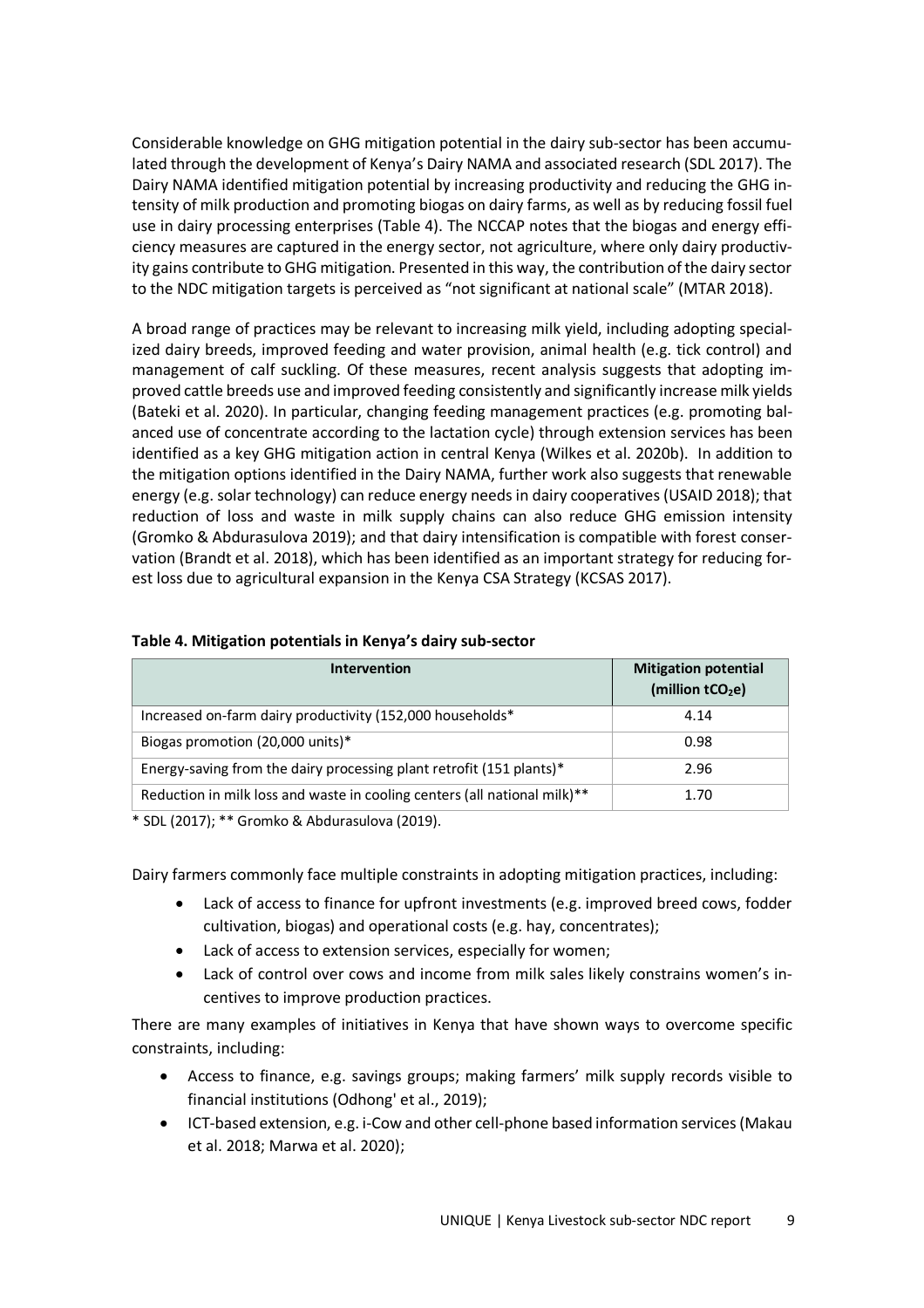Gender interventions, e.g. Gender Action Learning System (IFAD 2019), and the gender mainstreaming methods developed by several dairy development initiatives (Njuki et al. 2013; Vi Agroforestry 2018).

Many of these solutions have been implemented at small scale in various dairy sector initiatives, such as NGO or private sector programmes, but have yet to be broadly implemented in the dairy sector. Kenya Dairy Board is elaborating a corporate gender strategy, which aims to further support gender mainstreaming in the sector.

## 2.4 Up-scaling climate-smartness in the dairy sub-sector

The dairy sub-sector has been a focus of interventions to increase productivity since the Smallholder Dairy Project in the late 1990s (see http://www.smallholderdairy.org). Climate-smart technologies for dairy production are generally well-known and have been documented by the Kenya Climate Smart Agriculture Project (KCSAP) (Onyango et al. 2019). More recently, several initiatives have provided support to dairy farmers at scale, including:

- **Dairy processors:** Major processors, including Brookside, New KCC, Meru Central Dairy Cooperative Union and others, have been providing extension and advisory services to their suppliers using different extension models (Odhong' et al. 2018).
- **Private sector:** Numerous private sector companies are providing services to the dairy sector, and several commercial banks have dairy credit lines.
- **International NGO and donor projects:** Recent large-scale dairy development projects include the East Africa Dairy Development program, Smallholder Dairy Commercialization Project (SDCP), Kenya Agricultural Value Chain Enterprise project and ongoing programmes of SNV Netherlands, the Livelihoods Fund as well as numerous Kenyan NGOs.

Table 5 provides a partial list of recent and ongoing projects in the dairy sub-sector. Among current projects, KCSAP has prioritized the dairy value chain in 66 out of the project's 73 target wards, and the National Agricultural and Rural Inclusive Growth Project (NARIGP) has prioritized the dairy value chain in 17 out of 21 target counties.

| Project                                                                    | <b>Development partner</b> |
|----------------------------------------------------------------------------|----------------------------|
| National agriculture and rural growth inclusive project                    | World Bank IDA             |
| Kenya Climate Smart Agriculture Project                                    | World Bank IDA             |
| Improved Food Safety, Quality and Value Addition in the Dairy and Horti-   | Danish Veterinary and      |
| culture Sector                                                             | Food Administration /      |
|                                                                            | Dairy without Borders      |
| Programme For Rural Outreach of Financial Innovation Technologies          | <b>IFAD</b>                |
| Production, utilization and on-farm upscaling of sweet Lupin cultivars as  | <b>USAID</b>               |
| feed for small-scale dairy cattle Production                               |                            |
| Identification, evaluation and promotion of alternative forages to support | <b>USAID</b>               |
| smallholder dairy production in Western Kenya                              |                            |
| Molasses urea mineral blocks for feed supplementation                      | <b>USAID</b>               |
| Rift Valley Fever diagnostic test evaluation in Kenya                      | <b>USAID</b>               |

#### **Table 5. Selected ongoing dairy sub-sector projects**

*Source: NAIP (2019)* 

A feature of most recent project-based interventions is that technical support to individual farmers is coupled with strengthening market linkages, including both input supply and access to output markets. Cooperatives are also often playing important roles in both input and output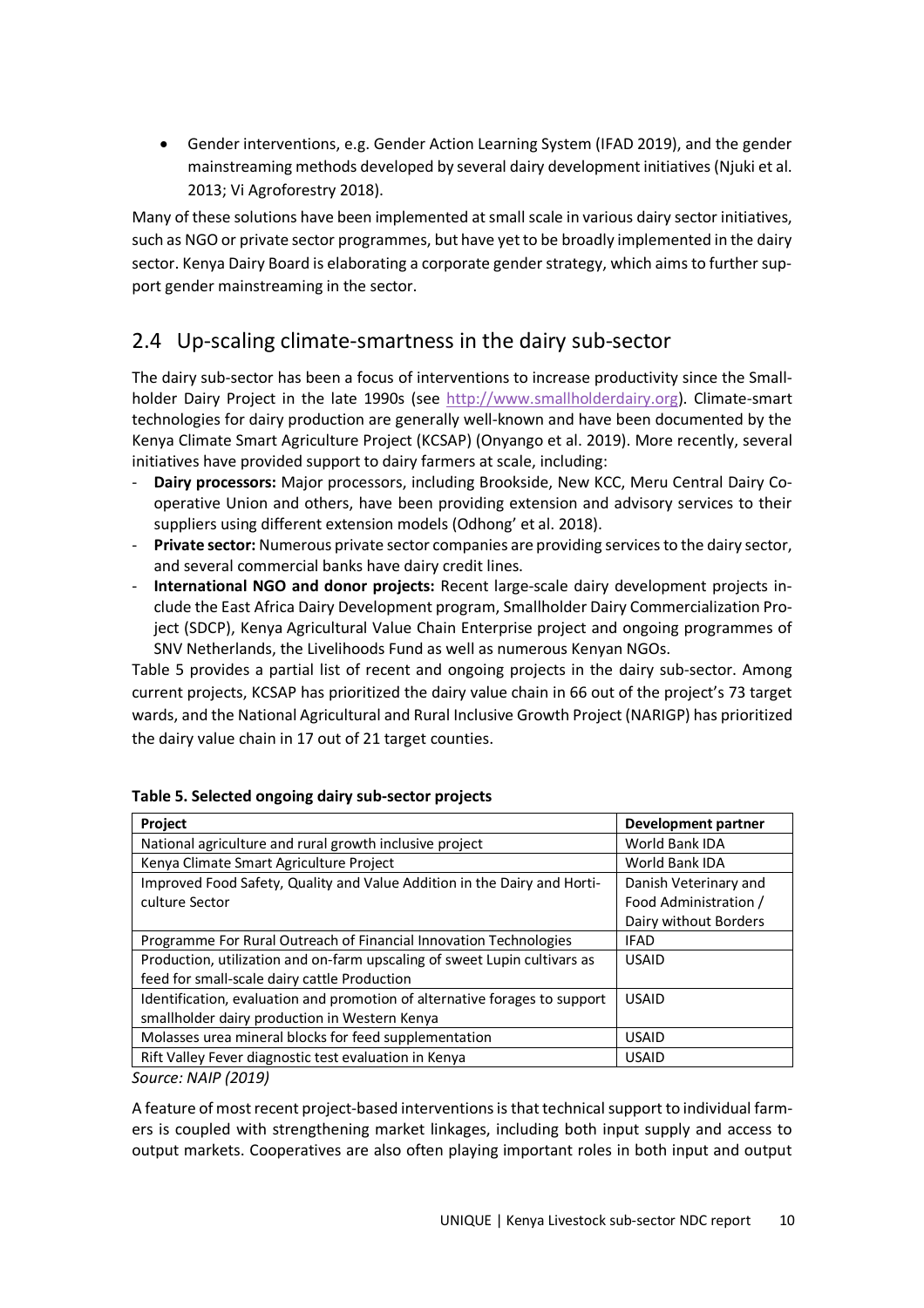market linkages, but not all dairy farmers are cooperative members. An increasing number of projects focus on engaging the private sector in developing dairy production and marketing.

One particular focus of the Dairy NAMA, proposed by SDL, is its innovative financing strategy, whereby it is proposed to use public funds – in a combination of technical assistance grants, lowinterest loans and loan guarantees – to leverage private sector investment in low-emission, climate resilient dairy development. The intention of this financing strategy is to escape the historical pattern whereby the gains made through international donor projects often slow down when the projects end. Because growth and transformation in the dairy sector depends on collaboration between multiple stakeholders (MPs) in dairy, finance, input supplies, ICT and other fields, SDL has also initiated a Multi-Stakeholder Platform (MSP) to stimulate and coordinate climate smart actions across the sector.

## 2.5 Policy alignment and implementation

Climate smart dairy development is well aligned with the current policy frameworks for both agriculture and climate change. The dairy sub-sector is prioritized as a value chain with high transformation potential in the Agriculture Sector Growth and Transformation Strategy (ASGTS) and the National Agriculture Investment Plan (NAIP) (Text Box 1).

**Text Box 1: The dairy sub-sector's roles in the ASGTS and NAIP Flagships ASGTS Anchor 1:** Increase small scale farmers' incomes **ASGTS Anchor 2:** Increase agricultural output and value added **NAIP Flagship 1:** Target ~1 million farmers in ~40 zones (initially) producing crops, livestock and fish served by ~1,000 farmer-facing SMEs; increase milk yields by 1% per year. **NAIP Flagship 2:** Shift nationwide subsidy programme focus to empower ~1.4 million registered high-needs farmers to access a wider range of inputs from a variety of providers, enabled by digital service delivery. Increase dairy cattle among high-needs farmers to end hunger.

Potential contributions of the dairy sector to GHG mitigation are recognized in the National Climate Change Action Plan (2018-2022, NCCAP 2018), with dairy mitigation contributing 15% of total agriculture sector emission reductions identified. Kenya's first NDC proposed that adaptation and GHG mitigation in the agriculture sector shall be promoted in line with the national CSA framework. The KCSAIF sets out a policy focus for emissions management not on absolute emissions but on production efficiency, leading to increased output per unit of emission. A strong relationship between productivity and GHG emission intensity and significant potential for productivity increase have both been documented for Kenya. KCSAIF prioritizes several lines of action relevant to adaptation needs in the dairy sector, including promoting access to and use of adaptive technologies and creation of an enabling environment through value chain development, and access to services and finance. The National Adaptation Plan also prioritizes actions in fodder supply and storage, market access, breeding management of livestock to adapt to climate change, and promotion of climate-smart agriculture. The proposed dairy NAMA is well aligned with the KCSAIF, the NCCAP and the NAP.

In addition to continuing to seek finance for the Kenya's Dairy NAMA, there are three areas where SDL can work with stakeholders in the dairy sub-sector to progress towards national climate change objectives.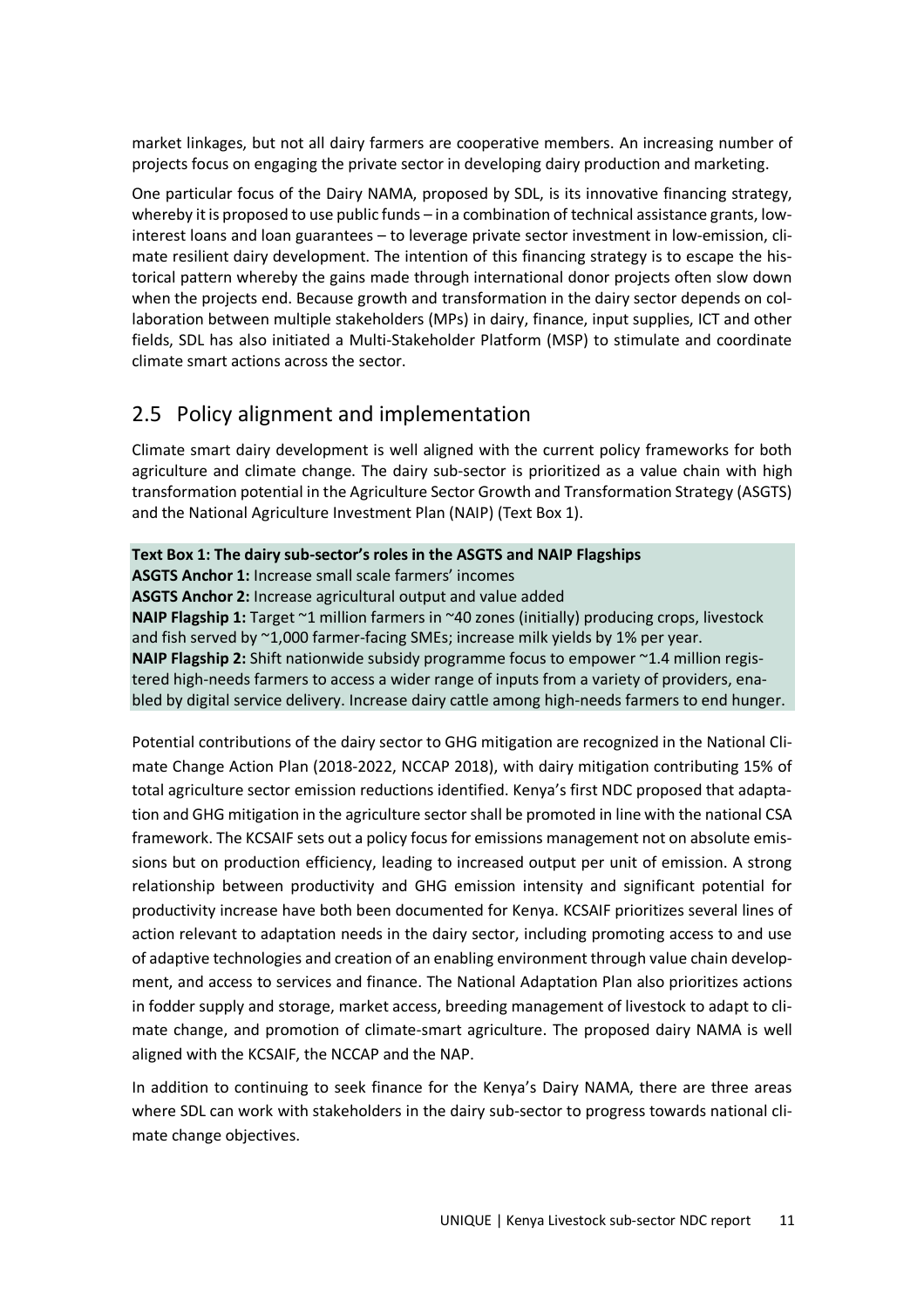**(i) Mainstreaming gender:** KCSAIF recognizes the importance of creating awareness and capacity building for women, youth and venerable groups. In the dairy sector, it is clear that gender inclusion needs to be addressed as a central part of climate smart dairy development, not as an add-on or 'cross-cutting issue' (Wilkes et al. 2020a). Working towards this will require collaboration among stakeholders, and coordination is one of SDL's mandates. Kenya Dairy Board, the semi-autonomous government agency responsible for the dairy sector is in the process of adopting a gender strategy. SDL should investigate how it can provide support.

**(ii) Stakeholder coordination:** National policy frameworks follow sectoral mandates. It is clear, however, that dairy development requires cross-sectoral collaboration, including in particular private sector engagement with the dairy industry, energy companies and the financial sector. In line with SDL's coordination mandate, SDL should continue to promote stakeholder collaboration on climate-smart dairy development through MSPs and other platforms.

**(iii) Monitoring and reporting and MRV:** SDL has begun a process of continuous improvement for the dairy GHG inventory. Further improvements are required to enable the inventory to accurately track change in emission intensity. These improvements would also benefit national statistics in the dairy sector. There are many ongoing initiatives in the dairy sector and the contribution of these initiatives to adaptation and mitigation is not being tracked or reported in the national MRV system. Near-term actions for SDL to improve monitoring and reporting of climate-smart dairy development are discussed in Chapter 6.

# 3 BEEF CATTLE SUB-SECTOR

### 3.1 Overview

The beef cattle industry is the second largest agricultural subsector by marketed value, at around 21% of recorded market value (ASGTS 2019, producing not only beef but also hides used in the leather industry. Beef cattle make major contributions to the economy and livelihoods, especially in arid and semi-arid lands (ASALs), which constitute about 80% of Kenya's land mass (Amwata et al. 2015). Cattle is the most important source of red meat, accounting for 77% of Kenya's ruminant off-take for slaughter (Farmer & Mwika 2012). Kenya has about 13.5 million head of beef cattle, of which 95.8% are indigenous breeds, with 2.4 million households keeping beef cattle (KNBS 2019). More than 75% of cattle are kept by pastoralists who supply about 60- 65% of meat consumed in Kenya (Farmer & Mwika 2012). Kenya has a meat supply deficit, and a significant proportion of meat (ca. 20-25%) comes from livestock raised in neighboring countries (e.g. Ethiopia, Somalia, Tanzania and Uganda) (Wakhungu et al. 2014).

Production systems for beef cattle in Kenya include extensive grazing systems (both pastoralism and ranching), semi-intensive grazing (agro-pastoralism), and a small intensive (feedlot) subsector (Table 6). Kenya's meat market is primarily urban (KMT 2014). Nairobi and Mombasa consume about 17% of the total volume, but this is projected to increase to 40% by 2050. Beef prices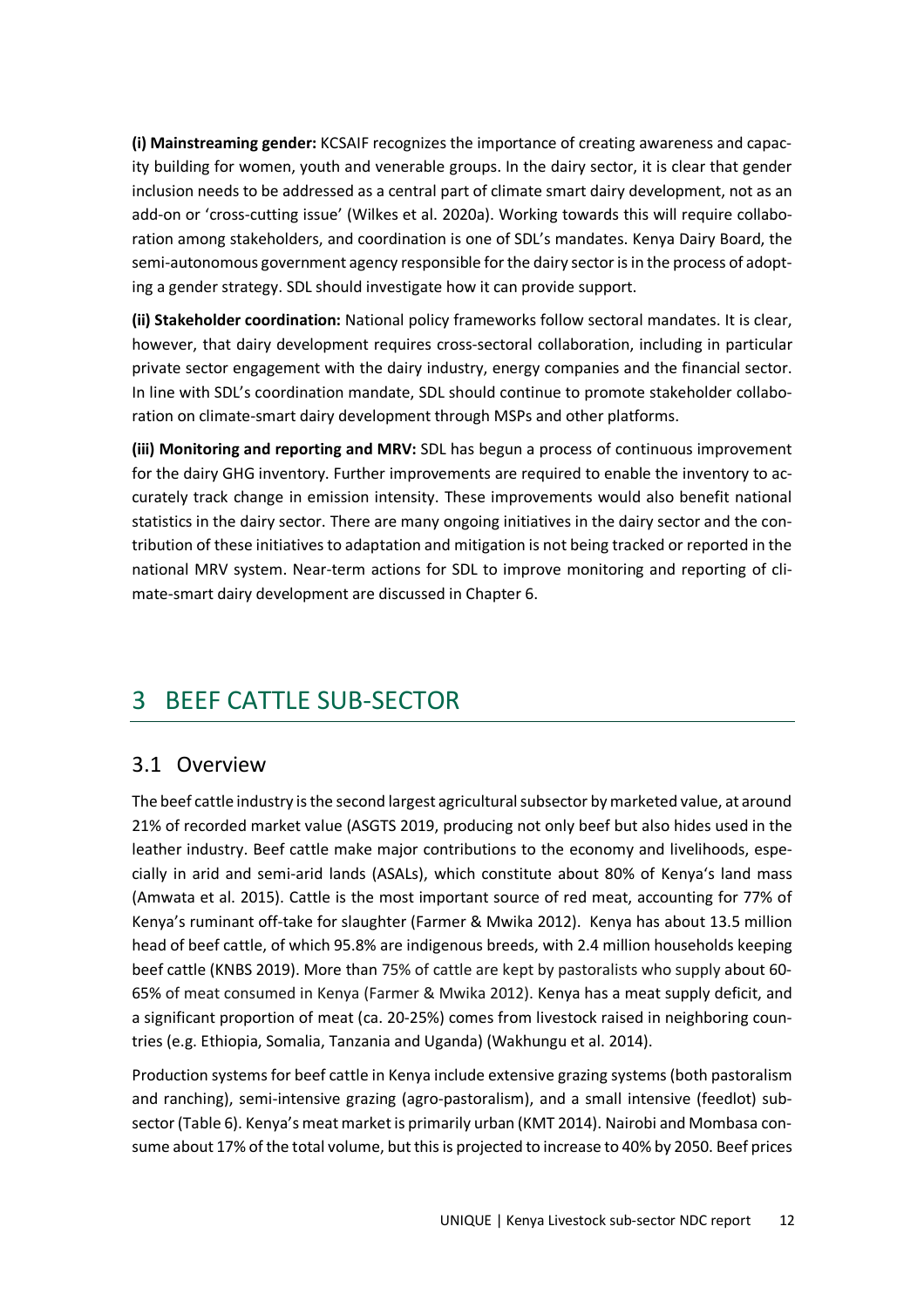have been increasing in recent years. To meet rising domestic demand, the number of cattle slaughtered has been increasing (Table 7). It is estimated that two thirds of Kenya's meat production goes through formal channels, while one-third occurs informally. Estate butcheries are the preferred outlets for the majority of consumers (KMT 2014). Beef exports have also increased in recent years, mostly as frozen beef, but remain relatively small at 1543 tonnes with an export value of US\$6.3 million in 2018, and lag behind the value and volume of sheep and goat meat exports and the value of tanned cattle hide exports (www.trademap.org). The main importers of Kenyan beef are low-income countries in Africa (e.g. South Sudan, Tanzania, D.R. Congo), but some sales to UAE, Vietnam and China have begun.

| <b>Beef Cattle Production</b><br><b>Systems</b>    | <b>Extensive</b><br>pastoralism                | <b>Extensive</b><br>Ranching                                              | Semi-intensive                                                                               | <b>Feedlot</b><br>(Intensive)                                                          |
|----------------------------------------------------|------------------------------------------------|---------------------------------------------------------------------------|----------------------------------------------------------------------------------------------|----------------------------------------------------------------------------------------|
| Proportion of farms (%)                            | 34%                                            | 11%                                                                       | 54%                                                                                          | 1%                                                                                     |
| <b>Breeds Kept</b>                                 | Africa<br>East<br>Zebu, Boran<br>Sahiwal       | Improved Boran<br>and exotic                                              | crossbreeds and<br>exotic<br>pure<br>breeds                                                  | Sahiwal<br>Boran,<br>Zebu<br>and<br>crosses and ex-<br>otic breeds                     |
| Average heads per<br>household                     | 50                                             | 150                                                                       | $10 - 12$                                                                                    |                                                                                        |
| Feeding management                                 | Grazing on<br>natural<br>pastures              | Natural or culti-<br>vated<br>pasture<br>with some sup-<br>plemented feed | Grazing on com-<br>munal areas and<br>crop residues as<br>feed<br>supple-<br>ments           | Concentrates<br>and feed<br>supplements                                                |
| Yield per animal (kg car-<br>cass weight per head) | 125                                            | 240                                                                       | na                                                                                           | Na                                                                                     |
| Market                                             | Urban markets,<br>bulk of domes-<br>tic supply | Local niche mar-<br>kets and inter-<br>national market                    | Middle men op-<br>erating in local<br>primary markets<br>and making a link<br>with abattoirs | Formal<br>chan-<br>nels, niche mar-<br>kets in urban ar-<br>eas and export<br>markets. |

 **Table 6. Characterization of beef cattle production systems in Kenya** 

*Na: not available. Source: (FAO n.d.)* 

| Table 7. Cattle and calves slaughtered in formal channels, 2013-2019 (Unit: million head) |  |
|-------------------------------------------------------------------------------------------|--|
|-------------------------------------------------------------------------------------------|--|

| Item              | 2013   | 2014   | 2015   | 2016   | 2017   | 2018 | 2019   |
|-------------------|--------|--------|--------|--------|--------|------|--------|
| Cattle and calves | 2.1473 | 2.0767 | 2.2745 | 2.4602 | 2.5900 | 7817 | 3.0808 |

*Source: KEBS (2020)* 

Several challenges constrain the development of Kenya's beef sub-sector, including:

- Multi-dimensional poverty and high sensitivity of ASAL livestock systems to climate variability and climate change;
- Low productivity, due to high mortality rates due to inadequate disease surveillance, prevention and control; inconsistent supply of quality feed and water due to seasonal weather changes and poor rangeland management; and inadequate access to services and extension support;
- Weak market linkages for many producers, coupled with low market information access; limited access to export markets due to inadequate disease control.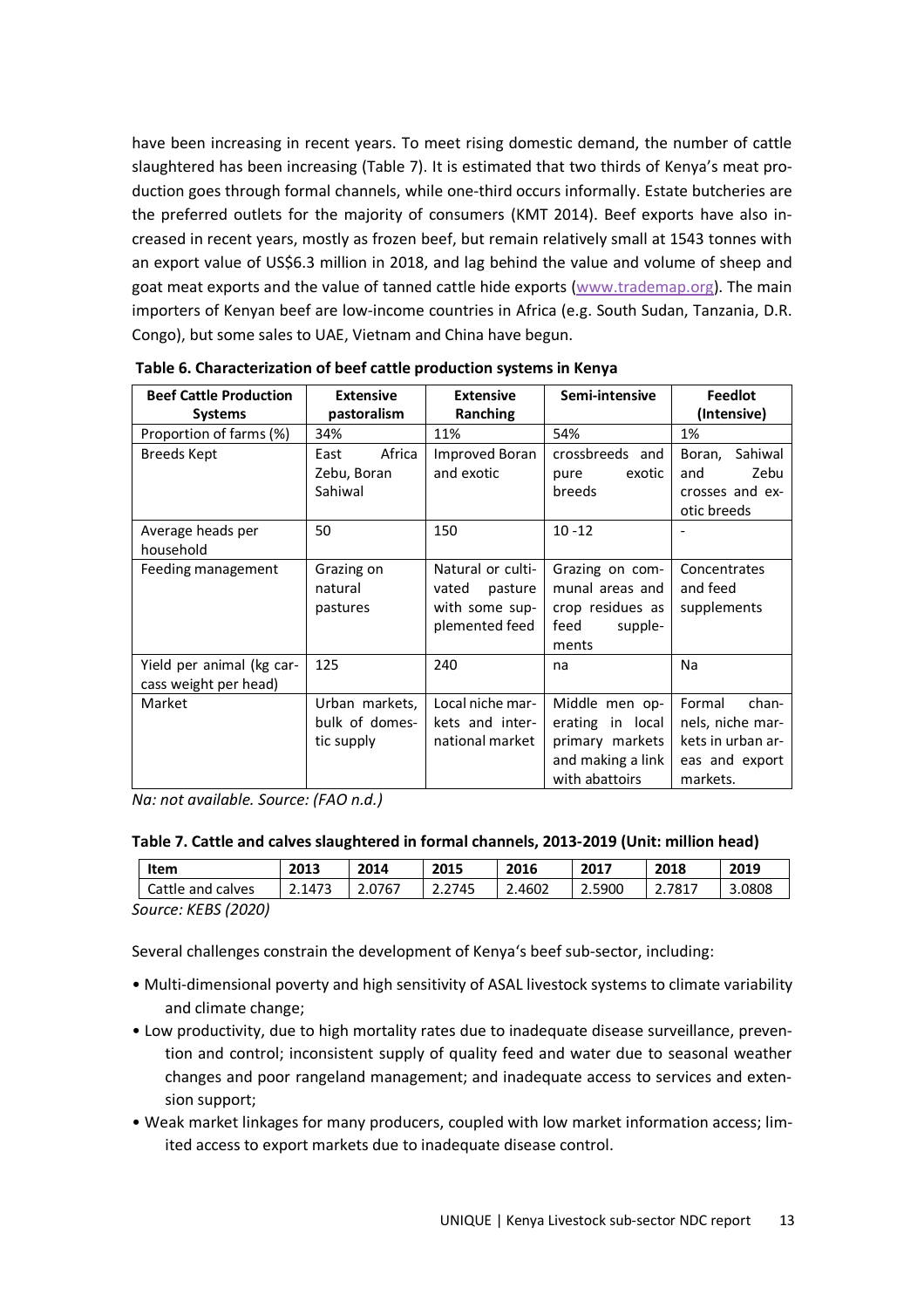## 3.2 Climate risks and adaptation in beef cattle sub-sector

The majority of cattle are raised in the ASALs of Kenya, which cover 29 counties with a population of about 16 million people (RoK2012a). These areas are highly vulnerable to climate change and climate variability, which contributes to high levels of multi-dimensional poverty, land degradation and human conflict, among other impacts. Drought is the most significant risk in ASAL areas, with major impacts on livelihoods, the economy and the environment (RoK 2012b). Historically, the frequency of meteorological drought has been increasing in ASAL areas (Ayugi et al. 2020), though future trends are less certain. Increasing high temperature days (>30°C) are projected, which has led to decreasing cattle populations in several ASAL counties in recent decades, because cattle suffer from heat stress (KMT 2018) Climate trends may also increase the frequency and severity of pest and disease outbreaks (Grace et al. 2015). Diseases can result in reduced milk production, loss of weight, delayed maturity age, decreased reproductive rates, and increased mortality rates (Onono et al. 2013b), and some diseases carry risks for human health. Pests also affect the quality and value of cattle hides (World Bank Group 2015).

Increasing resilience to climate risks in the ASAL regions requires a holistic approach to development, as set out in the *Vision 2030 Development Policy for ASALs* and the *Common Programme Framework for Ending Drought Emergencies*. Within the livestock sector, there are four promising adaptation strategies:

**(1) Improved rangeland management:** Several factors affect grazing practices and resulting changes in vegetation and land degradation, including reduced grazing land availability due to changes in land tenure, arable land development, increasing livestock populations, as well as climate change (Kioko & Okello 2010). Natural pasture degradation is a key limitation on livestock production in ASAL areas. Maintaining livestock mobility and grazing management are important measures to cope with climate variability and maintain vegetation and land health (Nkonya et al. 2018). In pastoralist areas, this depends on secure land and resource rights (e.g. communal land tenure, conservancies, by-laws), and locally appropriate institutional arrangements, which should vary according to local context (Senda et al. 2020). Maintaining mobility and planned grazing may also require investments in water infrastructure. Other technical measures include rangeland enclosures, reseeding by introducing locally-adapted high-value pasture and tree species, control of invasive alien species, ripping of soil crust, seasonally protected pasture zones and restoration of structural soil and water conservation infrastructure (Kinyua et al. 2010, Mureithi et al. 2016).

**(2) Improved animal health management:** Disease control is important for reducing losses due to low productivity and animal mortality, for increasing producers' access to both domestic and international markets and for ensuring consumers' food safety. Disease prevention has been shown to be profitable (Onono & Wieland 2013a), but measures to mainstream disease surveillance and deliver preventive programmes in pastoral areas still require further innovation (Lore 2018). Kenya's legal system for animal health and disease surveillance and control are currently being revised through the Veterinary Public Health Bill, Livestock Bill and draft LITS regulations. Strengthening access to veterinary inputs and services is a priority.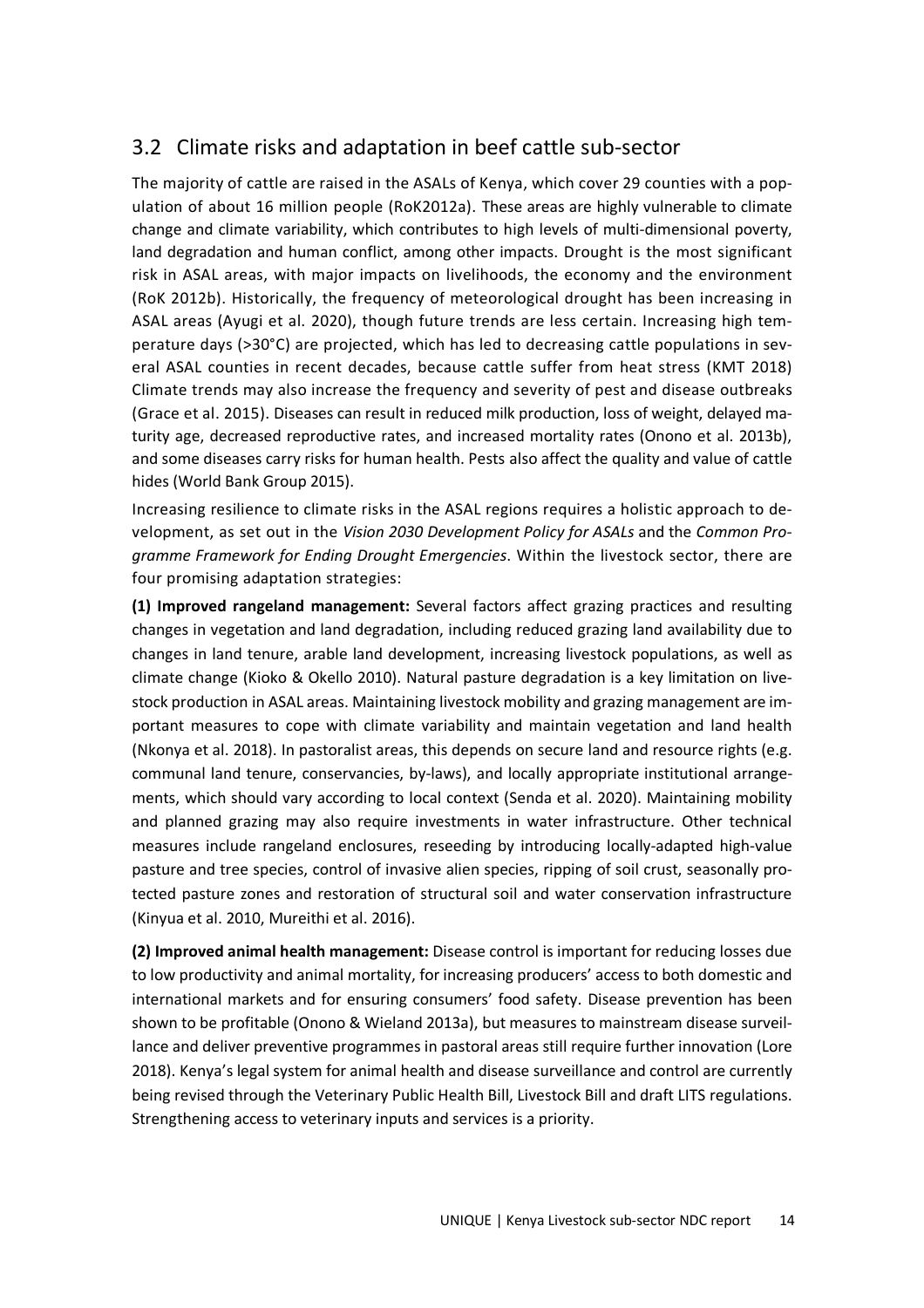**(3) Fodder production:** Considering the insufficient native vegetation in ASAL regions, it has been argued that the lack of a national policy for commercial fodder production in ASALs is a major policy gap (Mureithi 2018). Specific suggestions include to integrate fodder production areas in ASAL counties' spatial plans; review and develop supporting policy regulations; strengthen value chain collaboration (e.g. through county level pasture production forums); strengthen access to finance for private investments.

**(4) Livestock marketing and trade:** Cattle off-take rates in ASALs regions are low. In part this may be due to pastoralists' livelihood and herd management strategies, as cattle are not raised purely for commercial purposes. In part, it is also due to marketing constraints faced by pastoralists and others in the value chain. These constraints include: poor access to markets and marketing information, lack of market infrastructure, community conflicts and low prices, among others. Options to address these constraints that have been proposed and piloted include:

- i. Improving livestock keepers' access to market information;
- ii. Enhancing collective production and marketing to increase the bargaining power of the farmers,
- iii. Facilitating direct linkages between the producer and key buyers who offer reliable prices and consistent markets,
- iv. Rehabilitating livestock marketing infrastructure through partnerships with the private sector and community associations and
- v. Facilitating the establishment of strategic business partnerships between communities and local authorities, based on public-private partnership models.

Other potentially important adaptation options include breeding to increase adaptive traits and livestock insurance. In theory, different breeds differ in the extent to which they can tolerate climatic extremes (e.g. high temperatures) and tolerate diseases. Additional research is required to identify deployable breeding options that support adaptation to climate risks while improving animal reproduction and growth (Thornton et al. 2008). Index-based livestock insurance is being piloted and rolled out in ASAL areas (KLIP 2018). At present, the scale of adoption is limited, but there is evidence of positive benefits for pastoralists, including the poor (Noritomo 2019, Jensen et al. 2017). Further efforts are ongoing to identify how to increase insurance adoption.

## 3.3 GHG mitigation in the beef cattle sub-sector

There has been very little research on GHG mitigation options in the beef cattle sub-sector in Kenya. Beef cattle are the largest single source of agricultural GHG emissions, and SDL is interested to identify promising mitigation options to increase the contribution of the agriculture sector to the NDC. Given the high levels of vulnerability in this sub-sector, the focus should be on identifying mitigation co-benefits of adaptation options. Four broad areas to explore can be identified:

**(1) Rangeland carbon sequestration:** Improved rangeland management can sequester carbon in soils and vegetation. The Northern Kenya Improved Grasslands project provides a practical example of how valuing carbon benefits can support rangeland management by pastoralists (Text Box 2). Other initiatives are also promoting rangeland management at scale in Kenya, but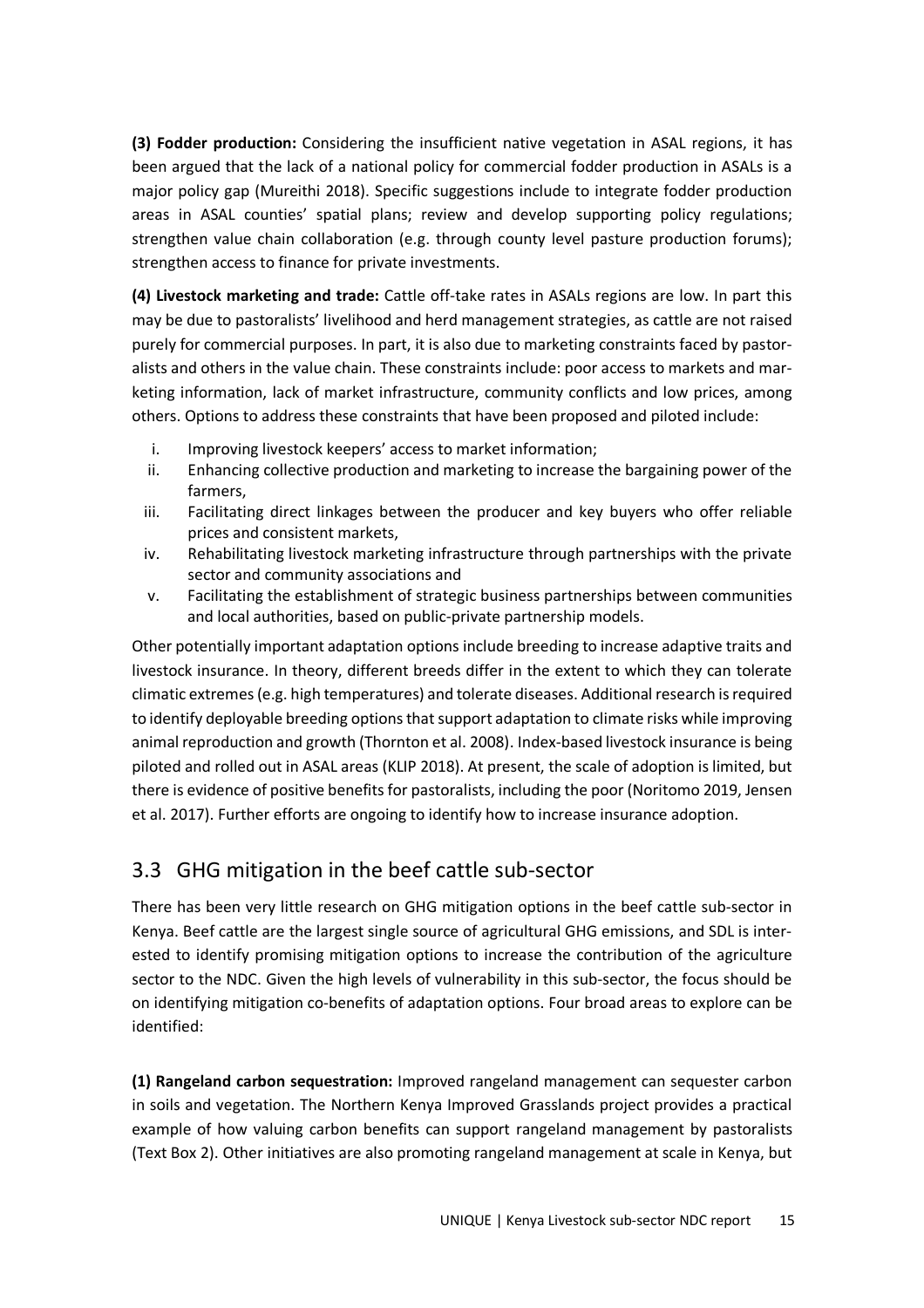carbon benefits are not being quantified, and research is ongoing to understand the factors that are favourable for effective upscaled implementation (Nganga et al. 2019).

#### **Text Box 2: Northern Kenya Grassland Carbon Project**

The Northern Rangelands Trust (NRT) is implementing this project in Samburu, Isiolo, Marsabit, and Laikipia counties in partnership with The Nature Conservancy and Soils for the Future, LLC. The NRT's conservancies cover 2 million ha of rangeland. Rangeland management involves implementing planned grazing in each conservancy to promote livestock mobility. This improves vegetation growth which sequesters carbon in soils. Carbon stock changes are estimated through a combination of modelling and direct measurements, with an ex-ante estimate of an average sequestration potential of 0.75 tCO<sub>2</sub>e/ha. The project is registered to a voluntary carbon standard methodology. The idea is that revenues from carbon credits can be invested by communities in activities to improve their own welfare.

Source: (NRT, n.d.)

**(2) Livestock marketing:** The GHG intensity (kg CO<sub>2</sub>e / kg livestock product) of cattle production depends on GHG emissions and the amount of meat and other products produced. In more intensive systems, the focus would be on increasing cattle productivity to reduce GHG intensity. In theory, fattening and feedlot operations may have positive effects. At present the scale of these operations in Kenya is very small. It may be worth investigating whether fattening and feedlot operations do in fact reduce the GHG intensity of livestock production when animal emissions, manure emissions and emissions from feed production are all considered. Since fattening farms and feedlots in some areas primarily source from pastoralists, developing the sector could potentially support livestock marketing by pastoralists. Kenya's feedlot sector has not been extensively researched, so it is not possible to assess this using existing data. In extensive systems, increasing cattle off-take rates may also reduce the GHG intensity of livestock production. To examine this potential, a simple model was built of Kenya's livestock sector to estimate the GHG emissions per unit of protein produced.<sup>1</sup> FAO data for 2013 suggest an off-take rate of 11% for cattle in Kenya. If the off-take rate increased by 10% to 12.6%, the GHG intensity of protein produced by content in increase in cattle off-take rates would decrease GHG emissions per unit of protein produced by 6% (**Error! Reference source not found.**). This effect is stronger than for goats or chicken because of the large contribution of the cattle population to both GHG emissions and meat and milk protein production. This gives an indication that increasing cattle off-take could be a mitigation option worth investigating further.

<sup>&</sup>lt;sup>1</sup> Population data and off-take rates were taken from FAOSTAT, GHG emission factors and live weight from IPCC (2019) and protein content of marketed product was estimated using default values in GLEAM. Protein content was estimated for meat, milk and eggs produced by cattle, goats and chicken.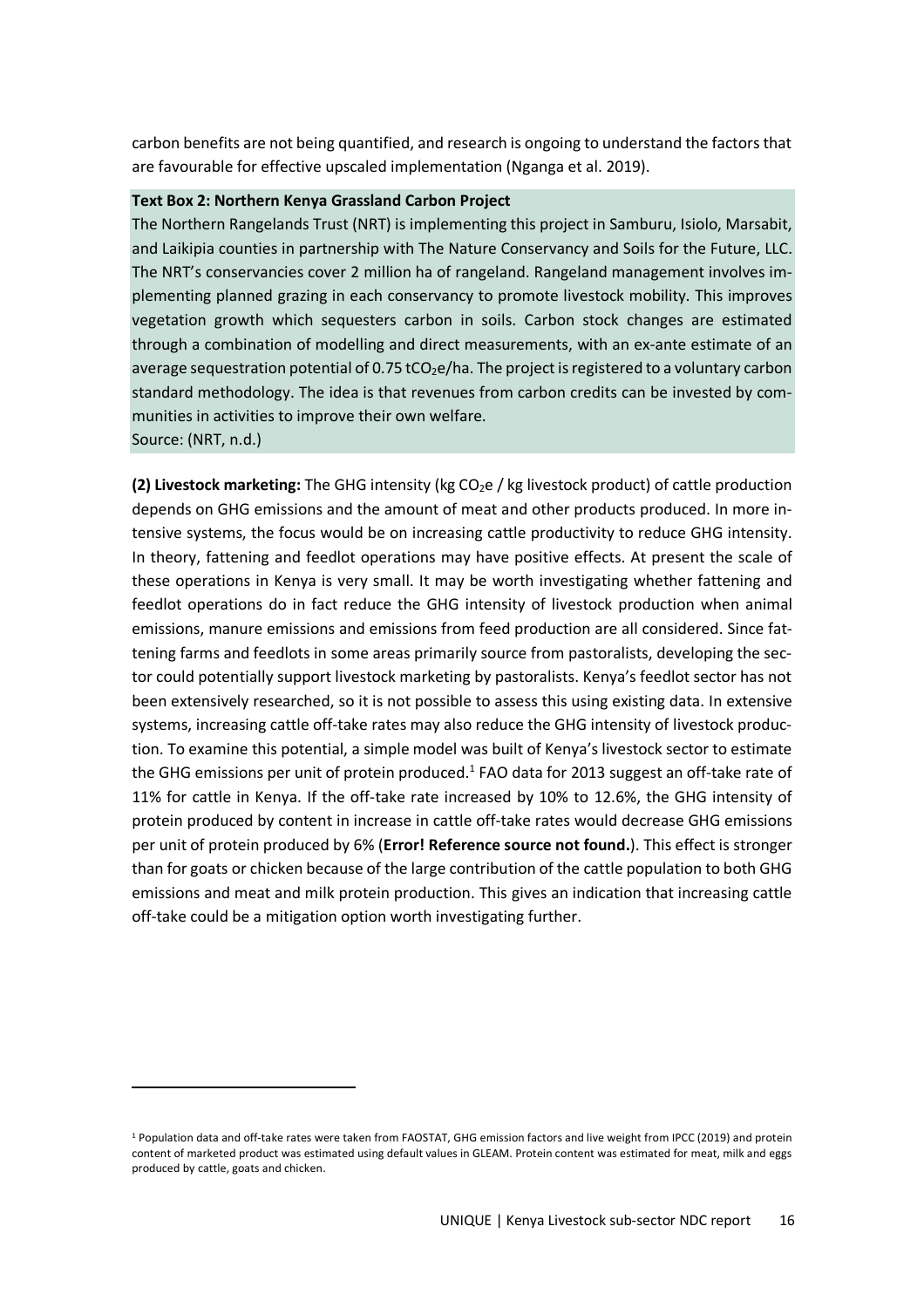

**Figure 4: Modelled percentage change in GHG intensity (kg CO2e / kg protein) of the livestock sector due to increasing population or increasing off-take rates** 

**(3) Feed:** Livestock feed distribution in Kenya is determined by the agro ecological zones of the country. The ASALs areas are in agro-climatic zones IV, V, VI and have an average rainfall ranging from 300-800 mm per year. Rangelands are further characterized by poor vegetation cover, fragile soils and high temperatures, with limited biomass yields and low digestibility, especially in the dry season. Feeding low-quality and low-digestibility feeds result in higher enteric emissions in beef production. Improvements in feed and fodder supply in ASALs are a priority for adaptation objectives, but may have mitigation co-benefits, as improved feed quality, digestibility, and better matching protein supply to animal requirements could have meaningful impacts on reducing the GHG footprint of the beef industry (Andeweg & Reisinger 2013).

**(4) Disease control:** Animal diseases reduce cattle productivity and reproductive efficiency, as well as causing mortality. In theory, reducing morbidity and mortality by preventing disease can reduce the GHG emission intensity of livestock production (MacLeod et al. 2018). The difficulty with developing this approach is that robust data is needed on disease prevalence and its impacts on animal performance. There are several initiatives in Kenya to improve disease surveillance, to research disease impacts and to deliver effective preventive measures. Where there is evidence that preventive measures are feasible and effective, it may be worth exploring whether data exists or could be collected to enable quantification of the GHG benefits.

## 3.4 Up-scaling climate-smartness in the beef cattle sub-sector

Interventions targeting the ASAL regions where most beef cattle are raised are multifaceted and mainly target initiatives that support improved livelihood options. There are many such initiatives implemented by government agencies like the National Drought Management Authority (NDMA), NGOs and county governments. The NCCAP highlights the County Climate Change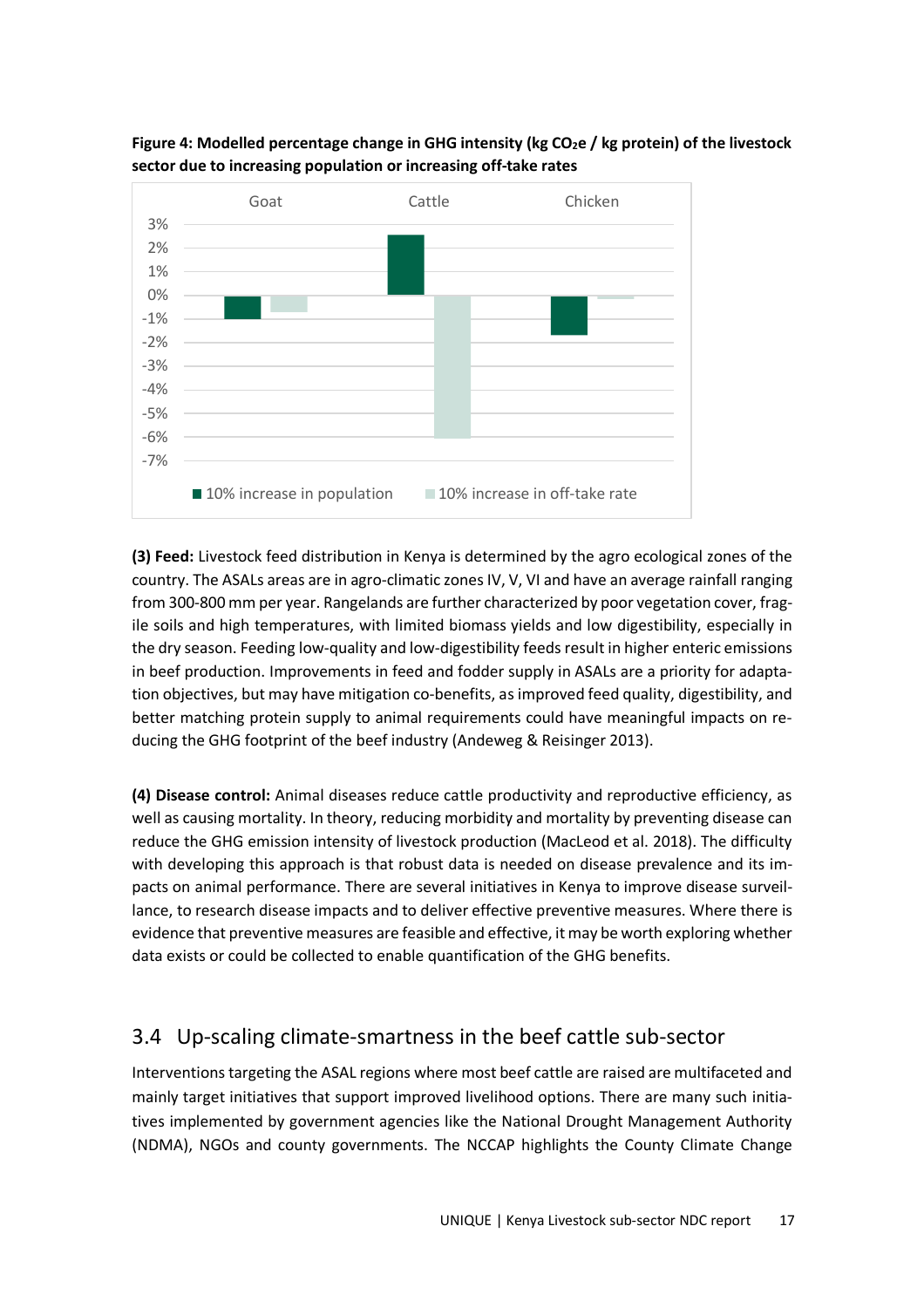Funds in Garissa, Isiolo, Kitui, Makueni and Wajir as important innovations to enable and support community-planned, demand-driven adaptation investments (NCCAP 2018). Specific to the beef cattle sub-sector, there are also examples of initiatives that are supporting rangeland management, disease control and livestock marketing at scale.

There are various arrangements for community-based rangeland management in Kenya. One example is the Northern Rangelands Trust (see Text Box 2 above). International union for conservation of nature (IUCN) has begun implementing a GCF project, which will implement ecosystem based adaptation in two areas covering 2.5 million hectares in 11 counties (IUCN 2019). There are many other community-based initiatives elsewhere in the country. The 'Restoration of degraded land for food security and poverty reduction in East Africa and the Sahel: Taking successes in land restoration to scale project', led by the World Agroforestry Centre and funded, has been researching the conditions and requirements for upscaling, which should provide important lessons to guide future efforts.<sup>2</sup> Rangeland reseeding technologies have also been developed by Kenya Agriculture and livestock research organization (KALRO) through the National Agricultural Research Project II (NARP II, 1998-2004) and Kenya Arid and Semi-Arid Land project (KASAL, 2007-2012) (World Bank 1997). County governments of Makueni and Taita and NGOs in ASAL aeras are involved in similar projects. Improving the availability of information on the economic and other benefits of reseeding may assist in promoting further adoption.

Kenya is currently revising the legal framework for animal health and livestock marketing through the Animal Health Bill, Veterinary Public Health Bill, Livestock Bill and Livestock and Livestock Products Marketing Board Bill. These legal and policy reforms have potential for large-scale change across the beef sector. They aim to bring Kenya's animal health system in line with international standards, and strengthen livestock marketing, vaccine production, and tsetse and trypanosomosis eradication. Adaptation and mitigation benefits will depend on delivery in the rural areas. Initiatives scaling up access to animal health services include disease surveillance initiatives by the Ministry of Agriculture and Kenya Wildlife Services (Falzon et al. 2019), and private sector initiatives such as the social enterprise, SIDAI, established by FARM Africa, which runs a network of centers providing livestock agro-inputs and services (Farm Africa n.d.).

Recent research has identified a range of interventions that could strengthen the adaptation benefits of livestock marketing in Kenya's beef sector (PRISE 2019). Initiatives addressing these options at large scale were not identified in this brief review.

## 3.5 Policy alignment and implementation

The beef sector is identified as a high priority sub-sector in the ASGTS and NAIP. The ASGTS proposes actions to support pastoralist to transition from highly diversified subsistence production to more specialized and market-oriented output in higher-yield value chains. The target of

<sup>&</sup>lt;sup>2</sup> See http://www.worldagroforestry.org/project/restoration-degraded-land-food-security-and-poverty-reduction-east-africa-andsahel-taking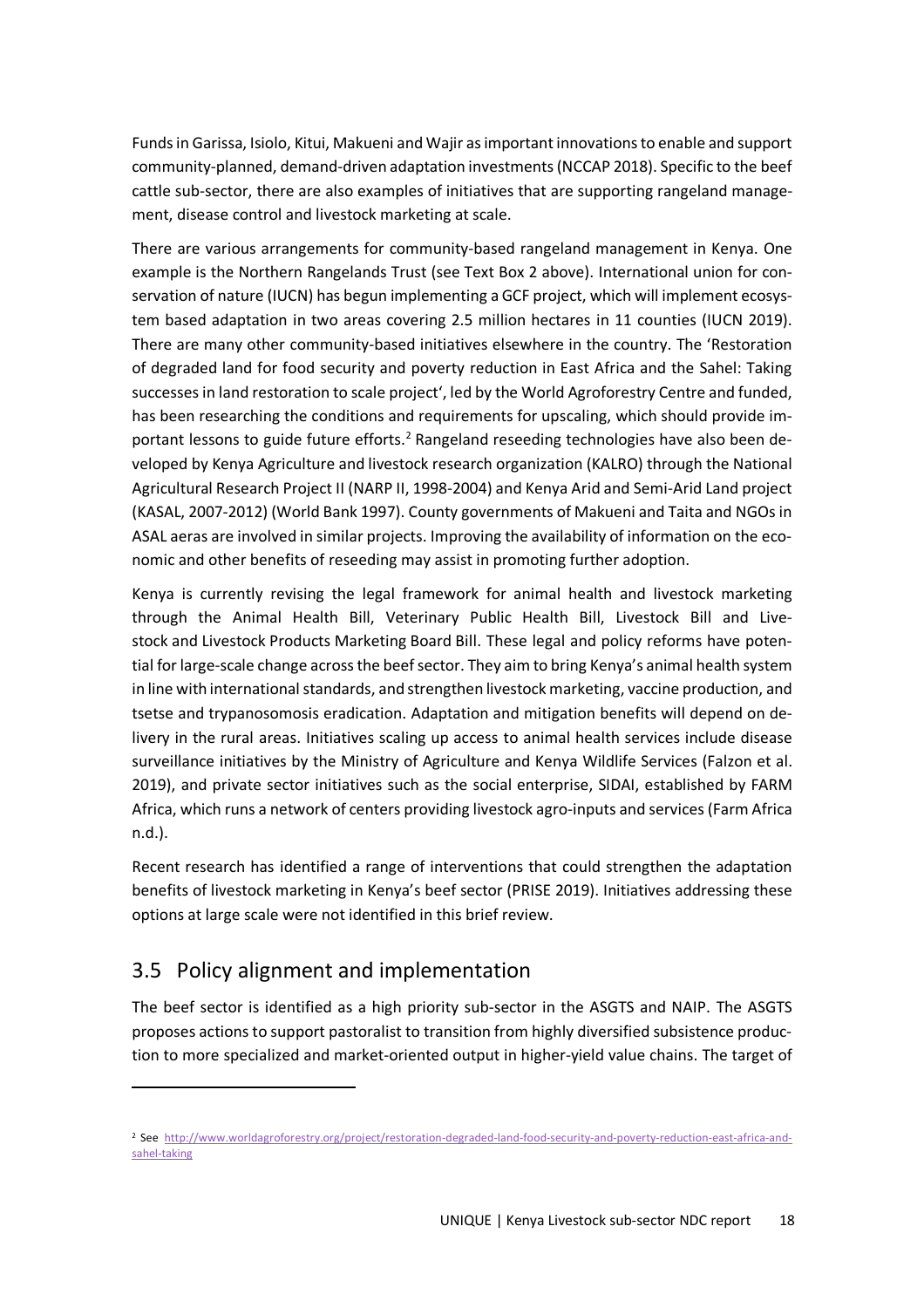this is to increase farmers' incomes by increasing access to markets via 1,000 SMEs and lowering the cost of inputs through a restructured subsidy system. To improve market access to both inputs and off-take, the Government will drive rapid transformation by working with local change agents across the country. Adaptation in ASALs is also supported in KCSAIF and the NCCAP and specific measures are set out in the Adaptation Technical Analysis Report (ATAR), including integrated development in the ASAL areas, rangeland rehabilitation, livestock marketing and research on the adaptability of livestock breeds (ATAR 2018).

Given that beef cattle are the largest source of GHG emissions in Kenya's livestock sector, the lack of identified mitigation options is a gap in the NCCAP Mitigation Technical Analysis Report (MTAR 2018). In line with KCSAIF, mitigation in the beef sector should focus on the mitigation co-benefits of adaptation strategies, and explore the potential for mitigation benefits to leverage support for upscaled implementation of adaptation measures.

## 4 SMALL RUMINANTS SUB-SECTOR

### 4.1 Overview

Small ruminants (sheep and goats) are a key sub-sector of Kenya's livestock and agriculture sector. Kenya has 46 million sheep and goats, 58% of which are goats and 42% sheep (FAOSTAT 2020). Small ruminants not only provide livestock keepers with regular cash income from meat, milk and manure, but also serve as insurance in case of emergencies (Kosgey et al. 2008). Production systems are often extensive and involve grazing and browsing of available natural pastures (Mahgoub et al. 2005).

Key products from the small ruminant sub-sector include meat and milk (Table 8), as well as hides used in the leather industry. Sheep and goat meat account for about 30% of Kenya's red meat consumption (MoALF 2019). 67% of Kenya's red meat is marketed through the formal channel. Many Kenyan households prefer to consume small ruminants' meat over beef (Juma et al. 2010). Slaughtered volumes and market prices have been increasing in recent years (Table 9). In terms of exports, the volume and value of Kenya's goat and sheep meat exports in 2018 reached USD\$ 34 million, which was more than 4 times greater than the value of Kenya's beef exports. The main export market for sheep and goat meat is the Middle East.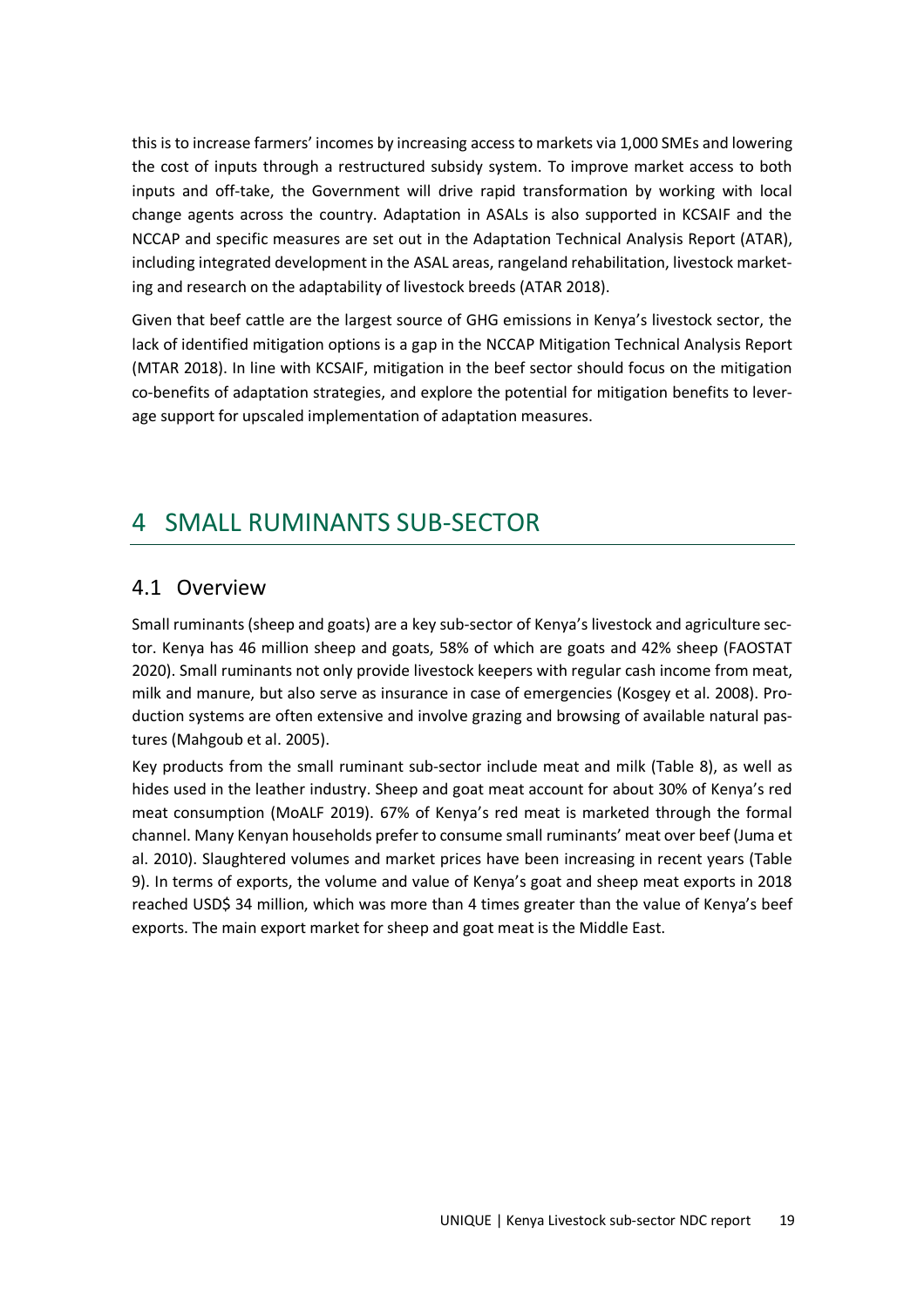| Year | Sheep and goats<br>(head) | <b>Meat production</b> | <b>Trade value</b><br>$(1,000$ US\$) |               | <b>Milk production</b><br>(liters) |
|------|---------------------------|------------------------|--------------------------------------|---------------|------------------------------------|
|      |                           | (tonnes)               | <b>Import</b>                        | <b>Export</b> |                                    |
| 2014 | 44,595,265                | 109,387                | 19                                   | 12,581        | 342,900                            |
| 2015 | 41,889,581                | 94,554                 | 4                                    | 14,999        | 321,800                            |
| 2016 | 45,729,676                | 78,368                 | 82                                   | 16,144        | 344,300                            |
| 2017 | 44,443,561                | 51,443                 | 3                                    | 31,163        | 322,600                            |
| 2018 | 46,196,474                | 62,404                 | 3                                    | 34,745        | 314,224                            |

**Table 8. Small ruminant population, meat and milk production and trade** 

*Sources: Population, meat and milk production from FAOSTAT. Trade values from KNBS cited in www.trademap.org.* 

**Table 9.** Sheep and goat slaughtered 2013-2019 (million head)

| Item                                       | 2013   | 2014  | 2015   | 2016   | 2017   | 2018    | 2019 |
|--------------------------------------------|--------|-------|--------|--------|--------|---------|------|
| Sheep and goats                            | 6.0848 | 6.385 | 6.5608 | 8.2202 | 9.2067 | 10.2476 |      |
| 11117277777777<br>$\overline{\phantom{0}}$ |        |       |        |        |        |         |      |

*Source: KNBS (2020)* 

The small ruminant marketing systems in ASALs involve several players including producers, intermediaries, traders and numerous other market participants. Animals are moved from grazing areas to primary and secondary markets along key trading routes and corridors to terminal and export markets. The prices of live animal are also variable and based on a bargain at the market.

The quantity and quality of grazing land are often insufficient to meet the nutrient requirements of sheep and goats. Resettlement, population growth and privatization of land have made migration more difficult. Especially during the dry season, insufficient feed and water result in low production (animal growth and milk yields), poor reproductive performance and reduced livestock health (Katiku et al. 2013). Other constraints include the lack of markets and marketing systems, a lack of market information, poor infrastructure in livestock markets and the slaughter house leading to increase transaction cost, insecurity on the roads also reduces market participation and low prices due to exploitive livestock brokers.

## 4.2 Climate risks and adaptation in small ruminants

### 4.2.1 Climate change vulnerability of Kenya's small ruminant sector

Because small ruminants are less vulnerable to climate risks and the effects of longer-term climate change (e.g. high temperatures), there has been a notable shift in the preference of pastoralists towards small ruminants rather than cattle. In comparison to cattle, small ruminants have demonstrated their ability to better cope with the effects of climate change, among others due to their ability to feed on low-quality feedstuffs, cope with heat stress and recover from drought. Not surprisingly, small ruminants have thus been prioritized within the livestock subsector, contributing to food security in the context of climate change (Kenya Vision 2030).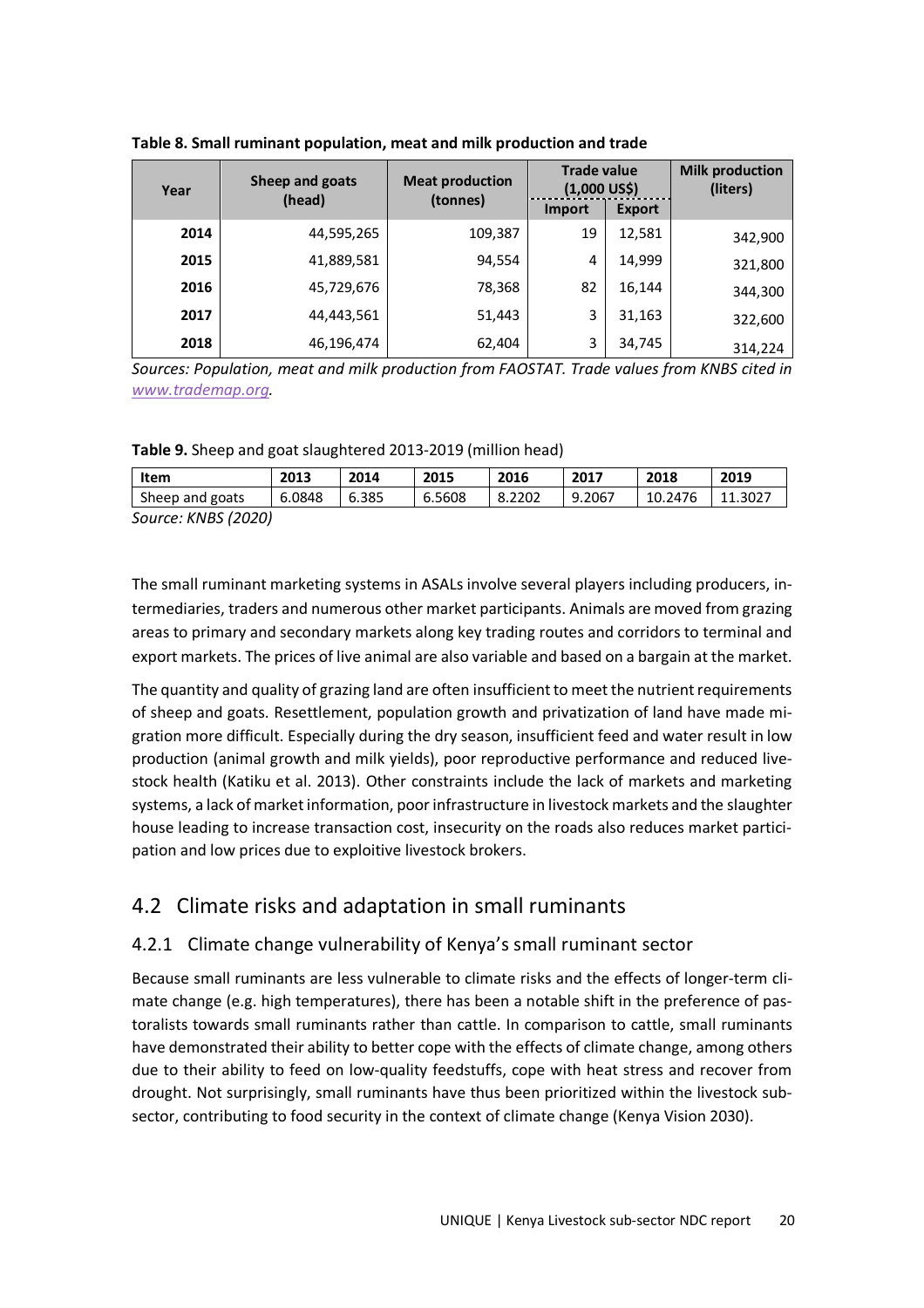However, small ruminants are also affected by climate variability and climate change. Most small ruminants are raised in the ASAL regions, although a significant proportion are also found in the highland mixed crop-livestock systems. Climate risks include increased average annual temperature and altered seasonal rainfall patterns in Kenya, which may delay the onset of vegetation growing seasons, as well as drought and heavy rainfalls and floods (NCCAP 2018). These climate risks may affect grazing land/production of fodder, availability of water resources, and livestock health (Table 10).

| <b>Climate risk</b>                             | <b>Small ruminant production</b>                                                                                                                                                                                                                         |
|-------------------------------------------------|----------------------------------------------------------------------------------------------------------------------------------------------------------------------------------------------------------------------------------------------------------|
| Delayed seasonal onset                          | Reduced growing season; reduced availability of grazing land and fod-<br>der; feed shortages                                                                                                                                                             |
| Increased frequency and<br>duration of droughts | Reduced quantity and quality grazing land/fodder; feed and water<br>shortage; resulting in low livestock productivity and high susceptibility<br>to diseases (Recha & Radeny 2017), increased livestock morbidity and<br>mortality (Moenga et al. 2016). |
| High temperatures incl. hot<br>days             | Heat stress, especially among improved small ruminant breeds, can<br>cause reduced feed and water intake, increase energy required for<br>maintenance and, as a result, reduce growth and milk yields, reduce<br>fertility and impact the immune system  |

|  | Table 10. Climate risks and impacts on small ruminant production |  |  |
|--|------------------------------------------------------------------|--|--|
|  |                                                                  |  |  |

### 4.2.2 Adaptation measures

Indigenous goats are well-adapted to the local climate and can utilize low quality forages (e.g. shrubs) particularly well (Katiku et al. 2013). Thus, one adaptation measure is **cross-breeding** of goats and sheep with more climate-resilient breeds, such as *Galla* goats or *Red Masaai* sheep (Recha & Radeny 2017). Cross-breeding higher yielding animals with indigenous breeds enables the farmer to have more climate-resilient livestock whilst also producing more milk and meat than pure indigenous breeds. Combined with **improved small ruminant management practices** (e.g sheep and goat husbandry, housing, fodder development and conservation, animal health management), cross-breeds are better able to cope with low quality feedstuffs, can better withstand heat stress, recover more quickly from drought due to faster growth and thus reach a market weight more quickly. Furthermore, they are more resilient to disease burden (Recha & Radeny 2017).

Other on-farm adaptation measures include grassland improvement/rehabilitation, integration of legumes to improve the nutrient content of grasslands, planting of fodder trees, conservation of feed (e.g. hay) for dry periods, provision of shade for livestock, adjustment of livestock numbers to the available grassland, rainwater harvesting and water management (Omondi et al. 2013). Experiences within the CCAFS Climate-Smart Villages project (Recha & Radeny 2017) show that these measures, implemented through community-based organizations, can help farmers increase their income (e.g. by the sales of livestock at higher prices) and contribute to food security (Gilbert 2015). However, for farmers to adopt these measures, an **enabling envi-**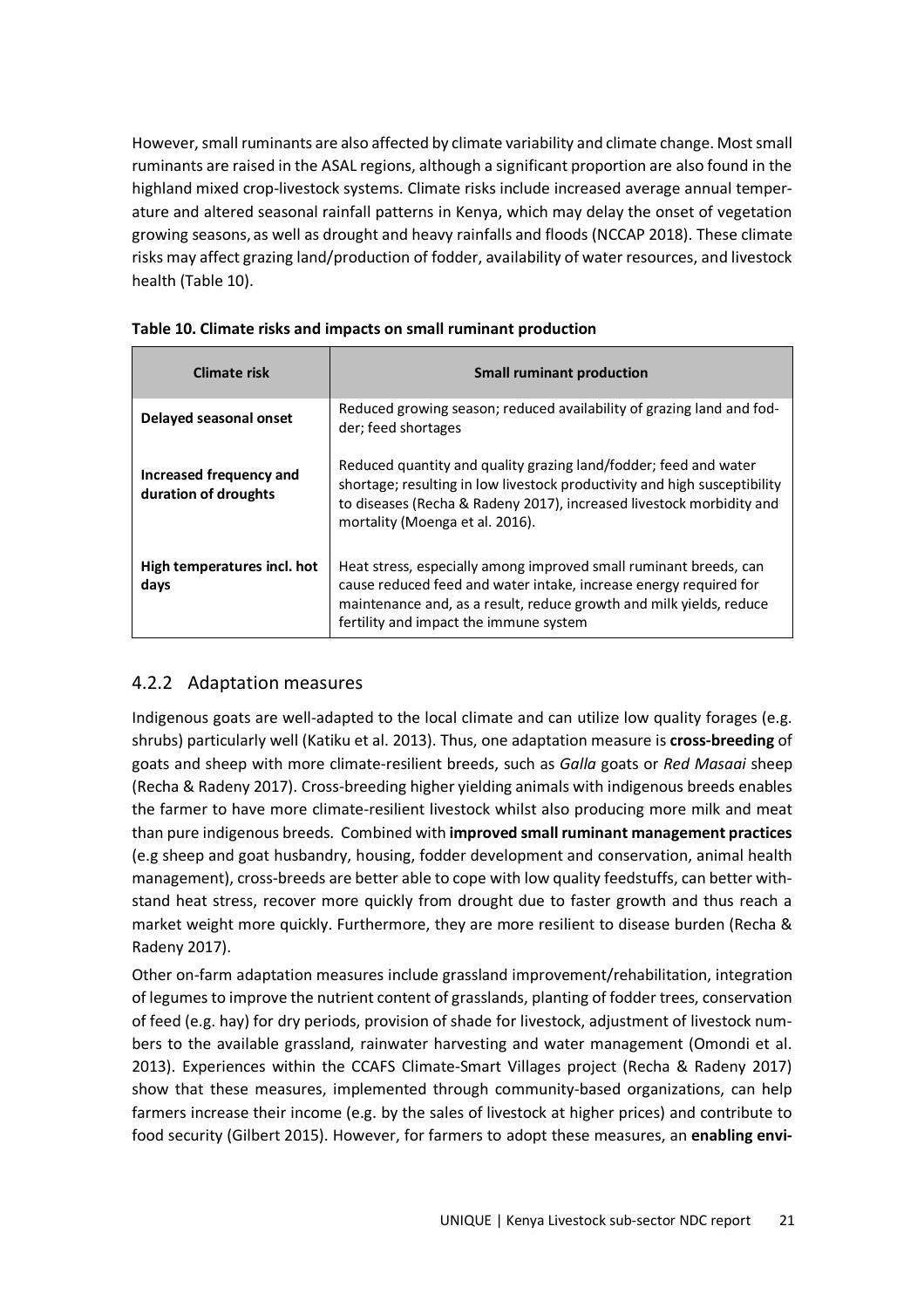**ronment** is required. The Climate-Smart Villages project demonstrates the need for farmer guidance through extension services, self-help groups and/or other forms of community/groupbased organisations (Ngigi et al. 2015). Working with community-based organisations helped the project achieve greater adoption rates of small ruminant management interventions due to the facilitation of farmer investments, sharing of information and the facilitation of new markets (Recha & Radeny 2017). Access to services and inputs, credit and markets further contribute to an enabling environment for the adoption of adaptation measures. Therefore, in addition to onfarm adaptation measures, measures required to create an enabling environment for small ruminant keepers include:

- Improvement of infrastructure to assist access to inputs, services and markets;
- Improvement of access to veterinary services;
- Improvement of disease control (among others by vaccinations) and surveillance;
- Establishment of fodder banks;
- Input subsidies for farmers;
- Establishment of emergency funds;
- Credit schemes;
- Income diversification options;
- (Index-Based) Livestock insurance;
- Improved access to markets, contract marketing

(see Thornton et al. 2009, Omondi et al. 2013, Ngigi et al. 2015, FAO 2017, Khalai & Kasyoka 2019).

There are dairy and meat breeds of both sheep and goats. More systematic research is required to understand differences in climate change vulnerability, and potential adaptation measures, between dairy and meat breeds in different agro-ecological zones and production systems. Dairy goat husbandry has gained popularity in recent years, but marketing of goat milk is still traditional (Ogola & Kosgey 2019). The potential for formal goat milk marketing and its potential role in contributing to farmers' resilience to climate change require further investigation.

## 4.3 GHG mitigation in small ruminants

Small ruminants contribute about 20% of enteric fermentation and manure management emissions in Kenya (FAOSTAT 2020, based on Tier 1 calculations). Greenhouse gas emission intensity for small ruminant milk and meat production in Sub-Saharan Africa is estimated at 6.9 kg CO<sub>2</sub>/kg FPCM and 31.5 kg  $CO<sub>2</sub>/kg$  carcass weight (CW) respectively. Emission intensities are relatively high, mainly due to low livestock productivity, which can be explained by low feed quality and poor animal health (Gerber et al. 2013a). Improving animal and herd productivity can potentially reduce greenhouse gas emissions reduced by 27 – 41% (Gerber et al. 2013b).

There is little evidence about GHG mitigation potential with small ruminants in Kenya. However, many adaptation measures may have mitigation co-benefits due to improved animal and herd efficiency. Cross-breeding of indigenous small ruminants (e.g. with the Galla goat or Red Masaai sheep) can improve climate resilience and productivity, and therewith reduce greenhouse gas intensity (Recha & Radeny 2017). Further potential mitigation measures for the small ruminant sub-sector include: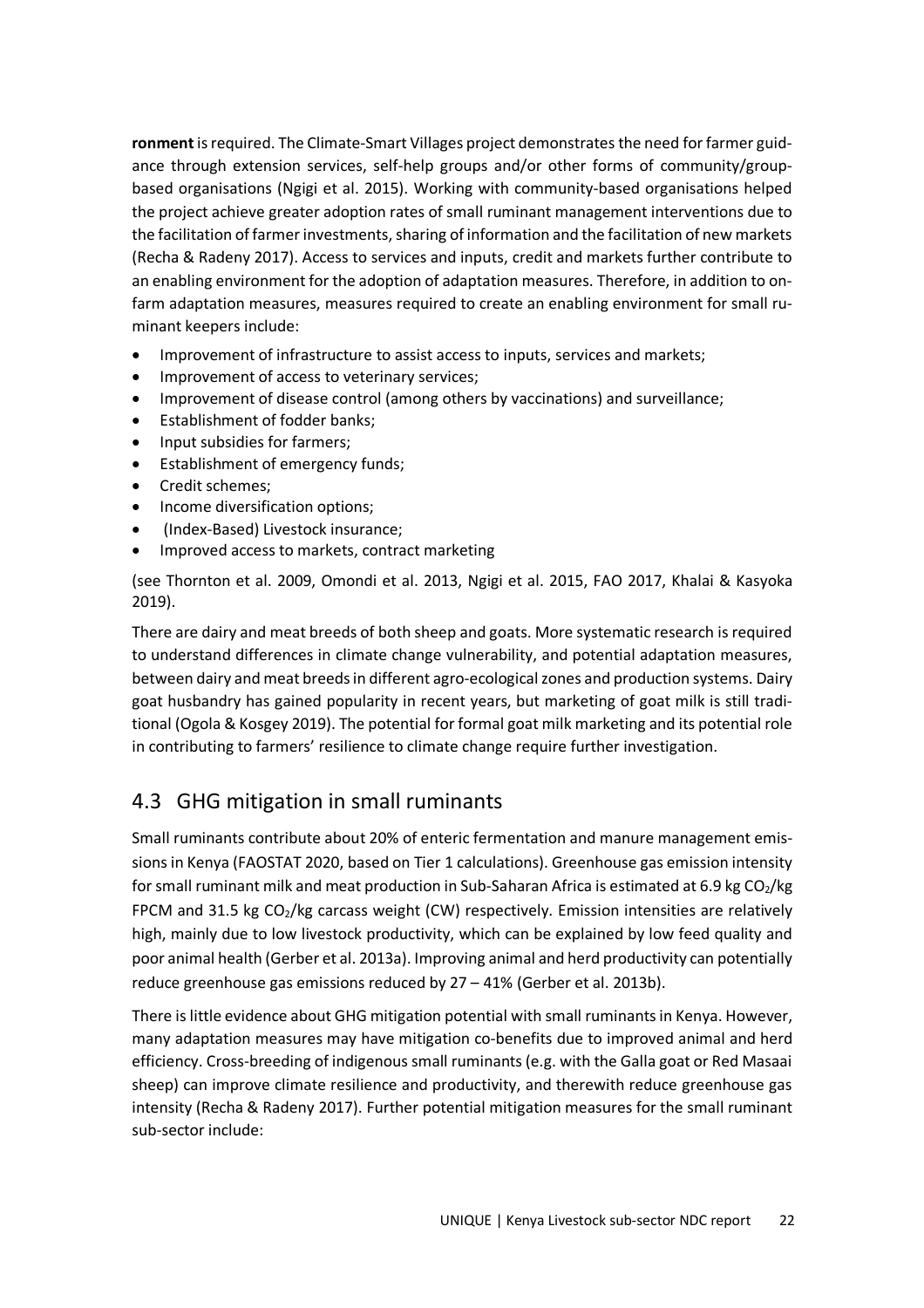- 1. **Improve feed quality, animal and herd productivity and therewith reduction of slaughter age.** Reducing the slaughter age of small ruminants, by improving feed quality and animal productivity, has the potential to reduce greenhouse gas emission intensity by 34% (Nash et al. 2016);
- 2. **Animal health management** to enhance animal and herd production efficiency (KCSAS 2017);
- 3. **Improved manure management** can contribute to soil quality, improved grassland production and recycling of nutrients and energy (Recha & Radeny, 2017);
- 4. **Increased off-take:** The emission intensity of small ruminant production also depends on off-take rates. The model described in Figure 2 suggests that a 10% increase in goat off-take rate (from 15% to 16.7%) could decrease the GHG intensity of goat production by about 4%. Figure 2 also suggested that a 10% increase in the goat population, with other species populations remaining constant, could decrease the GHG intensity of livestock production in Kenya by 1%. This is because goat production has a lower GHG intensity than cattle production.

Further exploration of mitigation potential in the small ruminant sector should quantify GHG emissions using the IPCC Tier 2 approach for each species in different production systems; identify and assess sector development and adaptation options with potential mitigation co-benefits; and engage with sub-sector stakeholders to explore the potential for upscaling of promising options.

## 4.4 Up-scaling climate-smartness in small ruminants

There are several initiatives promoting improved breeds in Kenya. The Africa Galla goat is hardy, resistant to gastro-intestinal parasites and can feed on different types of vegetation. The Galla goat is known to gain weight fast after periods of drought. Just like the Galla goat, the red Maasai is rated highly by both agro-pastoral and pastoral farmers in terms of drought and heat tolerance (Kosgey 2004). The Red Maasai sheep is also resistant to gastrointestinal worms (FAO 2007). In 2011, the International livestock research institute (ILRI) introduced improved Red Maasai sheep bred at ILRI's Kapiti ranch in Eastern Kenya and Kajiado county to increase resilience of small ruminant production. Crosses between Galla and Small East African goats and exotic breeds were widely promoted by a FARM Africa programme some years ago, which demonstrated a successful model for breed upgrading at scale (Peacock 2007). CCAFS also implemented the 'Sustainable small ruminant breeding program for climate smart villages in Kenya' project. The project introduced improved strains of resilient but more productive indigenous breeds of Gala goats and Red Masai sheep for cross breeding with local breeds (Ojango et al. 2015). Integrated breeding, feeding, animal health and husbandry services are provided by several NGOs, and the Dairy Goat Association of Kenya serves as a platform for its members. Small ruminants are also prioritized in some of the counties supported by KCSAP and NARIGP, and are a focus for IFAD's forthcoming Livestock Commercialization Project. Further initiatives upscaling adaptation measures at scale in Kenya were not identified in this brief assessment, but should be explored in the future to understand the support that their initiatives may require.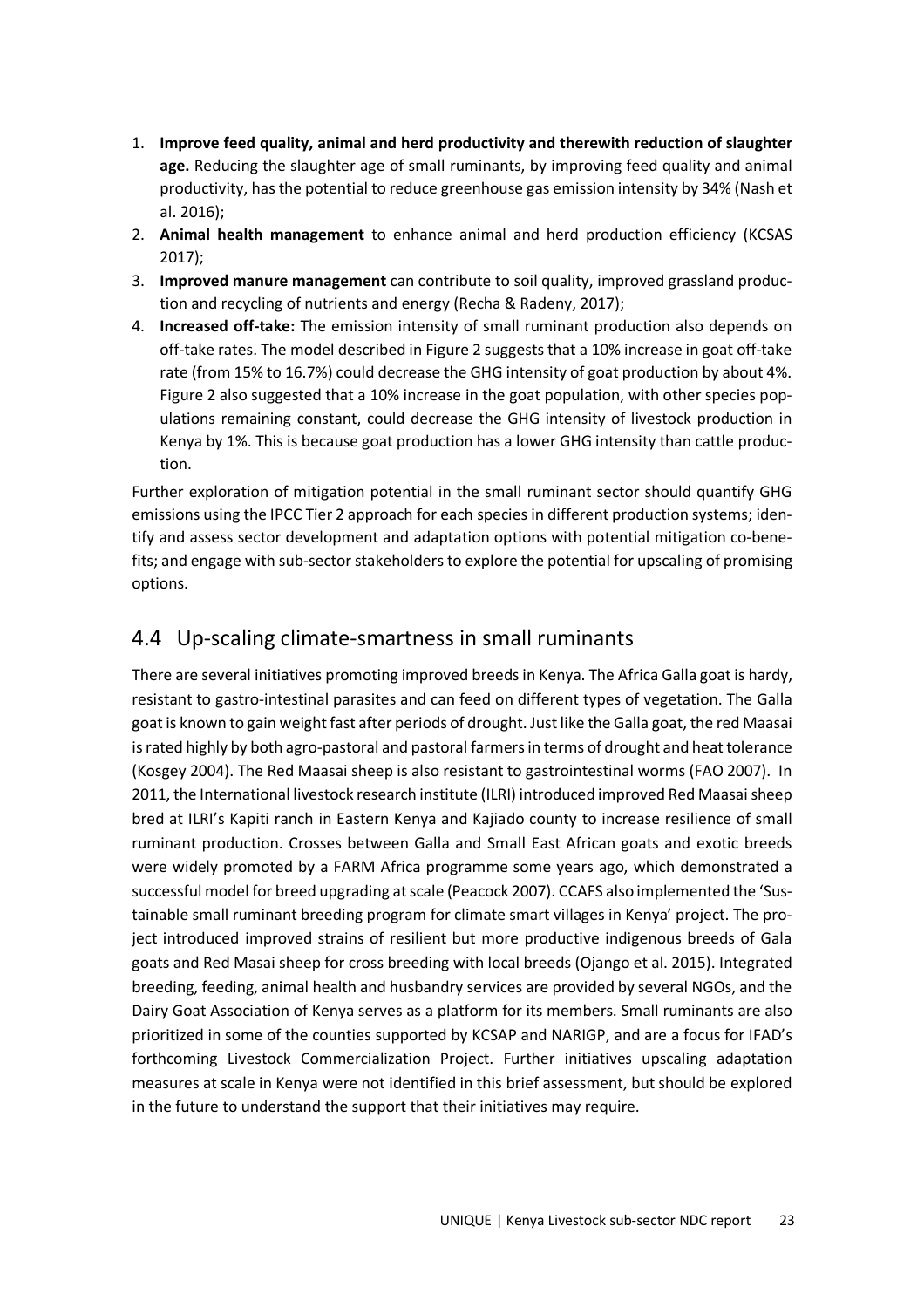## 4.5 Policy alignment and implementation

Small ruminant production is aligned with both national agriculture and climate change objectives. The ASTGS identifies sheep and goat value chains among the top 13 value chains with the highest potential. Small ruminants are also more resilient to climate risks than cattle, and are more easily adopted by poorer households and vulnerable groups. In the ASTGS, sheep and goat value chain feature among the top 5 value chains in Rift Valley, Northern ASALs and Central ASALs. Other than the Rift valley, the other regions where the sheep and goat feature are ASALs. This implies that the development of the sheep and goat value chain will be closely linked to the development of the ASAL areas. The ASTGS encourages continuation of successful activities in these value chains that are relatively well organized and coordinated, rather than those that require transformation. KCSAIF, as the main framework for implementation of Kenya's NDC in the agriculture sector, lists generic actions relevant to small ruminants, but does not list any actions specific to small ruminants. Progressing adaptation and mitigation in the small ruminant sector will require:

- (1) Improved understanding of currently available adaptation options for small ruminants and their mitigation co-benefits;
- (2) Improved understanding of initiatives currently or planning to promote adaptation options at scale;
- (3) Coordination with stakeholders in the sector, to identify how the government can better support their needs.

## 5 POULTRY SUB-SECTOR

### 5.1 Overview

There has been tremendous increase in poultry population (i.e. broilers, layers, local chicken and others) from 30.2 million in 2010 to 57.7 million in 2019 (SDL 2020b) (Table 11). It is worth noting a faster growth of broilers numbers, which may be due to increased demand for white meat due to lifestyle changes and structural changes in the sector (e.g. well established integrated breeding companies, small and commercial production farms, and low and high end market access) (Carron et al. 2017). Production of both eggs and meat have increased by 22% and 12% per annum, respectively, and the total value of egg and meat products have increased at even higher rates (Table 12).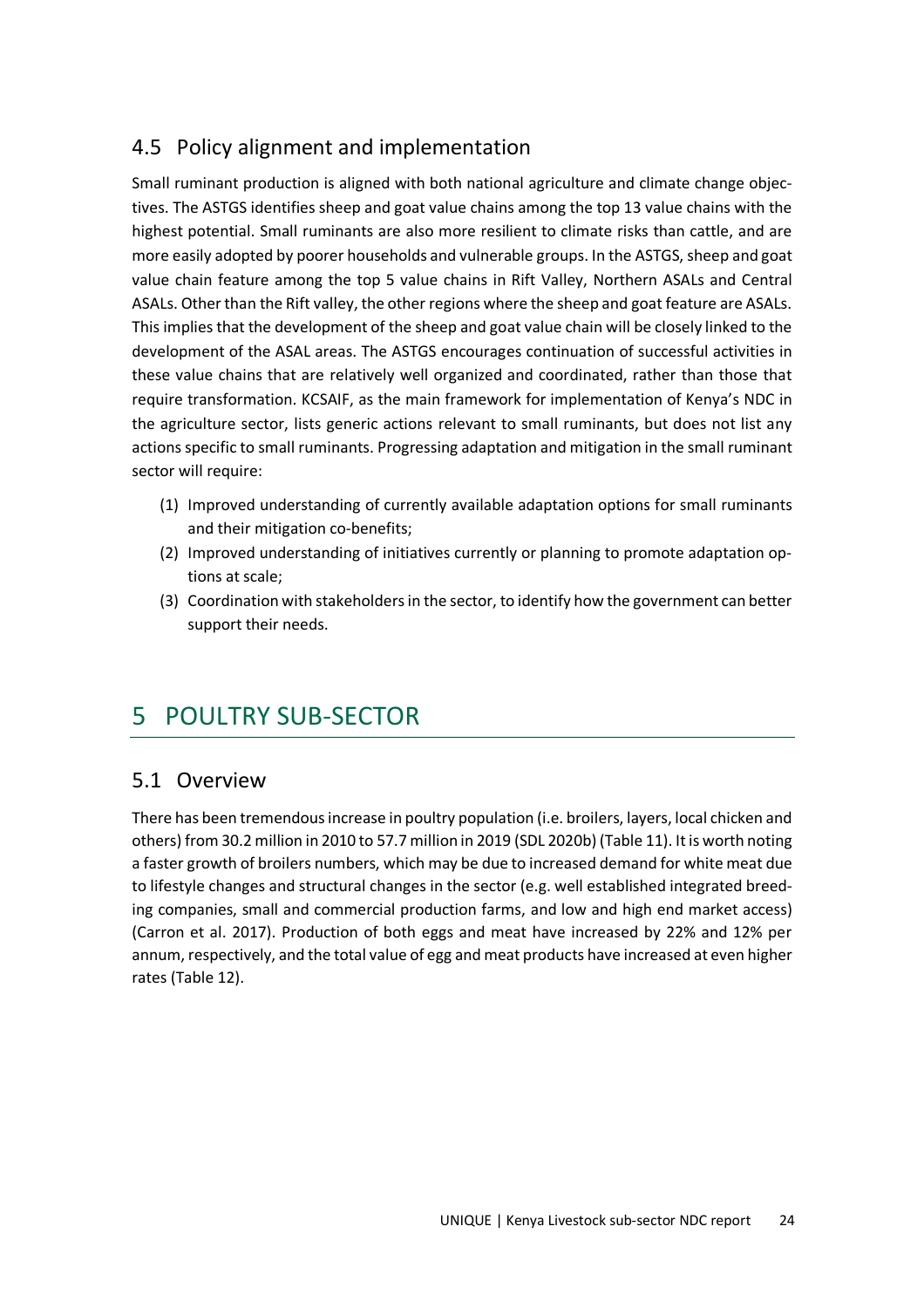| Year | <b>Broilers</b> | layers    | indigenous<br>chicken | Others*   | <b>TOTAL</b> |
|------|-----------------|-----------|-----------------------|-----------|--------------|
| 2010 | 2,213,750       | 2,675,571 | 24,538,906            | 779,568   | 30,207,795   |
| 2011 | 2,600,924       | 2,847,225 | 26,219,935            | 684,243   | 32,352,327   |
| 2012 | 2,842,440       | 3,076,808 | 27,967,976            | 689,283   | 34,576,507   |
| 2013 | 2,745,188       | 3,675,425 | 32,569,198            | 878,991   | 39,868,802   |
| 2014 | 4,069,729       | 3,693,283 | 33,088,442            | 890,762   | 41,742,216   |
| 2015 | 3,117,554       | 3,716,911 | 34,666,188            | 909,841   | 42,410,494   |
| 2016 | 3,056,747       | 4,161,289 | 36,578,441            | 922,181   | 44,718,658   |
| 2017 | 3,819,515       | 4,237,188 | 40,067,874            | 943,719   | 49,068,297   |
| 2018 | 4,534,600       | 5,261,279 | 42,791,309            | 1,089,623 | 53,676,811   |
| 2019 | 4,878,517       | 5,460,174 | 46,096,114            | 1,240,160 | 57,674,965   |

**Table 11. Poultry population in Kenya from 2010 to 2019** 

\* Turkeys, geese and ducks

|  | Table 12. Poultry sector output, 2012-2019 |  |
|--|--------------------------------------------|--|
|--|--------------------------------------------|--|

| Year | Eggs (Trays) | <b>Total value (Kshs)</b> | Meat (Kgs)  | Total<br>value<br>(Kshs)* |
|------|--------------|---------------------------|-------------|---------------------------|
| 2012 | 197,062,582  | 59,118,774,730            | 48,393,000  | 19,357,200                |
| 2013 | 170,213,441  | 51,064,032,250            | 28,692,500  | 11,477,000                |
| 2014 | 171,183,941  | 51,355,182,240            | 81,042,700  | 32,417,100                |
| 2015 | 46,912,836   | 15,444,039,488            | 64,308,680  | 28,766,710                |
| 2016 | 50,989,335   | 17,129,847,558            | 45,937,900  | 20,199,800                |
| 2017 | 52,926,249   | 18,288,881,336            | 106,978,034 | 48,206,502,538            |
| 2018 | 426,539,668  | 127,961,900,400           | 96,789,126  | 43,615,170,874            |
| 2019 | 501,811,374  | 177,894,142,000           | 89,553,383  | 43,068,691,553            |

\* The data are from SDL, and the step-change in meat value from 2016-2017 is likely due to methodological reasons.

This rapid growth is driven by rapid urbanization, growth of the middle class, a rise in the number of quick service restaurants in urban areas and growing demand for animal protein (Vernooij et al. 2018). Consumption of poultry meat by high, middle and low income households has increased more rapidly than consumption of red meat. This has led to change from free range production with minimal management to more intensive production systems with higher levels of management, high performing breeds, and better quality feed. For example, from 2010 to 2019 there has been a reduction of 1% in the proportion of local chickens in the poultry population, while the broiler population increased by 1.1% over the same period. The shift to intensive production system could be attributed to decreasing land sizes (e.g. in Kiambu county), rearing high producing breeds (improved indigenous chicken, layers and broilers) and commercialization of poultry farming. Poultry production is common in rural settings by the rural poor (mostly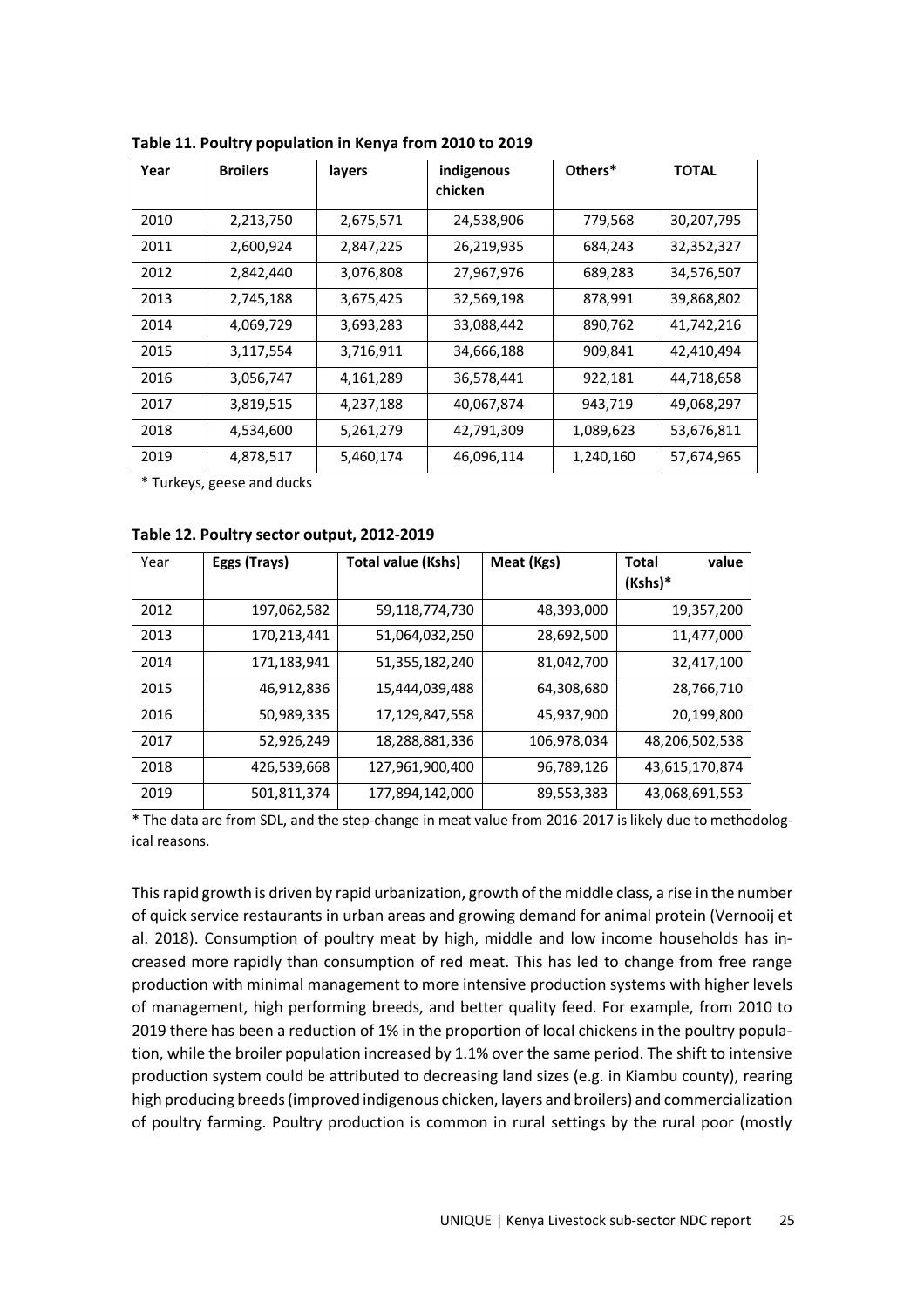women and children) (Khobondo et al. 2015). There is evidence that extreme poverty and hunger can be reduced significantly when chickens are raised for meat and eggs by poor households, so poultry can contribute significantly to national food and nutrition security objectives.

## 5.2 Climate risks and adaptation in the poultry sub-sector

### 5.2.1 Effects of climate risks on poultry production

Kenya faces a number of risks from climate variability and change. The key climatic hazards include droughts, delayed seasonal onsets or heavy rainfalls leading to floods and rising sea levels (NAP 2016). Climate change is a threat to poultry production because of the negative impact on the quality of feed crop and forage, water availability, poultry production, diseases, biodiversity, agroecological zone, food security and heat stress (Table 13) (Rojas-Downing et al. 2017).

| Climate risk       | <b>Poultry production</b>                                                                                                                                                                                                             |
|--------------------|---------------------------------------------------------------------------------------------------------------------------------------------------------------------------------------------------------------------------------------|
| <b>Floods</b>      | Flood waters favorable for multiplication of disease through microor-<br>ganisms in the environment, feed and animals. Moist conditions spoil<br>feed. Disease risks include avian botulism and brooder pneumonia<br>(Othenio, 2016). |
| <b>Heat stress</b> | Lower feed nutrient utilization, reduced feed intake, compromised pro-<br>duction, low reproduction, deteriorated health, and high mortality                                                                                          |

**Table 13. Climate risks and their effects on poultry production** 

The effects on commercial production and poultry value chains have not been well documented. Climate risks and global warming directly influence processing, transportation, storage and distribution activities in the poultry value chain. However, information on climate risks (drought, flood and increasing temperatures) and their impacts specific to Kenya could not be identified.

## 5.3 Adaptation Options

Adaptation measures involve production and management system modifications, breeding strategies, institutional and policy changes, science and technology advances, and changing farmers' perception and adaptive capacity (IFAD 2020). Therefore, adaptation strategies can improve the resilience of poultry productivity to climate change (USDA 2013).

Potential strategies include:

**Producers' management systems modifications:** Adaptation to heat stress are dictated by size of the farm and operation. Small farms can invest in traditional strategies such as early stocking, frequency of litter change and the raising local genotypes. Raising of naked neck chicken has increased by small and medium scale farmers due to their ability to dissipate heat (Fathi et al. 2013). Medium and large farms adopt modern technologies such as air and water ventilation, the use of low-energy bulbs which emit less heat. Giving medicines and vitamins for the birds, litter spreading and de-caking of the chicken houses are also useful (Liverpool-Tasie et al. 2019). Integrated poultry-fish farming, pasture-based poultry production systems, semi range housing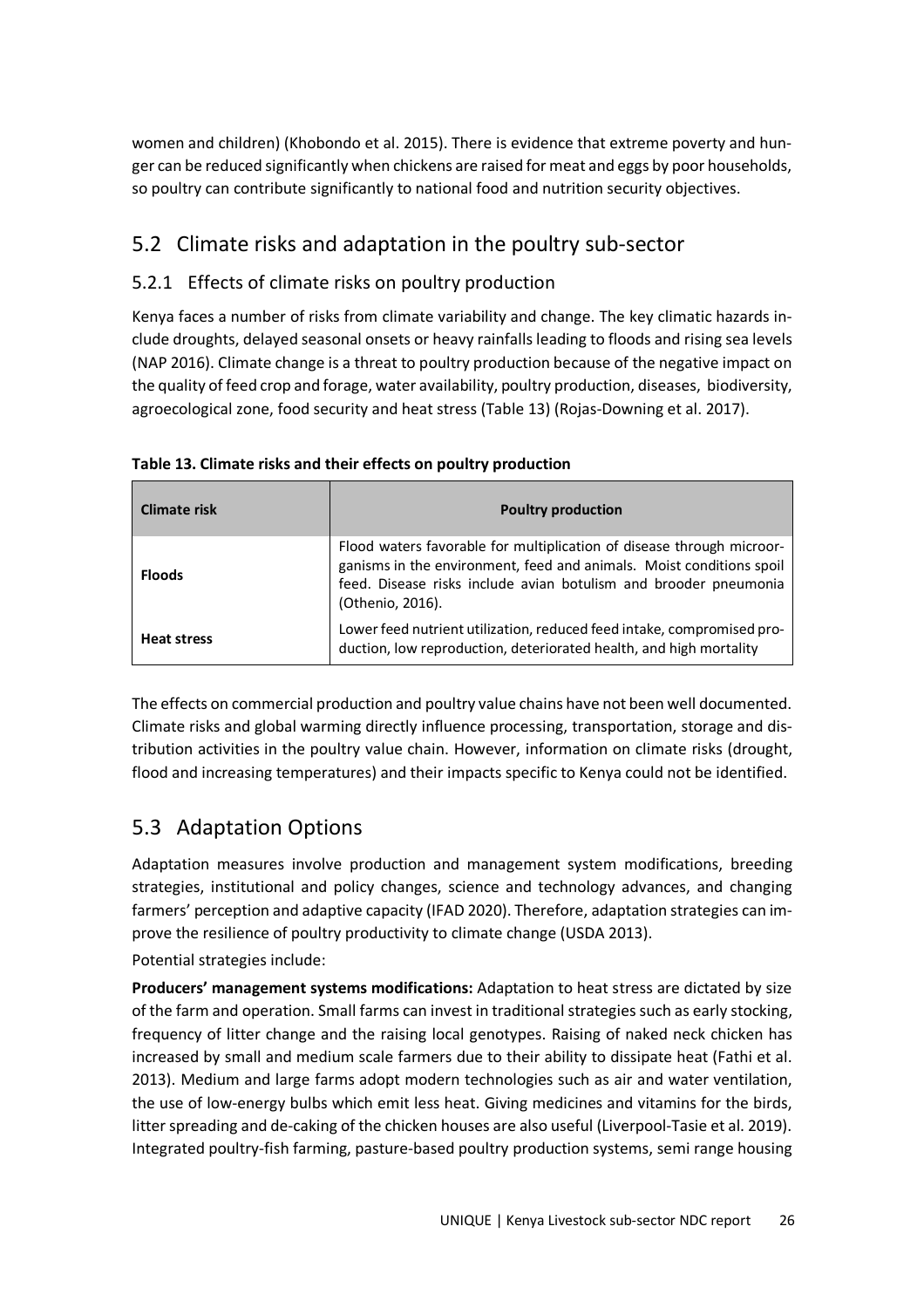for chicken and integrated poultry manure management for crop and dairy production are also practiced by Kenyan farmers. There is a shift of keeping indigenous to improved indigenous chicken lines.

**Breeding strategies**: KALRO and Egerton University have been involved in developing climate smart chicken breeds and improving indigenous chicken productivity, respectively (Ilatsia et al. 2017). The chicken have better performance and are now sold to farmers for commercial production.

**Institutional and policy changes:** The State Department for Livestock is the lead organ propelling poultry production in collaboration with other state agencies. Under the Big Four Agenda, the department is building hatcheries for multiplication of adapted chicken breeds in Taraka Nithi and Baringo counties, and building modern slaughterhouses (Chwele, Bungoma county) to provide market access to poultry producers.<sup>3</sup> These initiatives will help increase producers engage in poultry as a diversification strategy and provide more climate resilient food and income sources. The removal of taxes by the East African Community on raw material for the manufacture of animal feeds has encouraged private investment in the East African feed industry and increased the variety of feeds available and competition that could result in high quality products that increase production efficiency.

**Changing farmers' perception and adaptive capacity**: Farmers who have experienced heat related losses are more likely to adopt modern practices and more likely to adopt multiple adaptation strategies at a time (Liverpool-Tasie et al. 2019).

Despite the negative impacts of climate risks, chicken production is an important part of rural households' adaptation portfolio. In instances where there is delayed onset of rain, increased chicken production has helped to diversify food and generate income to help women's poultry groups cope with climate shocks in Embu, Kajiado and Narok (Walsh 2019, Business Daily 2018, UNDP n.d.). Therefore, poultry production can be promoted for its adaptation benefits for rural households.

There is a need to better understand the link between different poultry management practices and key meteorological variables. No comprehensive study on poultry adaptation options to climate change has been conducted in Kenya. A systematic assessment of climate risks and adaptation options covering the entire poultry value chain should be conducted.

## 5.4 GHG mitigation

### 5.4.1 GHG emissions

Poultry make a relatively small contribution to Kenya's total GHG emissions. In poultry production, feed production is the main source of emissions but manure emissions are also significant, especially in laying and backyard systems (FAO 2013). FAO estimates suggest that the average emission intensity of chicken is 5.4 kg  $CO<sub>2</sub>e/kg CW$  for meat and 3.7 kg  $CO<sub>2</sub>e/kg$  for eggs. Therefore, the estimated GHG from poultry in Kenya using 2019 output can be estimated to be 3,342

<sup>3</sup> Personal communication, Head of poultry section, SDL.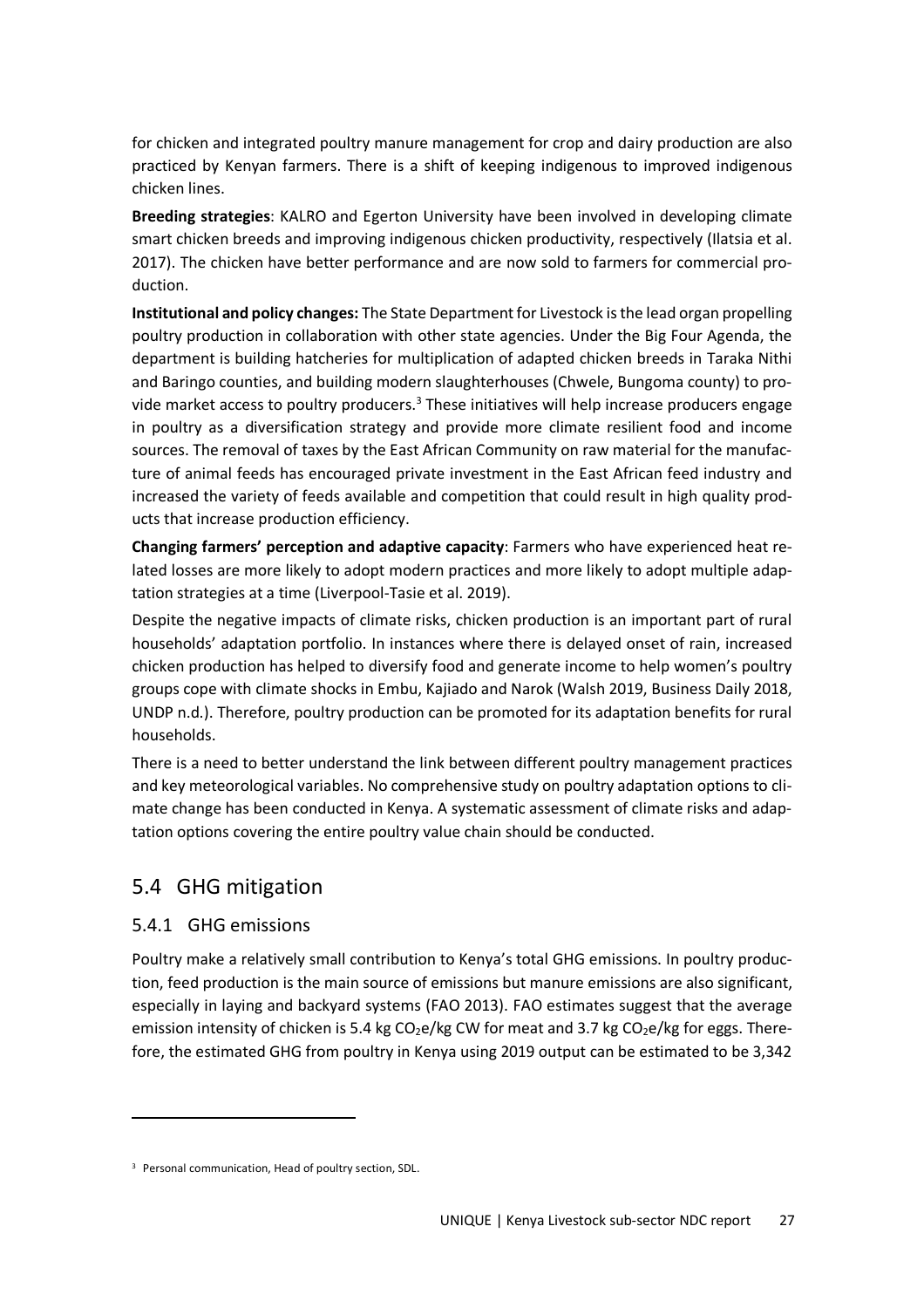Gg  $CO<sub>2</sub>e$  and 483 Gg  $CO<sub>2</sub>e$  for eggs and meat respectively. This includes emissions from feed production, which occur in the agriculture and energy sectors. Note also that:

- Emissions from direct energy use (i.e. on-farm heating, ventilation, but excluding feed production) are significantly higher for meat (4.5 MJ/kg CW) than for eggs (1.3 MJ/kg egg).
- $\bullet$  Manure N<sub>2</sub>O emissions are much higher for backyard chickens compared to commercial chickens.

Overall the total feed emission intensity per kg of CW or eggs (not including land use change) for backyard meat and eggs is similar to that of layers and broilers. This data is from FAO global assessments. No specific assessment has been conducted in Kenya.

#### 5.4.2 Mitigation options

There has been no specific assessment of mitigation options in Kenya's poultry sector. General measures proposed in KCCRS include appropriate use of biotechnologies which increase food production per unit area while simultaneously limiting GHG emissions; proper management of agricultural waste (e.g. using manure to produce biogas); and promotion of agroforestry especially tree-based intercropping. These measures can be customized to the poultry sub-sector. These measures are in line with the Kenya Climate Smart Agriculture Strategy to meet food security objectives with GHG mitigation as a co-benefit (KCSAS 2016).

Specific mitigation options in poultry to explore include:

#### **Animal breeding:**

**• Selecting more productive poultry that enhance productivity and thereby lower GHG emission intensities.** This has been achieved through within-breed selection and cross-breeding programs (Gikunju et al. 2018). Cross breeding programs can deliver simultaneous adaption, food security and mitigation benefits. In general, as animals become more productive, greater feed intake is needed to support the energy requirements associated with performance, but the proportion of total energy requirements required for maintenance decreases. Thus, the feed input per unit of product produced is reduced. Further, with increases in productivity, fewer animals are needed to reach a given level of output (Wall et al. 2010). This increase total output of poultry so that total animal source protein demand is met with lower GHG impact.

**• Improved fertility**: Improving fertility would lead to decreased numbers of replacements required, with a consequent significant decrease in GHG emissions.

**• Improving feed conversion efficiency**: Poultry produce relatively small amounts of enteric CH4, but their manure can be a significant source of GHG production. Therefore, maintaining or improving feed conversion efficiency and subsequently reducing the volume of manure produced for a given level of output, is considered a major strategy for mitigating CH<sub>4</sub> and N<sub>2</sub>O (Hristov et al. 2013).

**Improved and alternative feeding practices:** Feed production contributes about 57% of emissions from both chicken and egg supply chains, with an additional 21.1% related to the expansion of soybean cultivation in the case of meat and 12.7% in the case of eggs (Gerber et al. 2013a). Current efforts to replace and substitute soybean meal with insect derived protein sources (e.g. Black solder fly larvae (Nyakeri et al. 2017, Onsongo et al. 2018) and grasshoppers)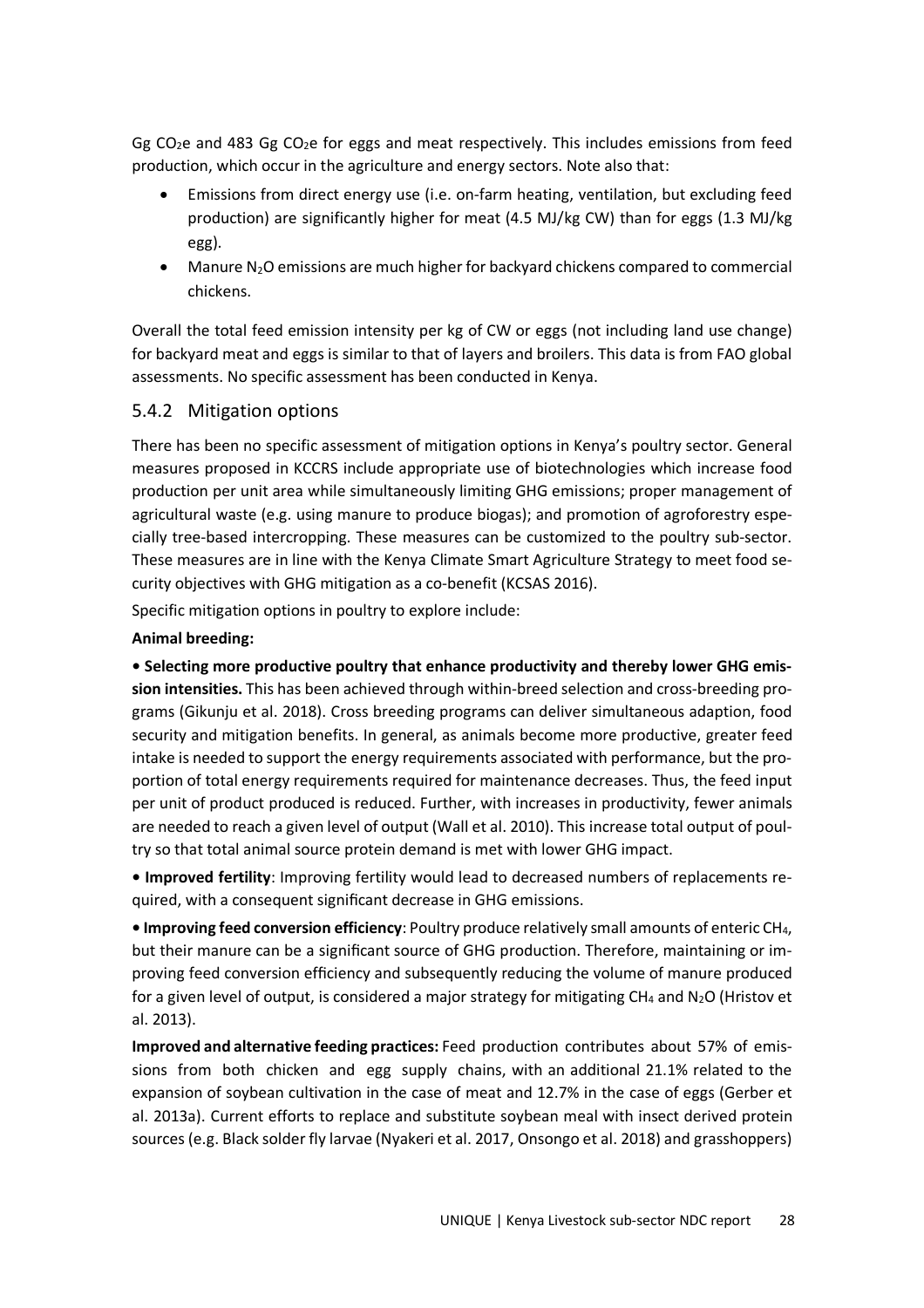and with *Prosopis juliflora* pods (Khobondo et al. 2019) can mitigate the GHG emissions and help in waste management.

• **Waste management**: Anaerobic biodigesters can be used to capture biogas, which can be flared, used to heat poultry brooders or generate electricity. This can be applied to large scale commercial poultry producers. Manure emissions account for 20% of emissions in eggs and 6% in broilers. Renewable energy sources (e.g. solar and wind energy) can be used to provide power for operation in commercial poultry houses, hatcheries etc.

More generally, increasing the proportion of animal source protein supplied by the poultry sector can decrease the overall GHG footprint of the livestock sector. This is because poultry meat and egg production are the most efficient animal protein production systems and has the smallest carbon footprint per unit product produced. Poultry are more environmentally efficient because of the low overheads of poultry breeding stock (much greater fecundity of hens; 250 progeny per hen each year versus one calf per cow); efficient feed conversion; high daily weight gain of poultry (made possible by genetic selection and improved dietary formulation).

There are still many uncertainties and knowledge gaps regarding mitigation options and their potential effects in the poultry sector. There is very little documentation and assessment for Kenya, so both industry and consumers' awareness are relatively low, and specific interventions that national and county governments can make to reduce poultry GHG emissions have not been identified. However, it is important to note that there is some overlap between adaptation and mitigation options.

### 5.5 Up-scaling climate smartness in the poultry sub-sector

Table 14 lists selected past and present projects to promote poultry productivity. Projects to increase productivity, genetic improvement and address poverty and unemployment include 'Njaa Marufuku Kenya', National Agriculture Sector Development Project, Kenya Agricultural Productivity Project, and Smallholder Poultry Commercialization Development Project, among others. The indigenous chicken (IC) genetic improvement effort included the National Poultry Development Programme (NPDP) and smallholder indigenous chicken improvement programme (InCIP) initiated in 1974 and 2007, respectively (Ilatsia et al. 2017), and others.

#### **Table 14. Selected poultry productivity projects in Kenya**

- 1. Avian Influenza Preparedness National Task Force (GoK, USAID, FAO, DfID)
- 2. National Agricultural Extension Programme (NALEP) (SIDA).
- 3. Early Detection, Prevention and Control of Avian Influenza in Kenya (DfID)
- 4. Strengthening of Agricultural Training Centers (ATCs) (GoK).
- 5. National Poultry Development Programme (NPDP) (Netherlands).
- 6. Agricultural Sector Programme Support (ASPS) (DANIDA)
- 7. NGOs, e.g. World Vision International, CARE International and Oxfam, Lutheran World Relief.
- 8. Agricultural Productivity Project
- 9. Smallholder Poultry Agribusiness Development Program.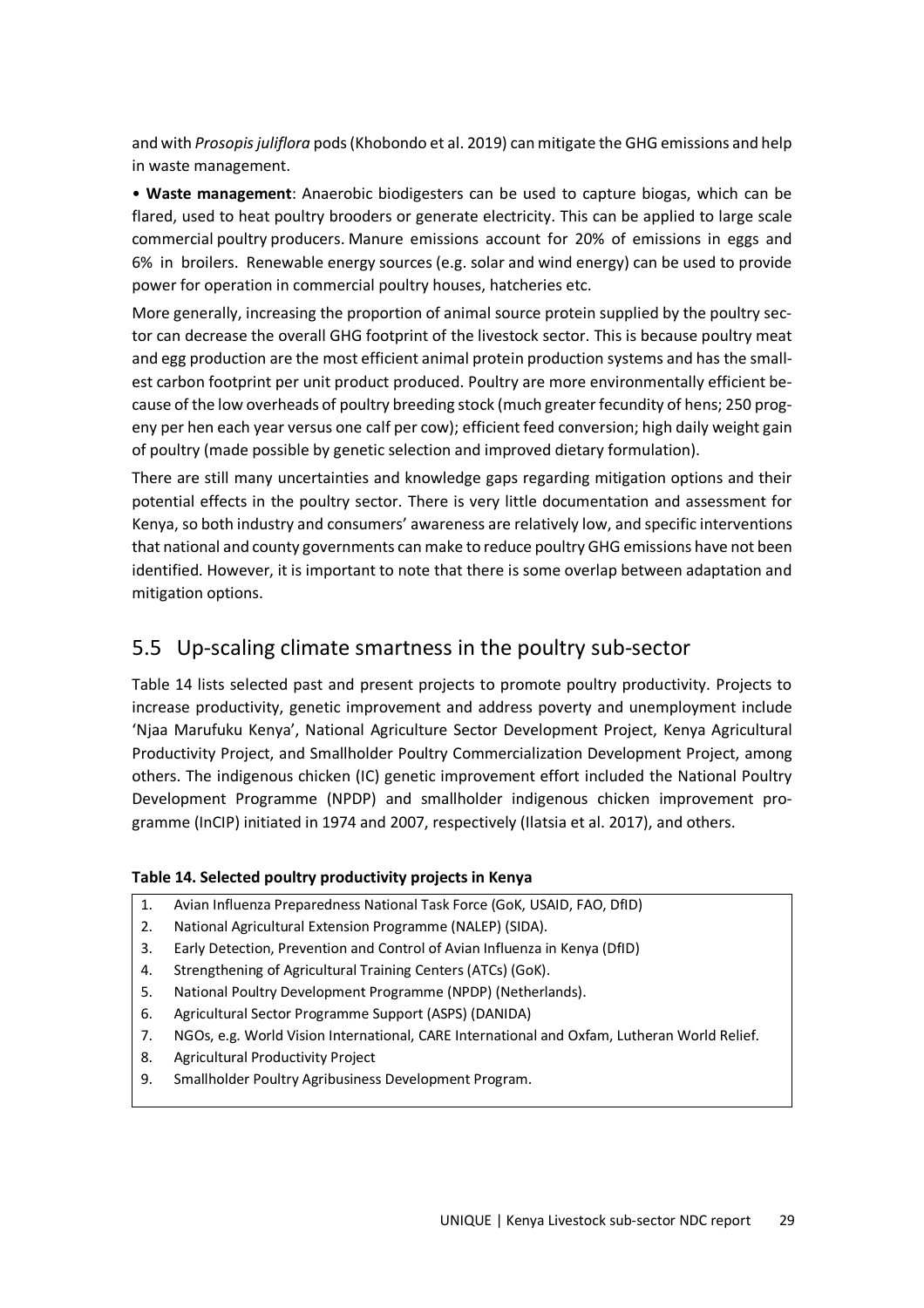In addition to those listed in Table 14, the Kenya Climate Smart Agriculture Project (KCSAP) has prioritized the chicken value chain in 20 out of the project's 21 target counties, and the NARIGP has also prioritized the chicken value chain in 19 out of 21 target counties. Both projects implement entire chicken value chain approach through technical and financial support to CIGs, MVG and Producer organizations (cooperatives associations), and KCSAP has a focus on promoting climate smart technologies. KALRO has produced a list of climate-smart chicken practices for KCSAP (Mwangi et al. 2019).

Several counties have developed strategies to upscale poultry production thereby creating jobs. Kirinyaga and Makueni counties have a *'*'Wezesha Kirinyaga' economic stimulus program and MOBIGrow programs. The Wezesha Program is a collaboration of the County Government of Kirinyaga and The World Bank through the NARIGP. The poultry project will produce one million eggs per month that will translate to around KSh 10 million for the farmers. The program intends to build poultry houses, build poultry feed mill at Kiaga and donate 1200 layers. The program targets 32 community interest groups composed of 1,110 households. The eggs will be sold through Kirinyaga Investment Development Authority (KIDA), the County organ responsible for promoting and marketing of the county's investments. KIDA has sourced for markets in public and private institutions and businesses (Mwangi 2020).

Beyond government, several players offer technical advisory services and financial support to poultry chain value chain:

**Extension services and technical information**: Breeding companies, NGOs and agrovets offer extension services at a fee or when farmers have bought goods.

**IT services:** There is a KuKu Bora platform that offers information on production, marketing and technical services.

**Business development services:** There are business development services providers that include CREADIS, ACK, GIZ, SDCP, ACTION AID, Technoserve, Oxfam etc

**Research:** KALRO, ILRI and universities offer climate smart innovations. Example are KALRO climate smart chicken breed lines, alternative feed ingredients like use of Black soldierfly as an alternative to fish meal and soy meal.

**Financial institutes:** Some banks offer financial services to commercial poultry producers. Kenya Commercial Bank through '*MobiGrow from chick to market poultry empowerment project'*  launched a KShs. 300 million poultry farmer empowerment project in Makueni. The project ought to see over 1000 poultry farmers in Kibwezi benefit from credit facilities, capital, vaccinated insured chicks, chicken feed and vaccines (UPESI News 2019).

### 5.6 Policy alignment and implementation

Poultry development is aligned with Anchors 1 (increase small-scale farmers' incomes) and 2 (increase agricultural output and value added) of the Agricultural Sector Transformation and growth Strategy 2019-2029 (ASTGS). The sector is also represented in the NAIP flagships 1 and 2.

Although KCSAIF does not single out poultry, thematic area 2 (mitigation of greenhouse gas emissions) and thematic area 3 (enabling policy legal and institutional framework) can be supported to upscale poultry climate smart technologies. Development of the poultry sub-sector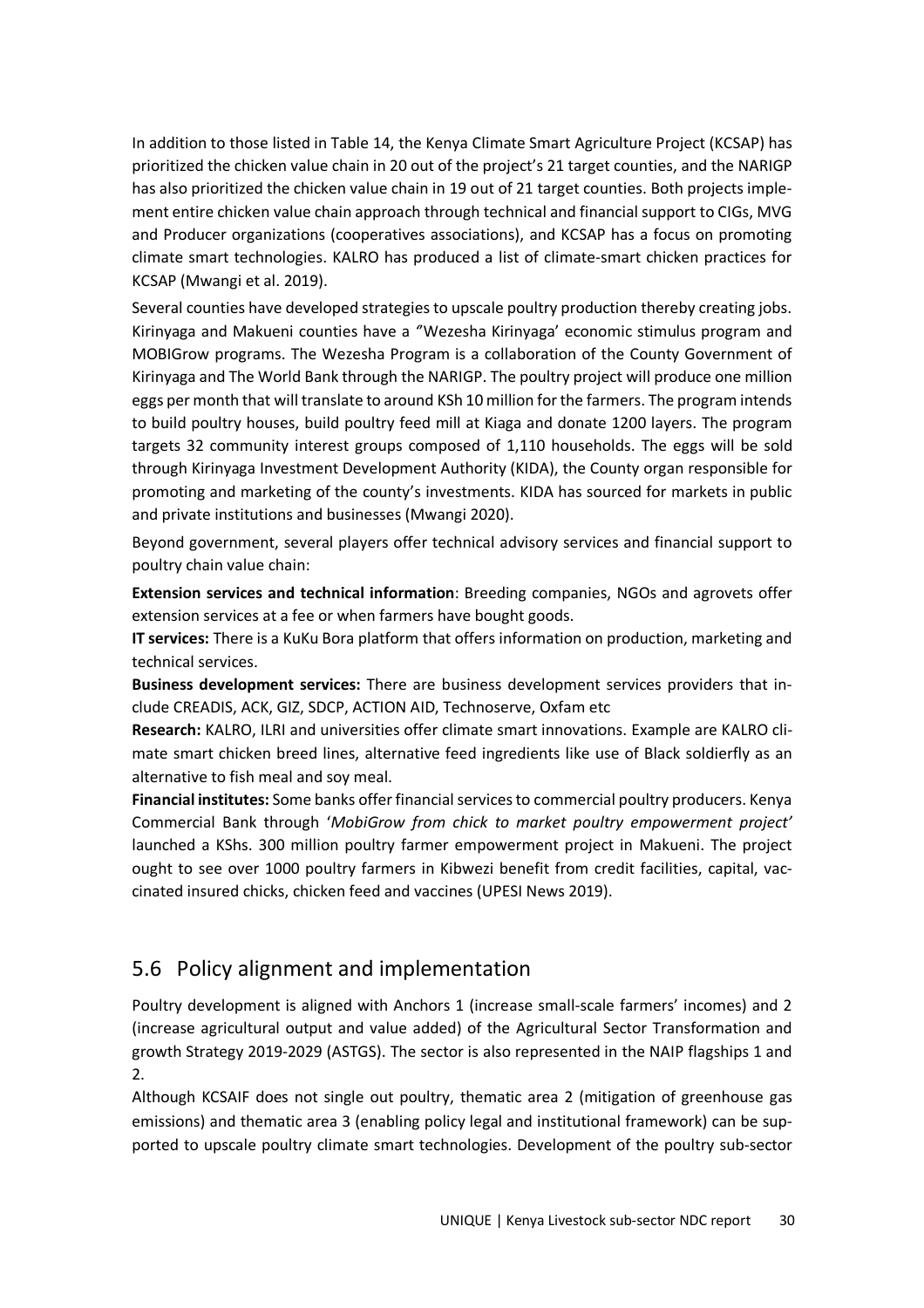and upscaling of adaptation and mitigation options is therefore in line with national agricultural and climate change policy frameworks.

The main recommendations for near-term actions the poultry sub-sector to further implementation of the existing frameworks are:

- Conduct a systematic assessment of adaptation and mitigation options in the poultry sub-sector;
- Engage with existing projects, county governments and stakeholders to understand barriers to upscaling proven adaptation and mitigation options and ways to overcome them; and
- Identify measures that national government can take to support county governments and other stakeholders to upscale adaptation and mitigation practices in the poultry sector.

# 6 STRENGTHENING NDC IMPLEMENTATION IN THE LIVE-STOCK SUB-SECTOR

This chapter examines the policy and institutional framework for climate smart livestock in Kenya. It highlights prominent challenges and proposes near-term actions that SDL can take to progress implementation of Kenya's NDC in the livestock sector.

## 6.1 Policy Framework Overview

Kenya has a clear national policy framework to guide climate change action in the livestock sector. The guiding documents in the climate change domain are the First Nationally Determined Contribution (NDC), the National Climate Change Action Plan (NCCAP) and the National Adaptation Plan (NAP).

The First NDC states that in the agriculture sector, priority actions for mitigation are Climate Smart Agriculture (CSA) measures "in line with the national CSA framework" and the priority agricultural adaptation action is to "enhance the resilience of the agriculture, livestock and fisheries value chains by promoting climate smart agriculture and livestock development". Thus, both mitigation and adaptation objectives for agriculture in the NDC prioritize CSA.

The NCCAP also states the objective to "Increase food and nutrition security through enhanced productivity and resilience of the agricultural systems, in as low-carbon a manner as possible", and prioritizes adaptation actions for food and nutrition security over the mitigation of GHG emissions. Implementation of Kenya Climate Smart Agriculture Strategy (KCSAS) is the main priority action in the agriculture sector.

The national framework for CSA is given by the Kenya CSA Implementation Framework (KCSAIF), which follows from the KCSAS. The KCSAIF includes the objective "to reduce vulnerability of agriculture systems by cushioning them against the impacts of climate change and reduce GHG emissions where possible". All components of KCSAIF list adaptation actions relevant to the livestock sector. Some of these actions may also have mitigation co-benefits (Text Box 3). The dairy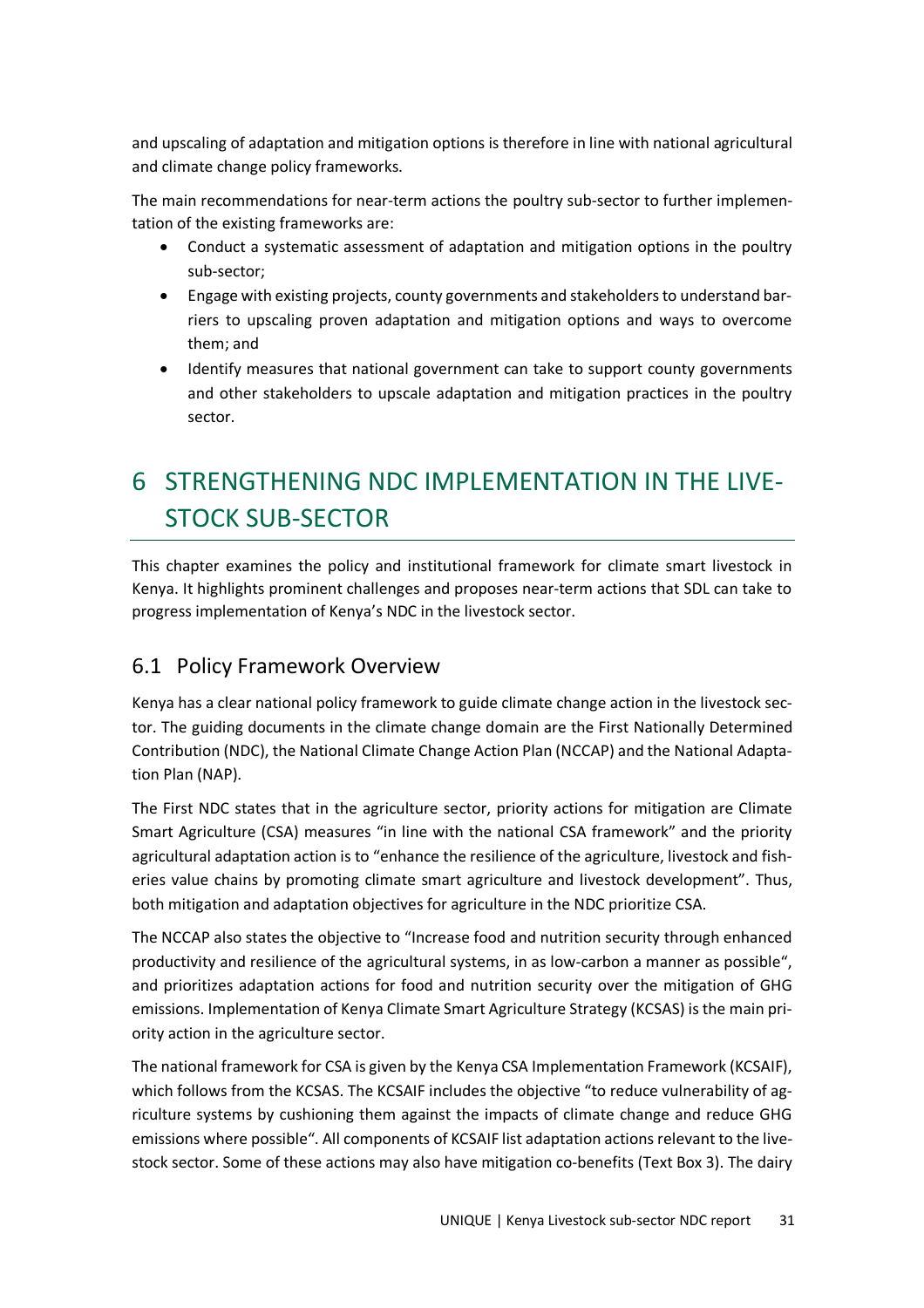NAMA is the only prioritized action for mitigation in the livestock sector in the NCCAP MTAR, because dairy is the only sub-sector for which options have been systematically assessed. The livestock sub-sector adaptation actions listed in the NCCAP ATAR focus on the more vulnerable pastoralist systems in the ASAL regions.

#### **Text Box 3: Adaptation and mitigation synergies in KCSAIF**

KCSAIF Component 3 ('Building resilience and appropriate mitigation actions') includes a subobjective "to promote adaptation interventions and appropriate mitigation that leads to reduced GHG emissions intensity from the agriculture sector without compromising productivity". Relevant actions include promoting efficiency in livestock production systems, developing and implementing Nationally Appropriate Mitigation Actions, and promoting adaptation actions with mitigation co-benefits. Other actions in KCSAIF that are noted as relevant to mitigation include promoting low-emission technologies in livestock value chains (Sub-component 2.1) and sustainable land and grazing management practices (Sub-component 3.1).

The NAP also highlights that promoting CSA is the long-term priority action. In the short- and medium-term various specific CSA measures are listed, alongside generic actions to raise awareness and provide information on CSA, and to coordinate, mainstream and develop measurement frameworks for the sector.

All activities to be implemented for the KCSAIF are to be coordinated by the National and County Ministries/Departments of Agriculture and CCUs who will be reporting through the Joint Agriculture Sector Steering Committee (JASSCOM). It is worth highlighting that KCSAIF Component 1 focuses on institutional coordination as the basis for creating an enabling environment for CSA promotion. Sub-components include inter-ministerial and county government coordination; partnerships with civil society and the private sector; coordination with development partners; monitoring and evaluation (M&E) of CSA; and strengthening institutional capacities. Some counties do not yet have a climate change unit, and in some counties this unit is not under the ministry of agriculture, which can create challenges for implementing CSA. Communication lines between the Climate Change Unit of Ministry of Agriculture, Livestock and Fisheries at national level and counties needs to be strengthened.

The overall thrust of climate change policies is well aligned with national priorities in the Agriculture Sector Growth and Transformation Plan (AGSTS) and National Agriculture Investment Plan (NAIP). AGSTS and NAIP prioritize development of poultry, beef and dairy sub-sectors. Less priority is given to small ruminants (sheep and goats). The NAIP notes that sheep and goats are relevant for some specific counties, but sub-sector analysis suggests that small ruminants are worthy of more attention in the context of climate change. Analysis of livestock sub-sectors also suggests that gender issues should be central to CSA promotion, which is also noted in the NAIP.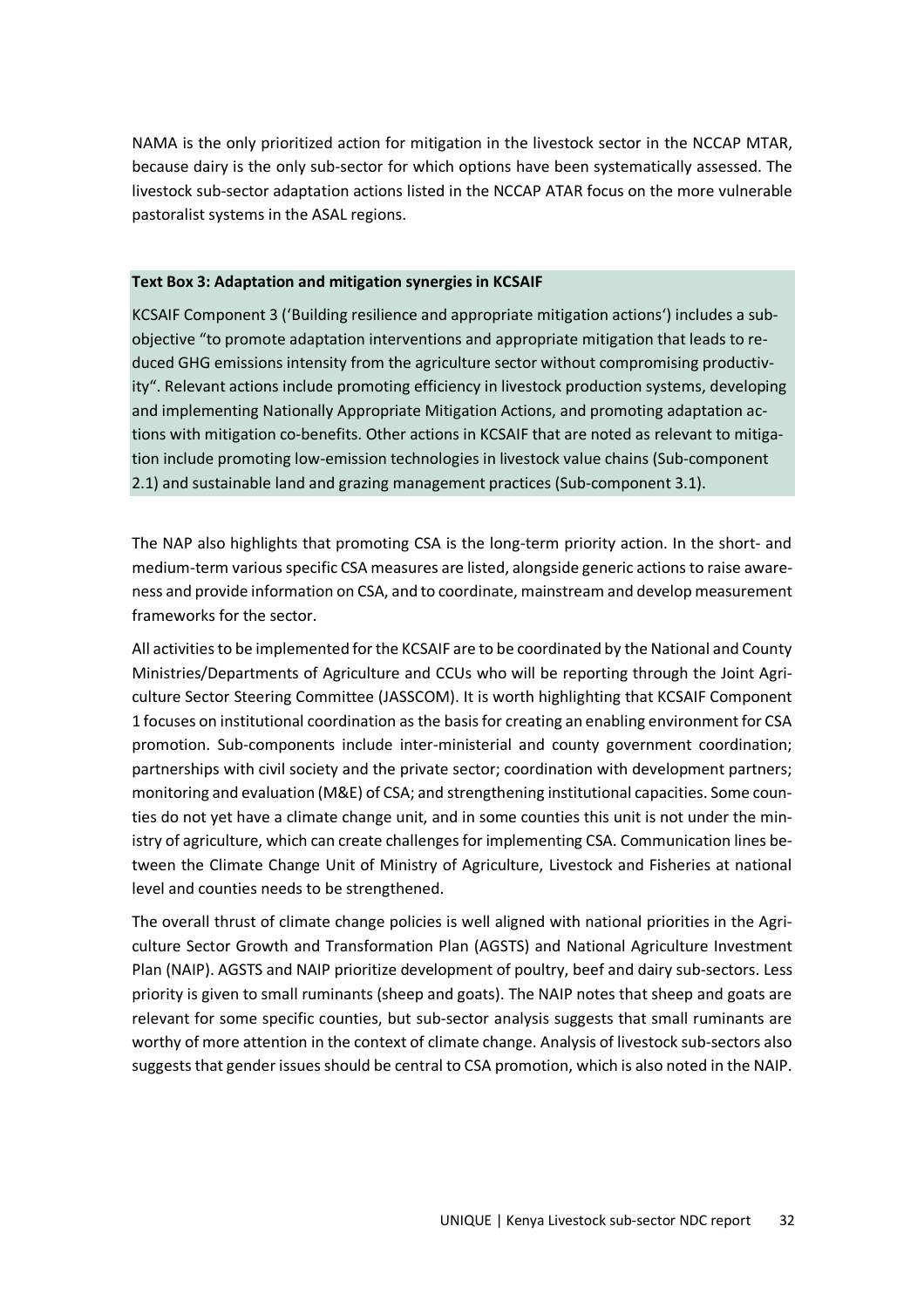## 6.2 Overview of ongoing initiatives

KCSAIF provides the key framework that integrates Kenya's various climate change policies, implementation of KCSAIF is a priority in the forthcoming NDC period. KCSAIF Component 1 aims to strengthen the enabling environment for CSA promotion. Sub-components include inter-ministerial and county government coordination; partnerships with civil society and the private sector; coordination with development partners; M&E of CSA; and strengthening institutional capacities.

**Inter-ministerial and county government coordination:** KCSAIF is to be implemented through the Joint Consultation and Cooperation Mechanism for the Agricultural Sector. The Intergovernmental Forum on Agriculture, JASSCOM and Joint Agriculture Sector Technical Working Groups are the main institutions for governmental coordination. The Council for Exceptional Children caucus and council of agriculture and convened by the council of agriculture committee through the JASSCOM or other systems within the Council of Governors.

**Partnerships with civil society and the private sector**: SDL is an active participant in the CSA MSP. So far, the MSP has held 3 meetings, attended by a broad range of government and nongovernment stakeholders, including NGOs, the private sector and researchers. With support from FAO and UNDP a common CSA M&E Framework is being drafted. The MSP is one forum for consultation and obtaining feedback on the draft document. During development of the Dairy NAMA, SDL convened three meetings of a Dairy NAMA MSP, but no meetings have occurred since the concept note was approved. SDL frequently participates in other multi-stakeholder forums in both the agriculture and climate change arenas. The sub-sector briefs highlighted that upscaling adaptation and mitigation actions in the livestock sector requires participation of stakeholders from various sectors, including finance and industry. CSA MSPs and other MCP will play key roles in continued upscaling of CSA. Currently, the CSA MSP is national. Many businesses and NGOs work with county governments, so a future innovation might be to convene CSA MSPs for regional groupings of counties to enable more stakeholders working at local levels to participate.

**M&E of CSA**: With support from FAO and UNDP, a KCSAIF M&E Framework is currently being drafted to elaborate and operationalize the KCSAIF Results-based Logframe. The M&E Framework includes the objectives to achieve a coordinated, coherent and cooperative governance of CSA and to mainstream CSA in the agricultural sector. The framework aims to ensure that the implementation of the KCSAIF is efficient and stakeholders are able to track progress of KCSAIFrelated initiatives. The framework will also be used as a learning tool, including through midterm and final reviews, which may be important opportunities to review and update related policies and measures. The draft framework tracks indicators related to each KCSAIF Component. For livestock-specific indicators of CSA adoption, national and county livestock sector reports are specified as the data source and generic reporting formats are given. Data sources are likely to be from various sources, such as project- or region-specific reports by various institutions. In the draft framework, state departments have the responsibilities shown in Text Box 4.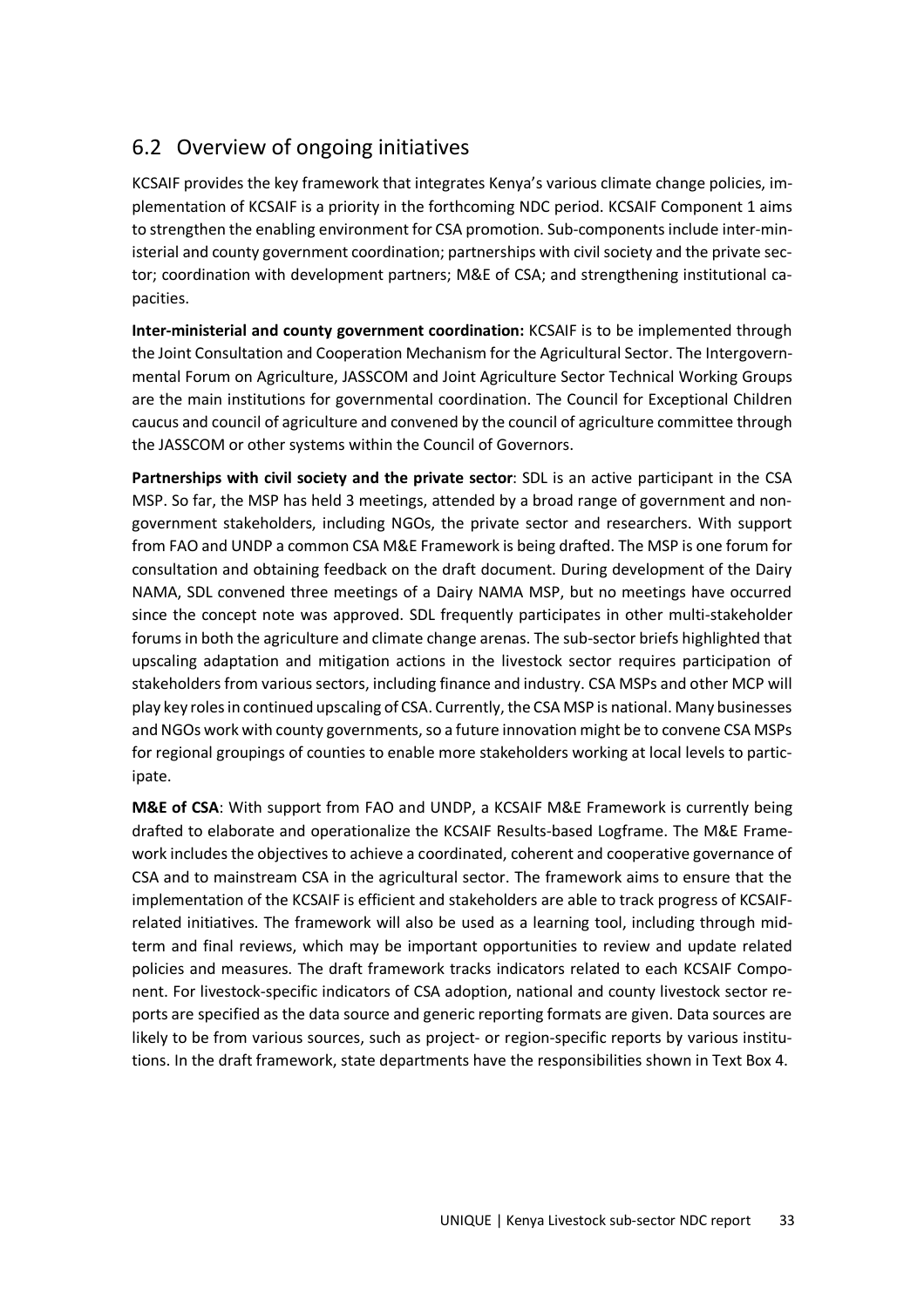#### **Text Box 4: Roles and responsibilities of State Departments in the draft KCSAIF M&E Framework**

- Set departmental specific targets for climate change
- Develop strategies to achieve the targets
- Coordinate CSA M&E at the departmental level
- Develop departmental indicators and baselines

• Compile and submit CSA M&E reports to CCU of the Ministry for analysis and forwarding to Climate Change Directorate

To operationalize the framework in the livestock sector, it will be necessary to

- Further specify sub-indicators, and possibly specify additional indicators relevant to priorities of interest to livestock sector stakeholders that are not reflected in the overall framework;
- Align sub-sector CSA M&E with M&E of the NCCAP and NAP and other livestock subsector reporting requirements, recognizing at the same time that some of these M&E frameworks, as well as CIMES, are in the early stages of development;
- Set baseline and target values based on SDL and stakeholders' plans in the sector;
- Develop practical procedures for data collection, management and information sharing;
- Allocate responsibilities within SDL and among stakeholders and, where necessary, build the required capacities to implement CSA M&E in the livestock sector.

SDL has also taken on responsibility for compiling the Tier 2 inventory for dairy GHG emissions. This needs to be compiled and submitted on at least a biannual basis. The Climate Change Directorate is developing MRV systems, including a National Climate Change Registry of mitigation, adaptation and enabling actions as directed under Section 9(8) of the Climate Change Act (2016). The required content of the registry and how it will operate are not known at present.

**CSA implementation in the livestock sub-sector:** The preceding chapters on each sub-sector show that many key adaptation and mitigation measures are already being promoted by government and other stakeholders in the sector. At present, there is no systematic inventory of these initiatives. Although many organizations may be known to ministry staff, there is little flow of specific information about what each initiative is doing. For many adaptation and mitigation options, barriers to upscaling and ways to overcome them have not been assessed in detail. The experience of the Dairy NAMA shows that when initiatives for upscaling have been assessed in detail, they are more likely to gain traction at policy level, but getting the initiatives financed requires that upscaling initiatives are developed in close collaboration with development partners and other stakeholders in the sector.

### 6.3 Key Challenges

KCSAIF provides the framework for implementing Kenya's NDC in the livestock sector. KCSAIF provides a comprehensive framework for promoting adaptation and mitigation in the livestock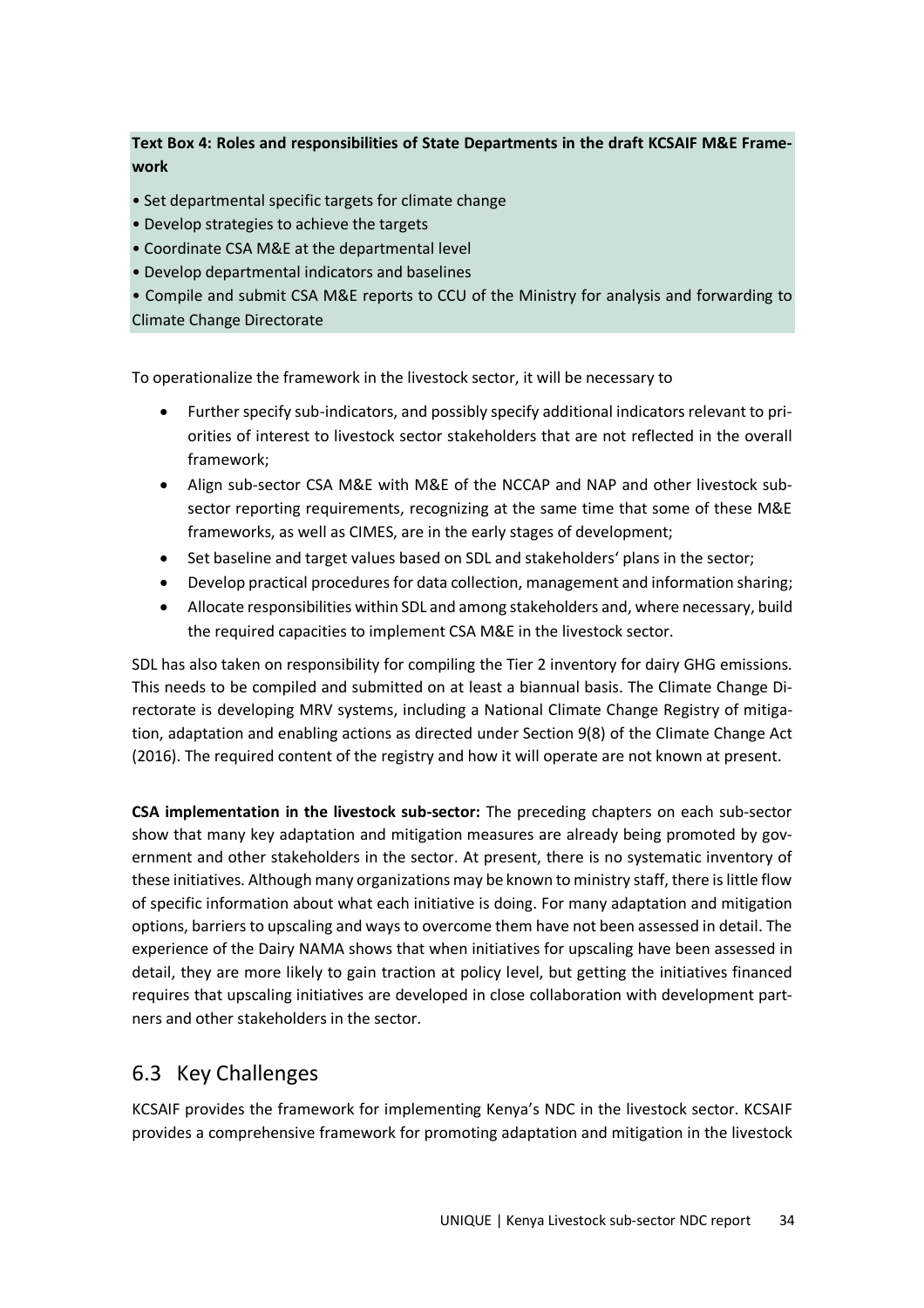sector. Implementing KCSAIF will require that the framework is translated into the specifics appropriate to each sub-sector. There are clear linkages with other policies in the agriculture sector, ASAL regions and climate change sector. The main challenge for SDL is how to define and strengthen its role in implementing KCSAIF in the livestock sector. SDL has a broad mandate (Text Box 5), with specific functions as defined in the Kenya National Livestock Policy, which are implemented in coordination with various semi-autonomous governmental agencies.

#### **Text Box 5: Functions of SDL**

- Livestock policy management
- Development of livestock industry
- Veterinary services and disease control
- Range development and management
- Livestock marketing
- Promotion of dairy industry
- Livestock insurance policy
- Livestock branding
- Promotion of bee keeping
- Promotion of tannery industry

Four key challenges are:

- 1) Identifying adaptation options and mitigation co-benefits with upscaling potential and the measures required to overcome barriers to upscaling;
- 2) Aligning SDL support to CSA implementation with the large number of ongoing initiatives in the livestock sector;
- 3) Coordination and information exchange with county governments;
- 4) Developing systems to perform SDL's roles in CSA M&E and national MRV.

Financing and capacity building remain longer-term challenges. In the current stage, determining the priority focuses for SDL's support can help determine what finance is required and target capacity building activities to stakeholders' specific needs related to key adaptation and mitigation strategies.

## 6.4 Options to address key challenges

NDCs can be enhanced on the basis of a stock-taking of trends, policies and measures, and actions of sub-national and non-state actors in the sector; by updating assumptions and analysis; by ensuring alignment of the NDC with sector development objectives; by ensuring complete coverage of sectors and sub-sectors; and by ensuring that adaptation priorities, policies and plans are appropriately reflected.

Based on the situation analysis presented above, two main areas of action are outlined for SDL to consider in order to support CSA implementation in line with KCSAIF priorities in the livestock sub-sector. The action areas are summarized in Text Box 6, and four potential specific actions are outlined in the text that follows.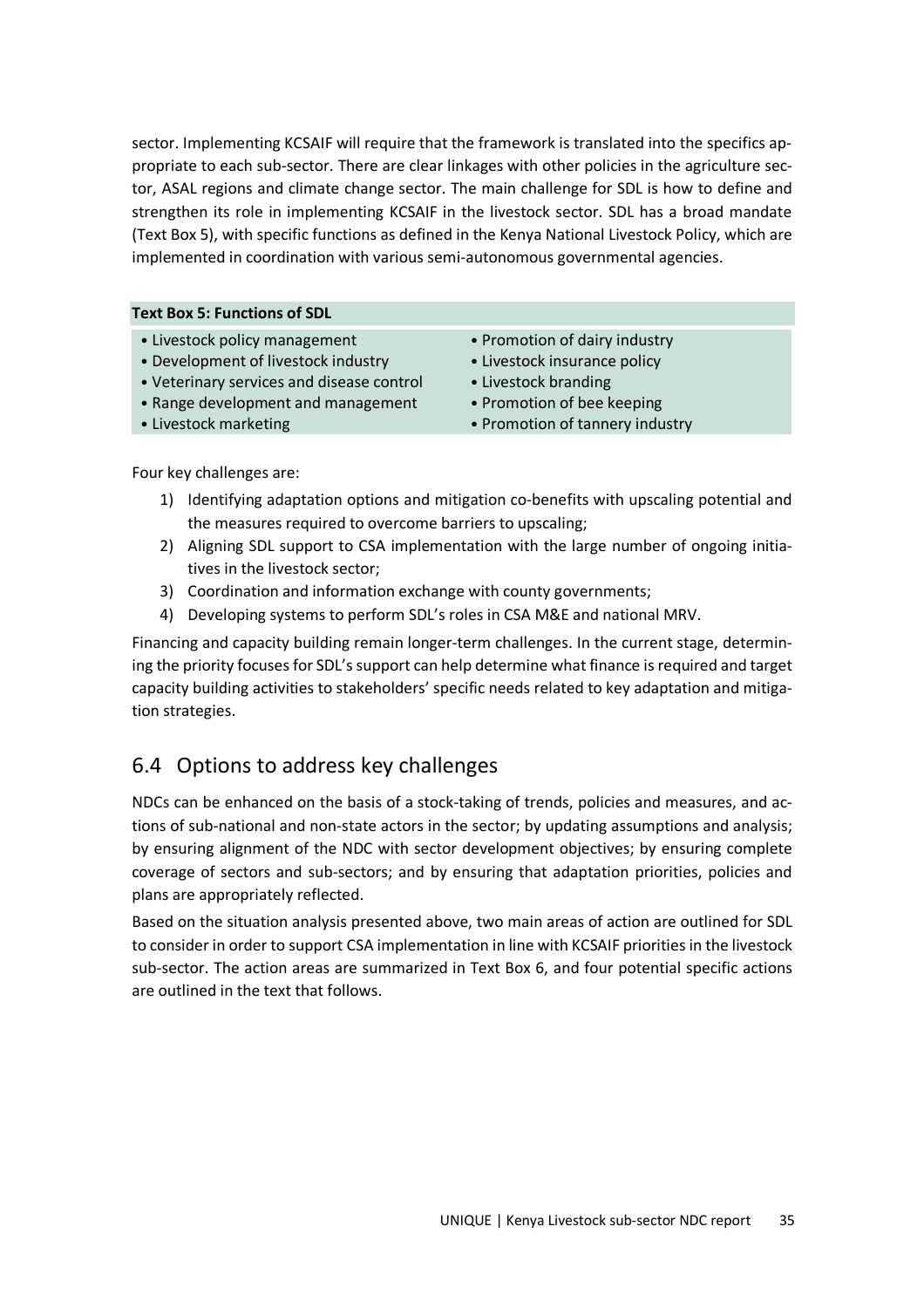#### **Text Box 6: Proposed Action areas for SDL**

**Action area 1: Stock-taking and development of a livestock sub-sector climate change action plan.** This action area addresses the challenges of identifying adaptation options with upscaling potential; aligning SDL support with ongoing initiatives; and coordination with counties. The purpose of developing a climate change action plan for the livestock sub-sector is to support coordination in the sub-sector and to assist in resource mobilization for enhanced climate action. A sub-sector climate change action plan can also provide clear guidance for actions within the functional mandate of SDL and other semi-autonomous government agencies to support promotion of CSA implementation in the livestock sub-sector. The recommended process involves assessing and identifying adaptation and mitigation actions for upscaling. This will also inform adaptation and mitigation targets in the third NDC.

**Action area 2: Monitoring and evaluation, reporting and MRV.** The purpose of this action area is to develop the systems, procedures and capacities required for SDL to be able to collaborate with sub-sector stakeholders in monitoring and evaluating progress in promoting and implementing CSA in the livestock sub-sector, and to develop capacities for MRV of GHG emissions and emission reductions in the livestock sub-sector. This will support sector coordination and enable tracking of government and non-government actions to support stakeholder learning and UNFCCC reporting.

**(1) In-depth assessment and identification of adaptation and mitigation options.** *This will contribute to identification of feasible livestock sub-sector climate actions for inclusion in the third NDC.*

- Documentation of vulnerability to climate change and extreme events by livestock in different production systems and in grasslands, for evidenced based development of policies and measures in the livestock sub-sector.
- In-depth feasibility assessment in each production system for each livestock species for upscaled implementation of key adaptation and mitigation strategies.
- Inventory of domestic (national and county government, non-government, private sector) and internationally-supported initiatives that promote key adaptation and mitigation strategies.
- Stakeholder-led identification of adaptation and mitigation initiatives for upscaling.

**(2) Develop a Livestock Sub-Sector Climate Change Action Plan.** *This will support coordination in the sub-sector and assist in resource mobilization for enhanced climate action.*

- Engage stakeholders and key supporting institutions in the main initiatives in each production system for each species to identify actions to support upscaled implementation of key adaptation and mitigation actions in the livestock sub-sector and ensure coordination with stakeholders.
- Develop strategies for the national government to promote CSA in the livestock subsector, including:
	- **strategies to ensure that these actions are mainstreamed in the workplans of SDL** divisions and units and related semi-autonomous government agencies;
	- strategies to ensure that these actions are mainstreamed in the work of other relevant MDAs and county governments;
	- strategies to support non-government and private sector actors to address sector support needs;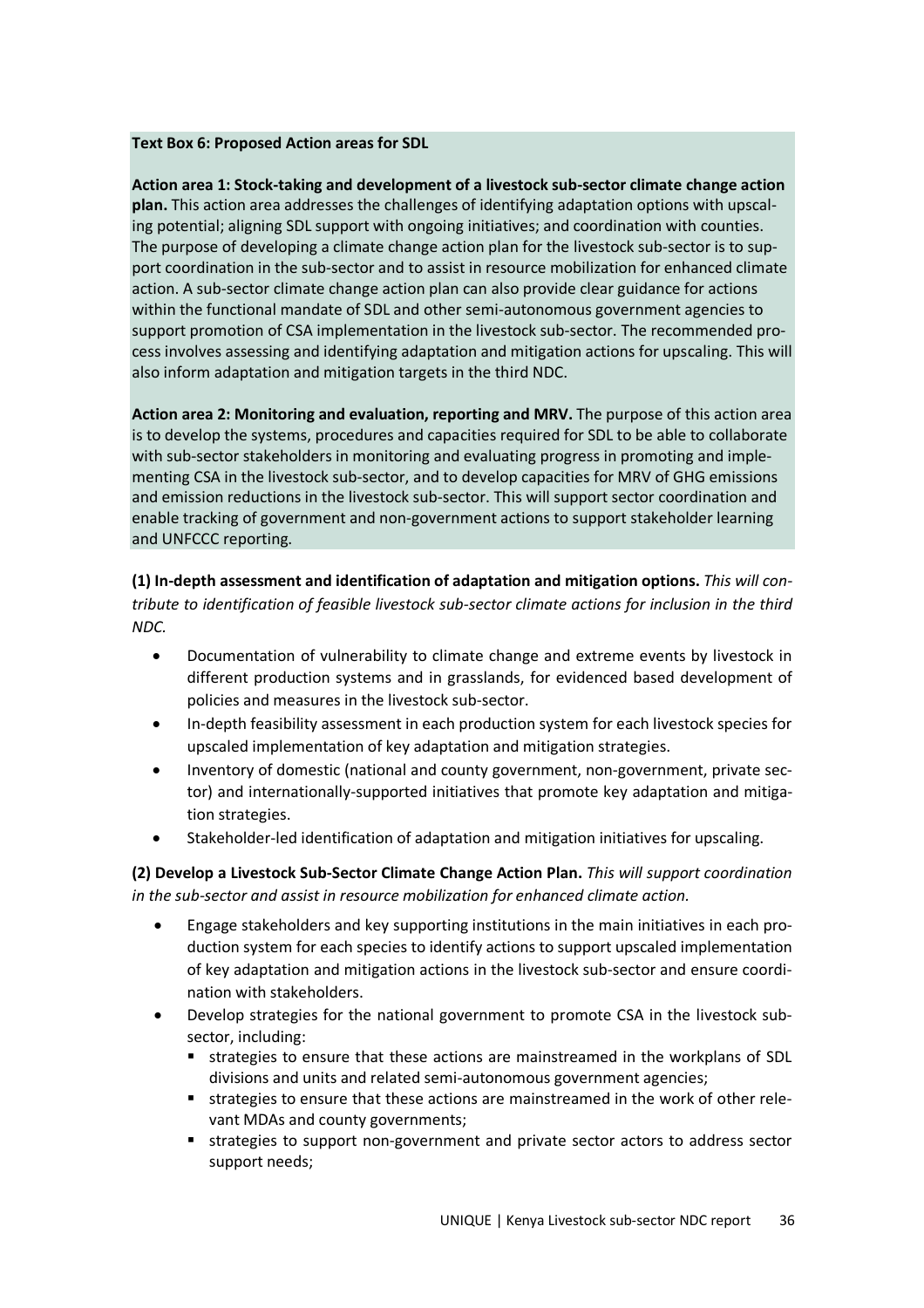coordination mechanisms to engage the key stakeholders in each strategy.

**(3) Improve monitoring and evaluation of livestock sub-sector climate actions.** *This will support sector coordination, enable tracking of non-state climate actions and support UNFCCC reporting*

- Design livestock CSA M&E system to provide and track information on:
	- **Progress in implementing Livestock Sub-sector Climate Change Action Plan;**
	- **KCSAIF M&E framework indicators:**
	- **Information required by sub-sector stakeholders;**
	- Other indicators as required by national MRV systems (e.g. adaptation and mitigation action registry).

**(4) Improve MRV of livestock GHG emissions.** *This will improve national capacities for MRV to support implementation and tracking of climate actions.*

- GHG inventory compilation:
	- Continue to compile and submit the Tier 2 dairy cattle GHG inventory on an annual basis;
	- **Expand application of Tier 2 method to the other livestock species;**
	- **EXECONTINUM** Continue to build SDL capacity for GHG inventory compilation.
- GHG inventory improvement:
	- Collaborate with national and county stakeholders to improve livestock administrative statistics in line with GHG inventory data needs;
	- **Strengthen county capacities for improved livestock data collection.**
- MRV system improvement:
	- Revise NDC GHG BAU projections for livestock GHG emissions based on Tier 2 emission factors and revised livestock population time series in view of the 2019 livestock census results;
	- Develop models for tracking change in emission intensity of livestock production in line with key adaptation and mitigation strategies.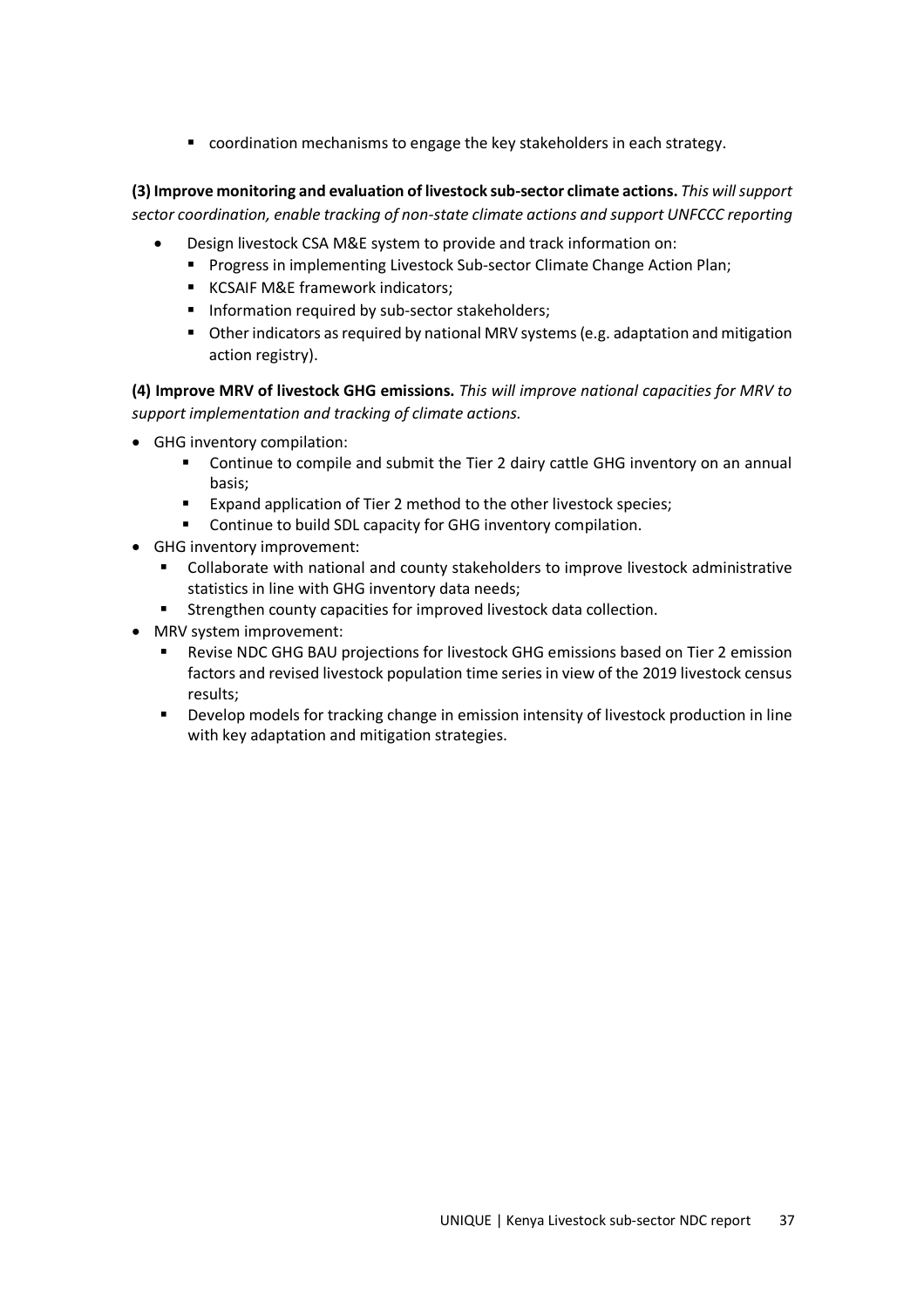## 7 REFERENCES

- Adaptation Technical Assessment Report [ATAR] (2018). https://environmentalmigration.iom.int/government-kenya-adaptation-technicalanalysis-report
- Agriculture Sector Growth and Transformation Strategy [ASGTS] (2019) http://www.kilimo.go.ke/wp-content/uploads/2019/01/ASTGS-Full-Version-1.pdf
- Amwata, D. A., Nyariki, D. M., & Musimba, N. R. (2015). Factors Influencing Pastoral and Agropastoral Household Vulnerability to Food Insecurity in the Drylands of Kenya: A Case Study of Kajiado and Makueni Counties. *Journal of International Development, 28*(5). doi:https://doi.org/10.1002/jid.3123
- Andeweg, K., & Reisinger, A. (2013). *Reducing Greenhouse Gas Emissions from Livestock: Best Practice and Emerging Options'.* Livestock Research Group (LRG), Global Research Alliance on Agricultural Greenhouse Gases (GRA) and Sustainable Agriculture Initiative (SAI).
- Anyango, J. (1989). *Drought vulnerability in Central and Eastern Kenya.* London: Lynne Rienner Publishers.
- Ayugi, B., Tan, G., Niu, R., Dong, Z., Ojara, M., Mumo, L., and Ongoma. (2020). Evaluation of Meteorological Drought and Flood Scenarios over Kenya, East Africa. *Atmosphere, 11*(307). doi:https://doi.org/10.3390/atmos11030307
- Bateki, C. A., Dijk, S. v., Wilkes, A., Dickhoefer, U., & White, R. (2020). Meta-analysis of the effects of on-farm management strategies on milk yields of dairy cattle on smallholder farms in the Tropics. *Animal Science*, 1-9. doi:https://doi.org/10.1017/S1751731120
- Brandt, P., Hamunyela, E., Herold, M., Bruin, S. d., Jan, V., & C.Rufinod, M. (2018). Sustainable intensification of dairy production can reduce forest disturbance in Kenyan montane forests. *Agriculture, Ecosystems and Environment, 265*, 307-319. doi:https://doi.org/10.1016/j.agee.2018.06.011
- Business Daily (2018). Persistent drought drives Kajiado women to poultry. https://www.businessdailyafrica.com/corporate/enterprise/Persistent-drought-drives-Kajiado-womento-poultry/4003126-4677760-qj9y3a/index.html
- Carron, M., Alarcon, P., Karani, M., Muinde, P., Akoko, J., Onono, J., and Rushton, J. (2017). The broiler meat system in Nairobi, Kenya: Using a value chain framework to understand animal and product flows, governance and sanitary risks. *Preventive Veterinary Medicine*, 90-99. doi:https://doi.org/10.1016/j.prevetmed.2017.08.013
- Falzon, L. C., Alumasa, L., Amanya, F., Kang'ethe, E., S. K., Momanyi, K., and Fèvre, E. M. (2019). One Health in Action: Operational Aspects of an Integrated Surveillance System for Zoonoses in Western Kenya. *Veterinary Science*.
- FAO. (2007). *The state of the World´s Animal Genetic Resources for Food and Agriculture.* Rome: FAO.
- FAO. (2013). *Greenhouse gas emissions from pig and chicken supply chains: A global life cycle assessment.* FAO.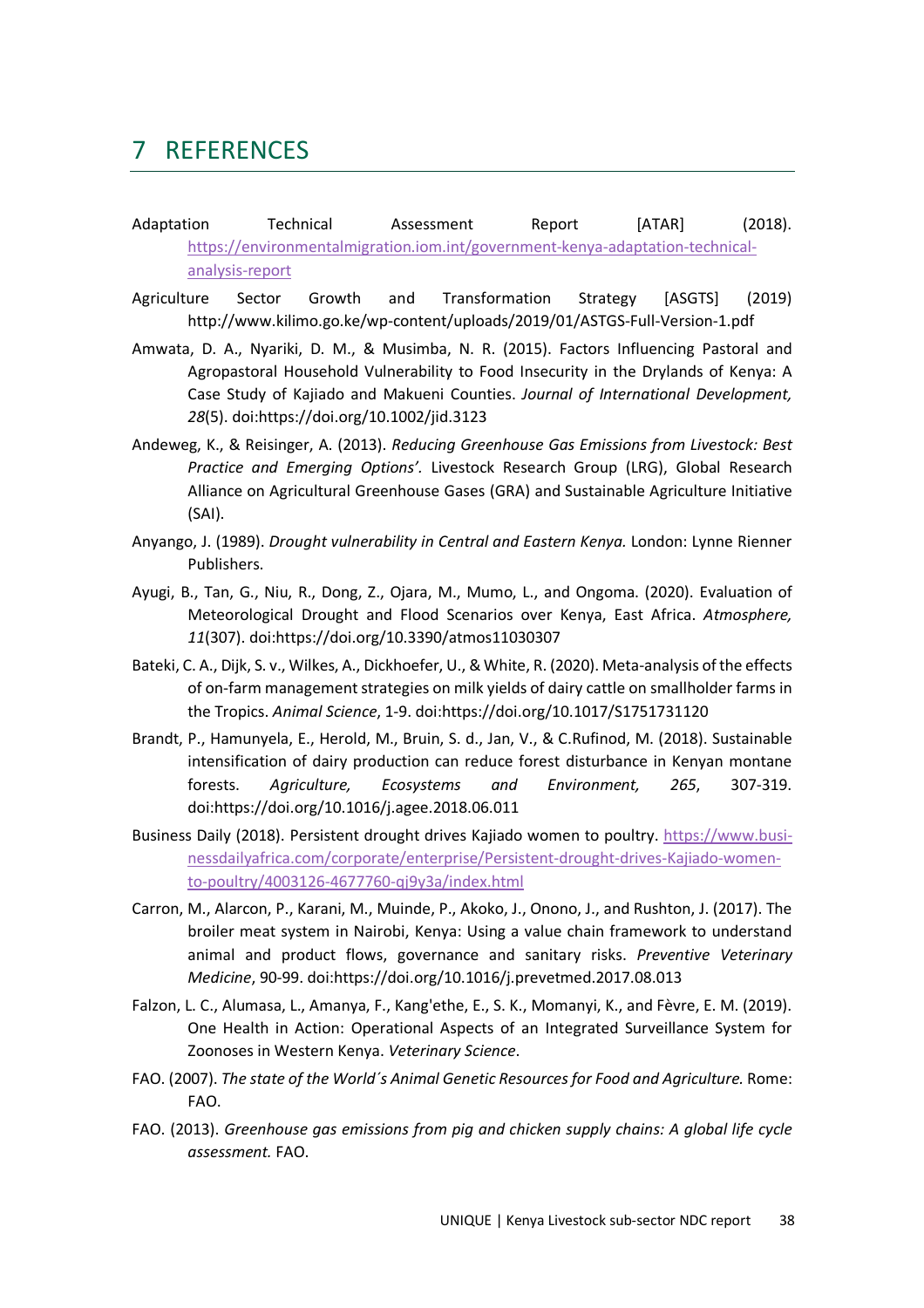- FAO. (2017). *Resilience Analysis in Isiolo, Marsabit and Meru.* Rome: FAO. http://www.fao.org/3/a-i6892e.pdf
- FAO. (n.d.). *Africa Sustainable Livestock 2050*. Von FAO Food and Agriculture Organization of the United Nations: http://www.fao.org/in-action/asl2050/en/

FAOSTAT. (2020). *FAOSTAT*. Von FAO : http://www.fao.org/faostat/en/#data/QA abgerufen

Farm Africa (n.d.). Sidai: a social enterprise in Kenya. https://www.farmafrica.org/downloads/resources/sidai---a-social-enterprise-in-kenya.pdf

- Farmer, E., & Mwika, J. (2012). *END MARKET ANALYSIS OF KENYAN LIVESTOCK AND MEAT.* USAID.https://www.marketlinks.org/sites/marketlinks.org/files/resource/files/Kenya\_ Livestock\_End\_Market\_Study.pdf
- Fathi, M. M., Galal, A., El-Safty, S., & Mahrous, M. (2013). Naked neck and frizzle genes for improving chickens raised under high ambient temperature: I. Growth performance and egg production. *World's Poultry Science Journal, 69*(4), 813-832.
- Gerber, P., Hristov, A., Henderson, B., Makkar, H., Oh, J., Lee, C., & Oosting, S. (2013b). Technical options for the mitigation of direct methane and nitrous oxide emissions from live-stock: a review. *Animal, 7*(2), 220–234.
- Gerber, P., Steinfeld, H., Henderson, B., Mottet, A., Opio, C., Dijkman, J., & Tempio, G. (2013a). *Tackling climate change through livestock – A global assessment of emissions and mitigation opportunities.* Rome: FAO.
- Gerber, P., Steinfeld, H., Henderson, B., Mottet, A., Opio, C., Dijkman, J., & Tempio, G. (2013a). *Tackling Climate Change through Livestock—A Global Assessment of Emissions and Mitigation Opportunities.* Rome: FAO.
- Gikunju, M., L.W, K., Wachira, A., Oliech, G., & Gicheha, M. (2018). Evaluation of pure breeds, crossbreeds and indigenous chicken egg quality traits in Kenya. Livestock Research for Rural Development. *30*.
- Gilbert, N. (2015). *Heat Tolerant, Tough Teeth, Lots Of Milk They're Supergoats!* Goats and Soda:
- Grace, D., Bett, B., Lindahl, J., & T, R. (2015). *Climate and livestock disease: assessing the vulnerability of agricultural systems to livestock pests under climate change scenarios.* Copenhagen: CGIAR Research Program on Climate Change, Agriculture and Food Security (CCAFS).
- Gromko, D., and Abdurasulova, G. (2019). *Climate change mitigation and food loss and waste reduction:Exploring the business case.* Wageningen: CGIAR Research Program on Climate Change, Agriculture and Food Security (CCAFS). https://cgspace.cgiar.org/bitstream/handle/10568/100165/CCAFS%20R18.pdf
- Hristov, A., Ott, T., Tricarico, J., Rotz, A., Waghorn, G., Adesogan, A., and Kebreab, E. (2013). Mitigation of methane and nitrous oxide emissions from animaloperations: III. A review of animal management mitigation options. *Journal of Animal Science, 91*, 5095-5113.
- IFAD (2019). *Stocktake of the use of household methodologies in IFAD's portfolio.* Rome.
- IFAD (2020). *Livestock and Climate Change.* IFAD. https://www.uncclearn.org/sites/default/files/inventory/ifad81.pdf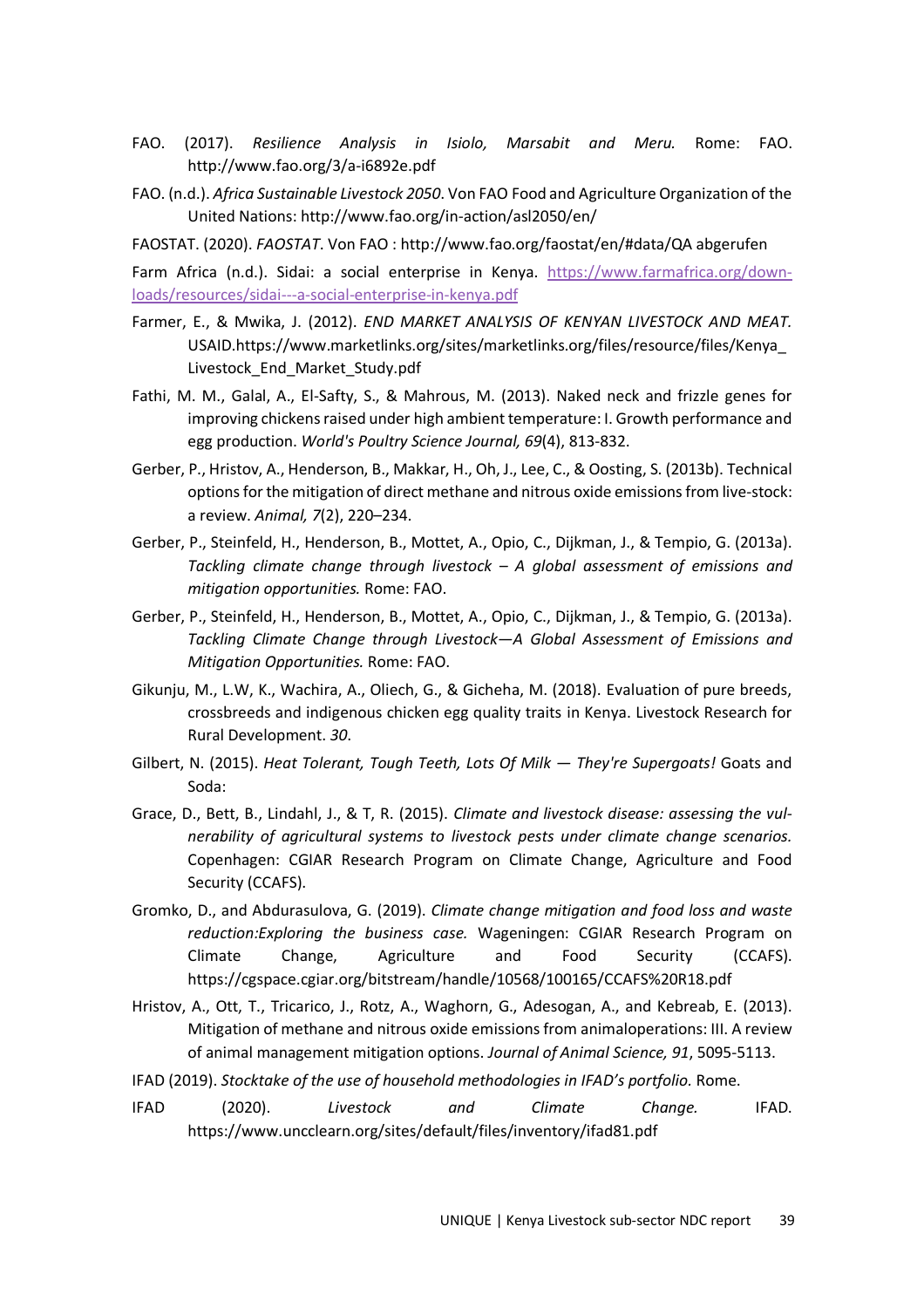- IPCC (2006). 2006 IPCC Guidelines for National Greenhouse Gas Inventories. https://www.ipccnggip.iges.or.jp/public/2006gl/index.html
- IPCC (2019). 2019 Refinement to the 2006 IPCC Guidelines. https://www.ipccnggip.iges.or.jp/public/2019rf/index.html
- Ilatsia, E., Magothe, T., Okeno, T., Muasya, T., Ngeno, k., Miyumo, S., and Muhuyi, W. (2017). *A breeding programme for improvement and conservation of indigenous chicken in Kenya.* Nairobi: Kenya Agricultural and Livestock Research Organization.
- IUCN, I. U. (2019). *FP113: TWENDE: Towards Ending Drought Emergencies: Ecosystem Based Adaptation in Kenya's Arid and Semi-Arid Rangelands.* https://www.greenclimate.fund/sites/default/files/document/funding-proposalfp113-iucn-kenya.pdf
- Jensen, D,N., B.Barrett, C., & G.Mude, A. (2017). Cash transfers and index insurance: A comparative impact analysis from northern Kenya. *Journal of development economics, 129*, 14-28. doi:https://doi.org/10.1016/j.jdeveco.2017.08.002
- Juma, G., Ngigi, M., Baltenweck, A., & Drucker, A. (2010). Consumer demand for sheep and goat meat in Kenya. *Small Ruminant Research, 90*(1-3), 135-138.
- Katiku, P. N., Kimitei, R. K., Korir, B. K., Muasya, T. K., Chengole, J. M., Ogillo, B. P., and Karimi, S. K. (2013). Value chain assessment of small ruminant production, challenges and opportunities: The case of southern rangelands of Kenya. *Livestock Research for Rural Development, 25*(1).
- Katoya, G. (2017). *Gender assessment of dairy value chains: evidence from Kenya.* Rome: FAO.
- KCB. (2020). KCB Foundation Offers Solution to Livestock Farmers during Drought Periods. KCB Foundation:https://kcbgroup.com/foundation/kcb-foundation-offers-solution-tolivestock-farmers-during-drought-periods/
- Kenya Climate Smart Agriculture Strategy [KCSAS] (2017) https://www.adaptationundp.org/sites/default/files/resources/kenya\_climate\_smart\_agriculture\_strategy.pdf
- Kenya Climate Smart Agriculture Implementation Framework [KCSAIF] (2018) https://www.undp.org/content/dam/kenya/docs/energy\_and\_environment/2018/The%20Kenya%20CSA%20Implementation%20Framework%202018- 2027.pdf
- Kenya Market Trust [KMT] (2014). Kenya Livestock and Meat Market Analysis: For Cattle, Sheep and Goat. Kenya market trust and I-Dev internationalhttps://idevinternational.com/en/portfolio-item/kenya-specialty-meat-product-strategy-sector-strengthening-2/
- Kenya Market Trust [KMT] (2018). *Cattle population in decline in arid areas, but there are opportunities to explore – Study*. Kenya Market Trust: https://www.kenyamarkets.org/cattle-population-in-decline-in-asals/
- Kenya Market Trust [KMT] (2019). A Study on Meat End Market Trends in Kenya, 2019 http://www.kenyamarkets.org/wp-content/uploads/2019/05/Meat-End-Market-Trends-in-Kenya.pdf
- Kenya Vision 2030 http://vision2030.go.ke/inc/uploads/2018/05/Vision-2030-Popular-Version.pdf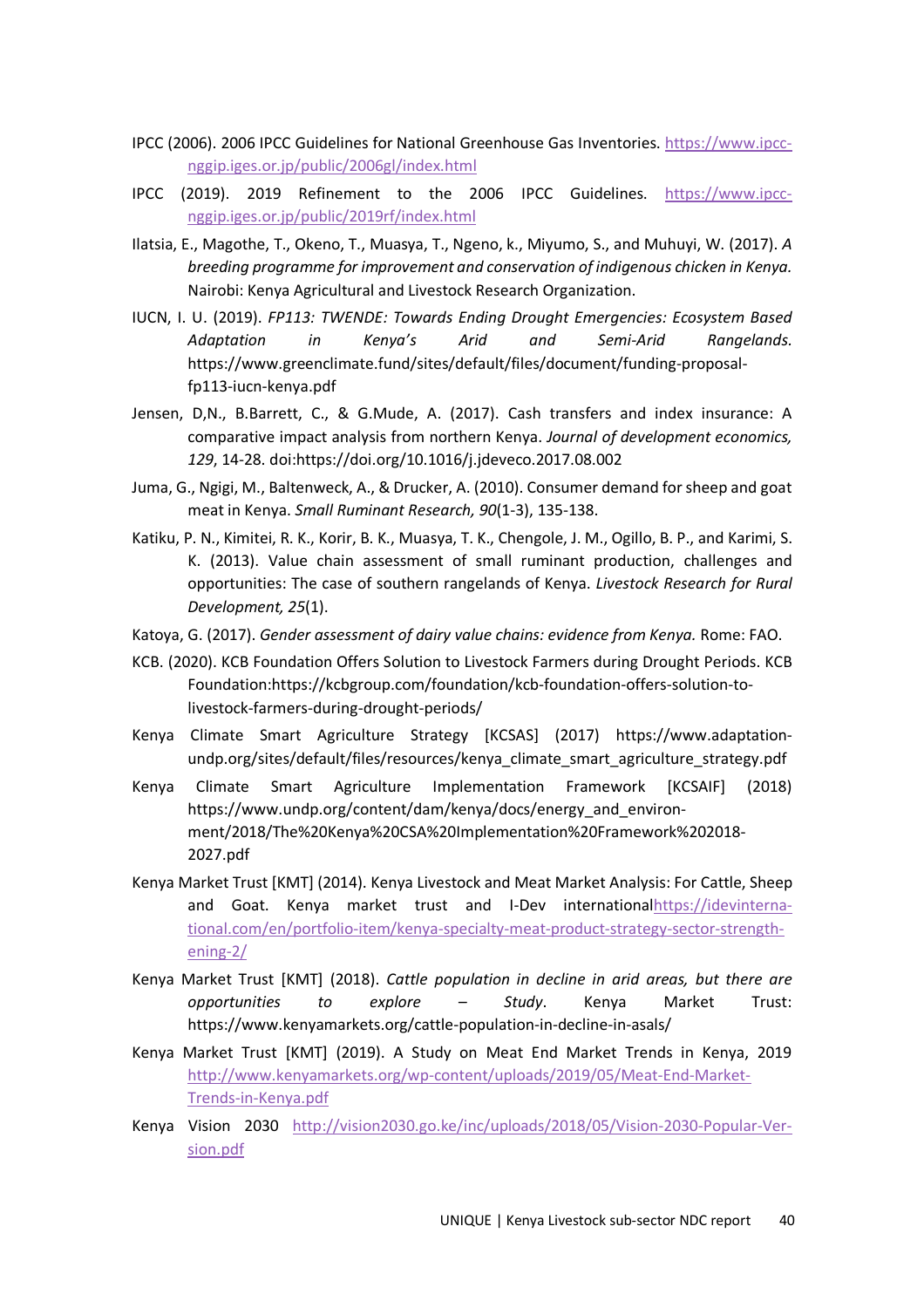- Khalai, D., & Kasyoka, S. (2019). *The Kenya Government declares a pay out of Ksh87 million to cushion 6,000 pastoralists from the effects of drought*. Von Index-Based Livestock Insurance IBLI: https://ibli.ilri.org/2019/03/19/the-kenya-government-declares-a-payout-of-ksh87-million-to-cushion-6000-pastoralists-from-the-effects-of-drought/
- Khobondo, J., Kingori, A., & Manhique, A. (2019). Effect of incorporation of ground Prosopis juliflora pods in layer diet on weight gain, egg production, and natural antibody titer in KALRO genetically improved indigenous chicken. *Tropical Animal Health and Production, 51*(8), 2213-2218. doi:10.1007/s11250-019-01932-z
- Khobondo, J., Muasya, T., Miyumo, S., Okeno, T., Wasike, C., Mwakubambanya, R., and Kahi, A. (2015). Genetic and nutrition development of indigenous chicken in Africa. *Livestock Research for Rural Development., 27*(122).
- Kiff, L., Dijk, S. v., Wilkes, A., & Bateki, C. (2017). *Technology adoption in Kenya's dairy sector: a re-view of factors influencing adoption of technologies and management practices by small-holder dairy producers in Kenya.* Unique Forestry and Land Use GmbH.
- Kilelu, C. W., Koge, J., Kabuga, C., & Lee, J. v. (2018). *Performance of emerging dairy services agrienterprises: a case study of youth-led service provider enterprises (SPE).* Wageningen: Wageningen University and Research.
- King, M., Parsons, D. J., Turnpenny, J. R., Nyangaga, J., Bakari, P., & Wathes, C. M. (2006). Modelling energy metabolism of Friesians in Kenya smallholdings shows how heat stress and energy deficit constrain milk yield and cow replacement rate. *Animal Science*, 705- 716. doi:10.1079/ASC200689
- Kinyua, McGeoch, Georgiadis, & Young. (2010). Short-term and long-term effects of soil ripping, seeding and fertilization on the restoration of a tropical rangeland. *Restor Ecol, 18*(s1), 226-233.
- Kioko, & Okello. (2010). Land use cover and environmental changes in a semi-arid rangeland, Southern Kenya. *Journal of Geography and Regional Planning, 3*(11), 322.
- KLIP (2018) Index Based Livestock Insurance. http://www.kilimo.go.ke/wpcontent/uploads/2018/09/Nairobi\_KLIP-Executive-Semiars-Final-Report\_IM.pdf
- KNBS. (2019). *2019 Kenya population and housing census. Volume IV: distribution of population by socio-economic characteristics.* https://www.knbs.or.ke/?wpdmpro=2019-kenyapopulation-and-housing-census-volume-iv-distribution-of-population-by-socioeconomic-characteristics
- KNBS (2020) Economic Survey 2020 https://dc.sourceafrica.net/documents/119905-KNBS-Economic-Survey-2020.html
- Kosgey, I. (2004). *reeding objectives and breeding strategies for small ruminants in the tropics. Ph.D. Thesis, Animal Breeding and genetics Group.* Wageningen: Wageningen University.
- Kosgey, Rowlands, Arendonk, v., & Baker. (2008). Small ruminant production in smallholder and pastoral/extensive farming systems in Kenya. *Small Runinant Research, 77*(1), 11-24.
- Liverpool-Tasie, L., Sanou, A., & Tambo, J. (2019). Climate change adaptation among poul-try farmers: evidence from Nigeria. *Climatic Change, 157*, 527–544. doi:https://doi.org/10.1007/s10584-019-02574-8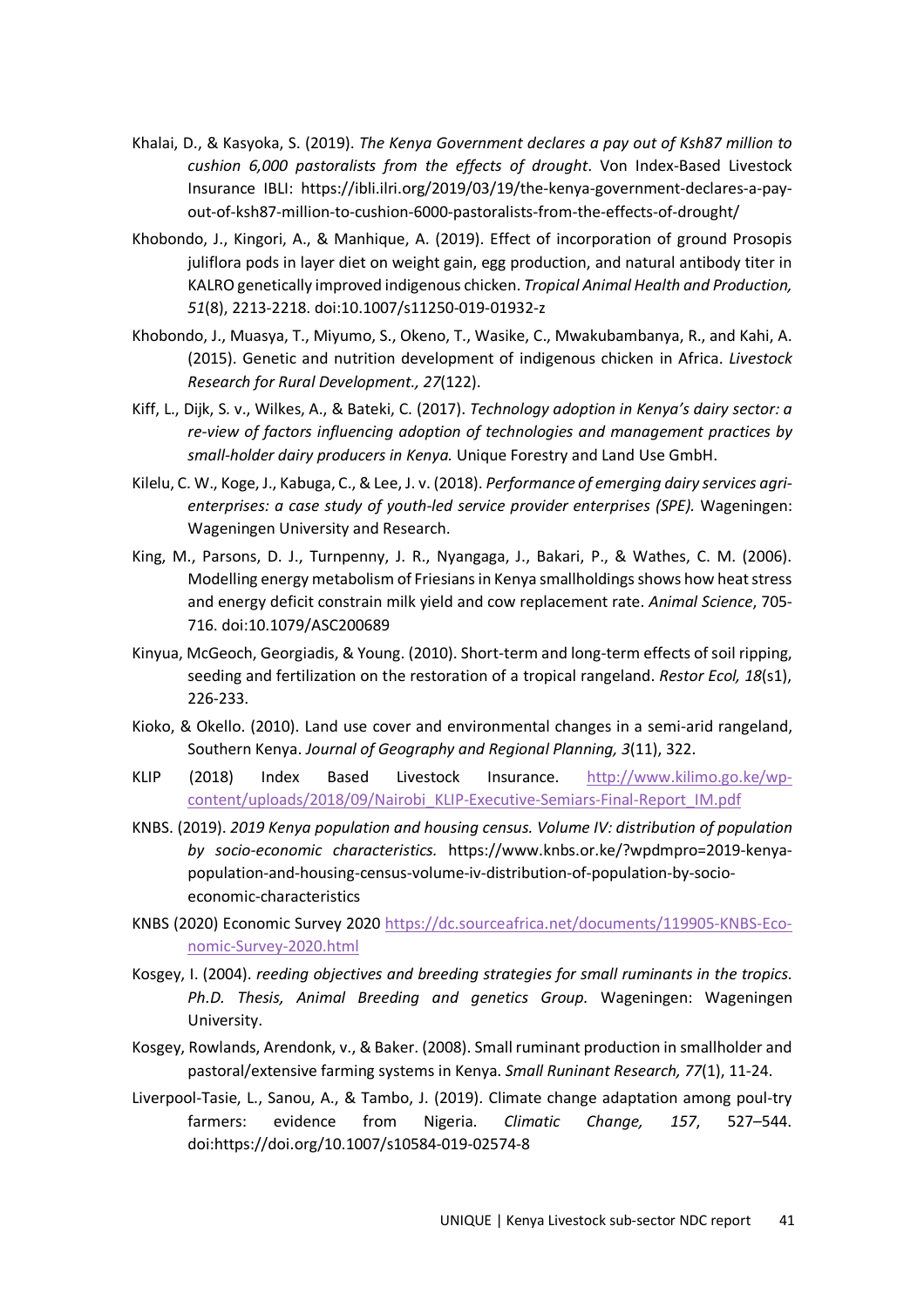- Lore, T. (2018). An electronic disease surveillance system is improving early detection of livestock diseases, making interventions more accurate and effective. ILRI. https://www.ilri.org/research/annual-report/2018/using-smartphones-track-livestockdisease-outbreaks-northern-kenya
- M.Wachira. (2019). Drought pushes dairy processors to milk Kenyans dry. *Daily Nation*.
- MacLeod, M., Eory, V., Wint, W., Shaw, A., Gerber, P. J., Cecchi, G., and Robinson, T. (2018). Assessing the Greenhouse Gas Mitigation Effect of Removing Bovine Trypanosomiasis in Eastern Africa. *Sustainability, 10*(5), 1633. doi:https://doi.org/10.3390/su10051633
- Mahgoub, O., Lu, C. D., Hammed, M. S., Richie, A., Al-Halhali, & Annamalai, K. (2005). Performance of Omani goats fed diets containing various metabolizable energy densities. *Small Ruminant Research, 58*, 175-180.
- Makau, D. N., VanLeeuwen, J. A., Gitau, G. K., Muraya, J., McKenna, S. L., Walton, C., & Wichtel, J. J. (2018). Effectiveness of using cellphone technology as a dairy management trainingtool for smallholder dairy farms in Kenya. *Livestock Research for Rural Development, 30*(11).
- Marwa, M., Mburu, J., Elizaphan, R., Oburu, J., Mwai, O., & Kahumbu, S. (2020). Impact of ICT based extension services on dairy production and household Welfare: the case of iCow ser-vice in Kenya. *J. Agric. Sci., 12*(3), 1–12.
- Ministry of Agriculture, Livestock and Fisheries [MoALF] (2019). Draft National Livestock Policy http://www.kilimo.go.ke/wp-content/uploads/2019/02/Draft-reviewed-National-Livestock-Policy-February-2019.pdf
- Mitigation Technical Analysis Report [MTAR] http://www.lse.ac.uk/GranthamInstitute/wpcontent/uploads/2018/10/8737\_vol3.pdf
- Moenga, B., Muchemi, G., Kangethe, E., Kimenju, J., Mutiga, E., & Matete, G. (2016). Impact of climate change on the incidences of small ruminant diseases in a pastoral area of Kenya. *Afr. J. Agric. Res., 10*(27), 2389-2396.
- Muli, A. (2000). *Factors affecting amount of water offered to dairy cattle in Kiambu District and their effects on productivity .* Naroibi: University of Nairobi.
- Mureithi, S. (2018). *Policy Brief Commercial pasture production and its econo;ic feasibility in asal counties.* Nairobi: ILRI.
- Mureithi, Verdoodt, Njoka, Gachene, Warinwa, & Ranst, V. (2016). Impact of community conservation management on herbaceous layer and soil nutrients in a Kenyan semi-arid savannah. *Land Degradation and Development, 27*(8), 1820-1830.
- Muriuki, H. (2011). *Dairy development in Kenya.* Rome: FAO.
- Mwangi, D. M., Alaru, P., Ouko, O. K., & Kabuage, L. (2019). *INVENTORY OF CLIMATE SMART AGRICULTURE INDIGENOUS POULTRY TECHNOLOGIES, INNOVATIONS & MANAGEMENT PRACTICES.* Kenya Agricultural and Livestock Research Organization. http://www.kalro.org/sites/timps/KCSAP%20TIMPS%20- %20IC%20VC%20Aug2019.docx.pdf
- Mwangi, I. (2020). *Kenya News Agency*. Kirinyaga County to scale up poultry production: https://www.kenyanews.go.ke/kirinyaga-county-to-scale-up-poultry-production/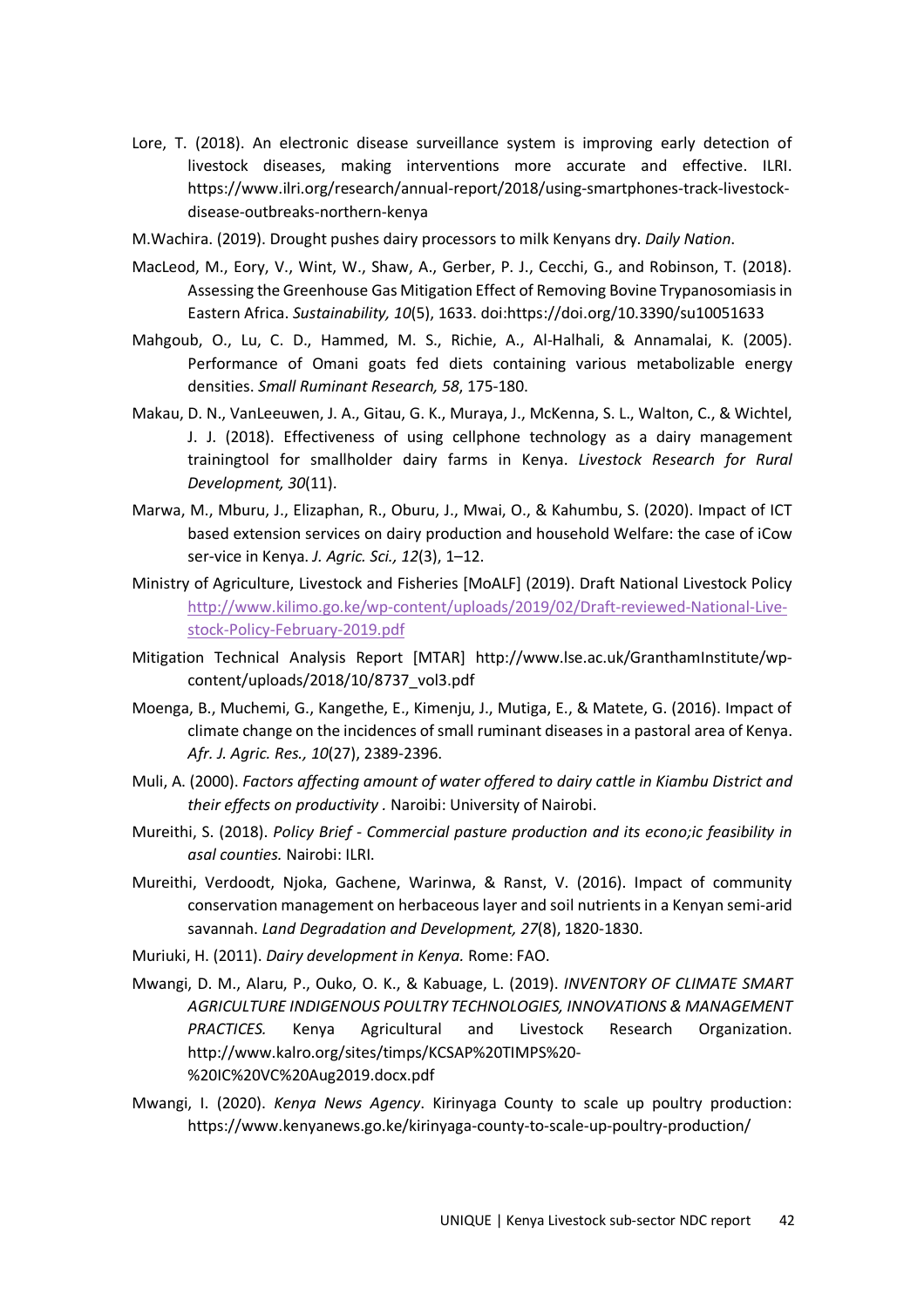Mwongera, Nowak, A., Notenbaert, A. M., Grey, S., Osiemo, J., Kinyua, I., & Girvetz, E. (2019). Climate-Smart Agricultural Value Chains: Risks and Perspectives. *n: Rosenstock T., Nowak A., Girvetz E. (eds) The Climate-Smart Agriculture Papers. Springer*. doi:https://doi.org/10.1007/978-3-319-92798-5\_20

National Adaptation Plan [NAP] (2016) https://www4.unfccc.int/sites/NAPC/Documents%20NAP/Kenya\_NAP\_Final.pdf

National Agriculture Investment Plan [NAIP] (2019) http://www.kilimo.go.ke/wp-content/uploads/2019/05/NATIONAL-AGRICULTURE-INVESTMENT-PLAN-NAIP.pdf

National Climate Change Action Pan [NCCAP] (2018) http://www.kenyamarkets.org/wpcontent/uploads/2019/02/NCCAP-2018-2022-Online-.pdf

National Climate Change Response Strategy [NCCRS] (2010). http://www.environment.go.ke/wp-

content/documents/complete%20nccrs%20executive%20brief.pdf

Nationally Determined Contribution [NDC] (2016) https://www4.unfccc.int/sites/ndcstaging/PublishedDocuments/Kenya%20First/Kenya \_NDC\_20150723.pdf

- Nash, J., Grewer, U., Bockel, L., Galford, G., Pirolli, G., & White, J. (2016). *Resilience and Economic Growth in Arid Lands–Accelerated Growth in Kenya - Mitigation co-benefits ofherd size and feed quality management.* CGIAR CCAFS Info Note. https://cgspace.cgiar.org/bitstream/handle/10568/77632/REGAL%20Info%20Note%20 pdf.pdf
- Nganga, Robinson, Abdu, Ontiri, & Senda. (2019). *A comparative analysis of three communitybased rangeland management cases. Taking successes in land restoration to scale project.* Nairobi: ILRI. https://www.ilri.org/publications/comparative-analysis-threecommunity-based-rangeland-management-cases-taking-successes
- Ngigi, M., Mueller, U., & Birner, R. (2015). The Role of Livestock Portfolios and Group-Based Approaches for Building Resilience in the Face of Accelerating Climate Change: An Asset-Based Panel Data Analysis from Rural Kenya. *ZEF- Discussion Papers on Development Policy , 205*, 25.
- Ngotho.A. (2020). Brookside increases raw milk prices to cushion farmers against Covid-19. *The star*. Von https://www.the-star.co.ke/business/2020-03-30-brookside-increases-rawmilk-prices-to-cushion-farmers-against-covid-19/
- Njarui, D. M., Itabari, J. K., Kabirizi, J. M., & Mwilawa, A. J. (2014). Water sources and quality for dairy cattle in smallholder farms in semi-arid Kenya. *26*. Von http://www.lrrd.org/lrrd26/8/njar26152.htm
- Njuki, J., Waithanji, E., Bagalwa, N., & Kariuki, J. (2013). *Guidelines on integrating gender in livestock projects and programs.* Nairobi: ILRI.
- Nkonya, Minnick, Ng'ang'a, & Woelcke. (2018). *Land and natural recources degradation in the Arid and Semi-Arids Lands, Kenya.* World Bank Technical Report .
- Noritomo, K. T. (2019). Can Insurance Payouts Prevent a Poverty Trap? Evidence from Randomised Experiments in Northern Kenya. *The journal of development studies*. doi:https://doi.org/10.1080/00220388.2020.1736281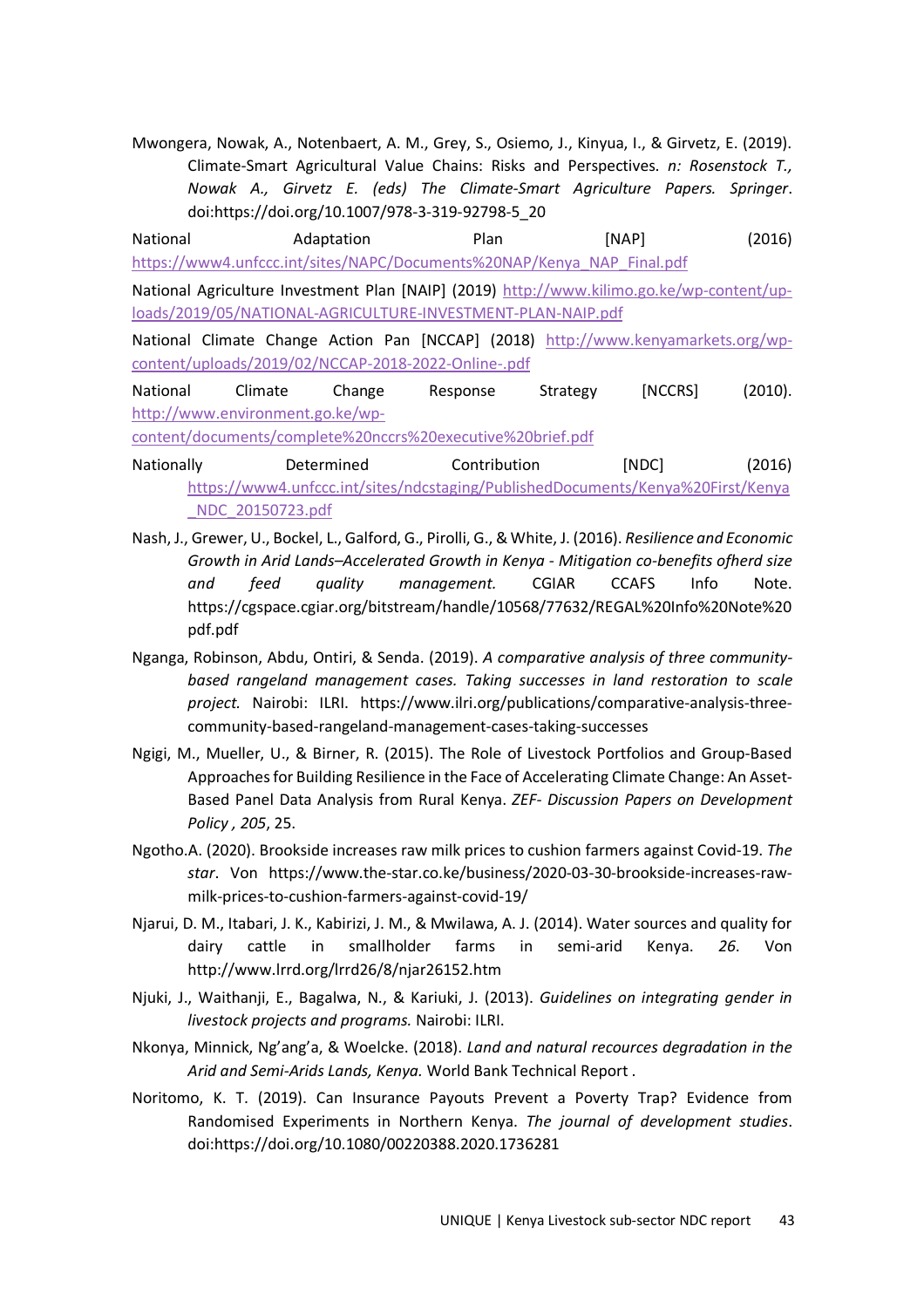- NRT. (kein Datum). *Rangelands*. NRT Northern Rangelands Trust: https://www.nrtkenya.org/rangelands
- Nyakeri, E. M., Ogola, H. J., Ayieko, M. A., & Amimo, F. A. (2017). An open system for farming black soldier fly larvae as a source of proteins for smallscale poultry and fish production. *Journal of Insects as Food and Feed, 3*(1), 51-56.
- Ochola, Odhiambo, Ogindo, & Wasike. (2019). Adaptation of Smallholder Dairy Farmers in South Western Kenya to the Effects of Climate Change. *Atmospheric and Climate Sciences, 9*, 456-478. doi:10.4236/acs.2019.93031
- Odhong', C., Wilkes, A., Dijk, S. v., Vorlaufer, M., Ndonga, S., Sing'ora, B., & Kenyanito, L. (2019). Financing Large-Scale Mitigation by Smallholder Farmers: What Roles for Public Climate Finance? *Frontiers in Sustainable Food Systems, 3*(3). doi:https://doi.org/10.3389/f
- Odhong', C., Wilkes, A., & Dijk, S. v. (2018). Private-sector led extension in Kenya's dairy sector. CGIAR CCAFS Info Notes.
- Ogola, & Kosgey. (2019). Factors influencing participation in dairy goat milk marketing in Kenya and its implication for a sustainable breeding program. *Livestock research for rural development, 31*(4). http://www.lrrd.org/lrrd31/4/isacc31048.html
- Ojango, JMK, Audho, Oyieng, Recha, & Muigai. (2015). *Sustainable Small Ruminant Breeding Program for Climate Smart Villages in Kenya: Baseline Household Survey Re-port.* Denmark: CGIAR CCAFS.
- Omondi, Kinyangi, & Recha. (2013). *Climate related risks and opportunities for agricultural adaptation and mitigation in semi-arid Eastern Kenya.* Research Gate.
- Onono, & Wieland, R. (2013a). Estimation of impact of contagious bovine pleuropneumonia on pastoralists in Kenya. *Preventive Veterinary Medecine, 115*(3-4), 122-129. doi:https://doi.org/10.1016/j.prevetmed.2014.03.022
- Onono, J. O., Rushton, J., & Wieland, B. (2013b). Constraints to cattle production in a semiarid pastoral system in Kenya. *Tropical Animal Health and Production*. doi:DOI: 10.1007/s11250-013-0379-2
- Onsongo, V. O., Osuga, I. M., Gachuiri, C. K., Wachira, A. M., Miano, D. M., Tanga, C. M., & Fiaboe, K. K. (2018). Insects for income generation through animal feed: Effect of Dietary Replacement of Soybean and Fish Meal With Black Soldier Fly Meal on Broiler Growth and Economic Performance. *Journal of Economic Entomology, 111*(4), 1966–1973. doi:https://doi.org/10.1093/jee/toy118
- Onyango, T., Mathai, N., Mbugua, D., Nguru, J., Ayako, W., John, M., & Nakeel, M. (2019). *INVENTORY OF CLIMATE SMART AGRICULTUREDAIRY TECHNOLOGIES, INNOVATIONS & MANAGEMENT PRACTICES.* Kenya Agricultural and Livestock Research Organization. V
- Othenio, J. (2016). *Poultry diseases that come with floods*.
- Peacock, C. (2007). *The goat model: A proven approach to reducing poverty among smallholder farmers in Africa by developing profitable goat enterprises and sustainable support services.* Farm Africa.
- Pathway to resilience in semi-arid economies [PRISE] (2019). *Transforming the beef value chain in northern Kenya – opportunities for the private sector.* Kenya Market Trust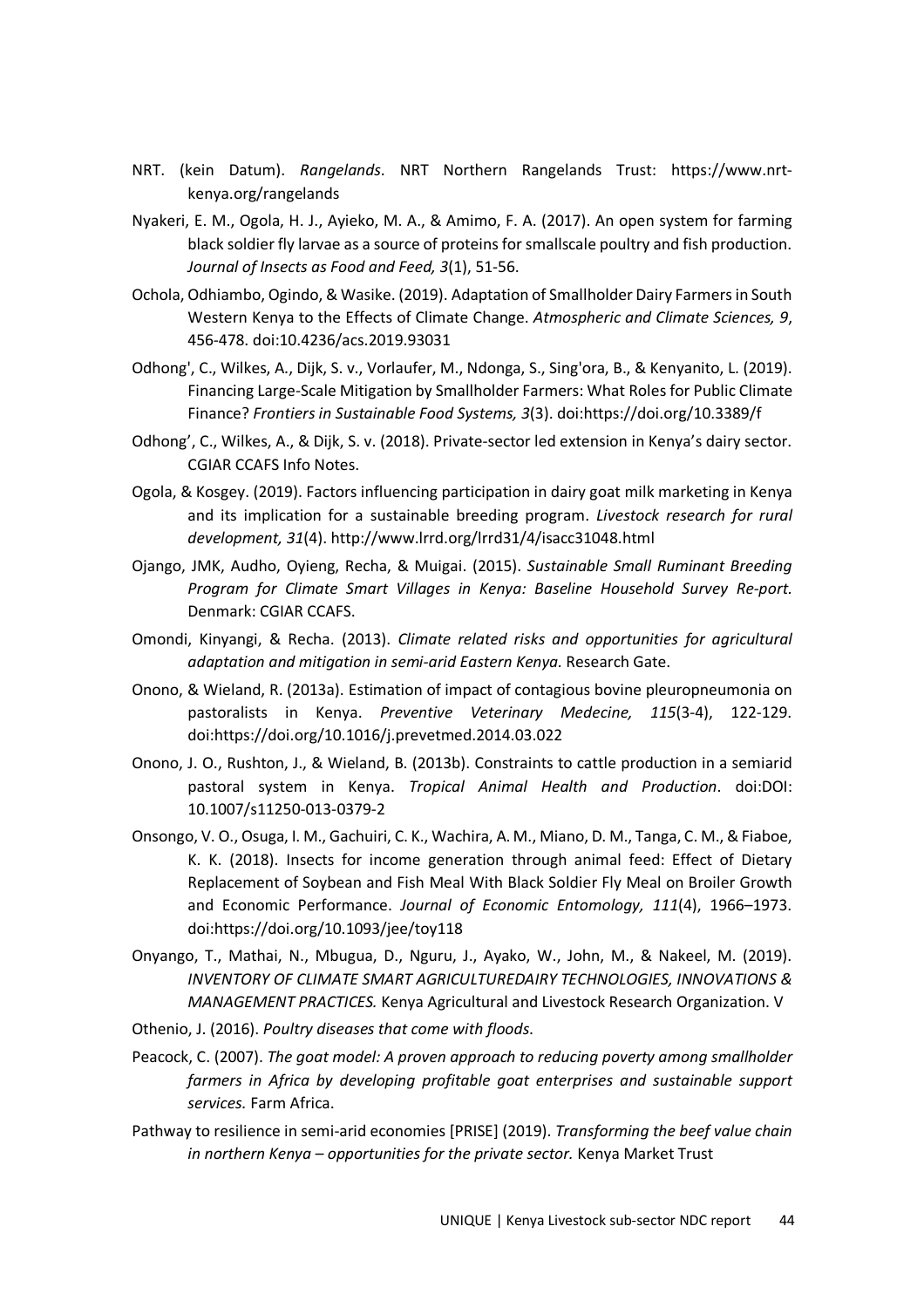- Recha, & Radeny. (2017). Managing climate risks through small ruminants in Kenyan climatesmart villages. *Agriculture for Development, 30*.
- Rojas-Downing, M. M., Nejadhashemi, A. P., Harrigan, T., & Woznicki, S. A. (2017). ). Climate change and livestock: Impacts, adaptation, and mitigation. *Climate Risk Management, 16*, 145-163.
- Republic of Kenya [RoK] (2012a) National Policy for the Sustainable Development of Northern Kenya and Other Arid Lands. https://reliefweb.int/sites/reliefweb.int/files/resources/Sessional%20Paper%20on%20National%20Policy%20for%20Development%20of%20ASALs.pdf
- RoK, R. o. (2012). *Post Disaster Needs Assessment (PDNA), 2008-2011 Drought.* Republic of Kenya (RoK).
- Second National Communication [SNC] https://unfccc.int/resource/docs/natc/kennc2.pdf
- Senda, T., Robinson, L., Gachene, C., Kironchi, G., & Doyo, J. (2020). An assessment of the implications of alternative scales of communal land tenure formalization in pastoral systems. *Land Use Policy, 94*, 104-535.
- State Department for Livestock [SDL] (2017) Dairy NAMA Concept Note http://www.kilimo.go.ke/wp-content/uploads/2018/03/NAMA-Kenya-Dairy-NAMA-GCF-concept-NoteJanuary-2017-1.pdf

State Department for Livestock [SDL] (2018) National Livestock Statistics 2018. SDL, Nairobi.

SDL (2020) SDL (2019) Inventory of GHG emissions from dairy cattle in Kenya 1995-2017 http://www.kilimo.go.ke/wp-content/uploads/2020/07/Kenya-Dairy-Cattle-GHG-inventory-Report\_06\_07\_2020.pdf

- SDL (2020b) National Livestock Statistics 2020. Unpublished.
- Tavenner, K., & Crane, T. (2018). Gender power in Kenyan dairy: cows, commodities, and commercialization . *Agriculture and human values, 35*(3), 701–715.
- Thornton, Herrero, Freeman, Mwai, Rege, Jones, & McDermott. (2008). *Vulnerability, climate change and livestock: research opportunities and challenges for poverty alleviation.* ILRI.
- Thornton, P. K., van de Steeg, J., Notenbaert, A., & Herrero, M. (2009). The impacts of climate change on livestock and livestock systems in developing countries: a review of what we know and what we need to know. *Agric. Syst., 101*, 113–27.
- UNDP (n.d.). Maasai women benefit from poultry farming. https://www.ke.undp.org/content/kenya/en/home/ourwork/environmentandenergy/successstories/Families-profitfrom-Poultry-farming.html
- UPESI News. (2019). *KCB MobiGrow invests KShs. 300M in Makueni Poultry Project*. Von UPESI News: https://upesinews.co.ke/2019/07/06/kcb-mobigrow-invests-kshs-300m-inmakueni-poultry-project/
- USAID. (2018). *Clean Energy for Productive Use in Post-Harvest Value Chains: An Integrated Literature Review with Field Work for the Kenya and SenegalDairy Sectors.* AgriLinks. https://www.agrilinks.org/sites/default/files/e4as\_integrated\_lit\_review\_and\_case\_st udy\_report\_-\_final\_-\_sept\_2018.pdf
- United States Department of Agriculture [USDA] (2013). *Climate Change and Agriculture in the United States: Effects and Adaptation.* Washington DC: USDA techincal bulletin.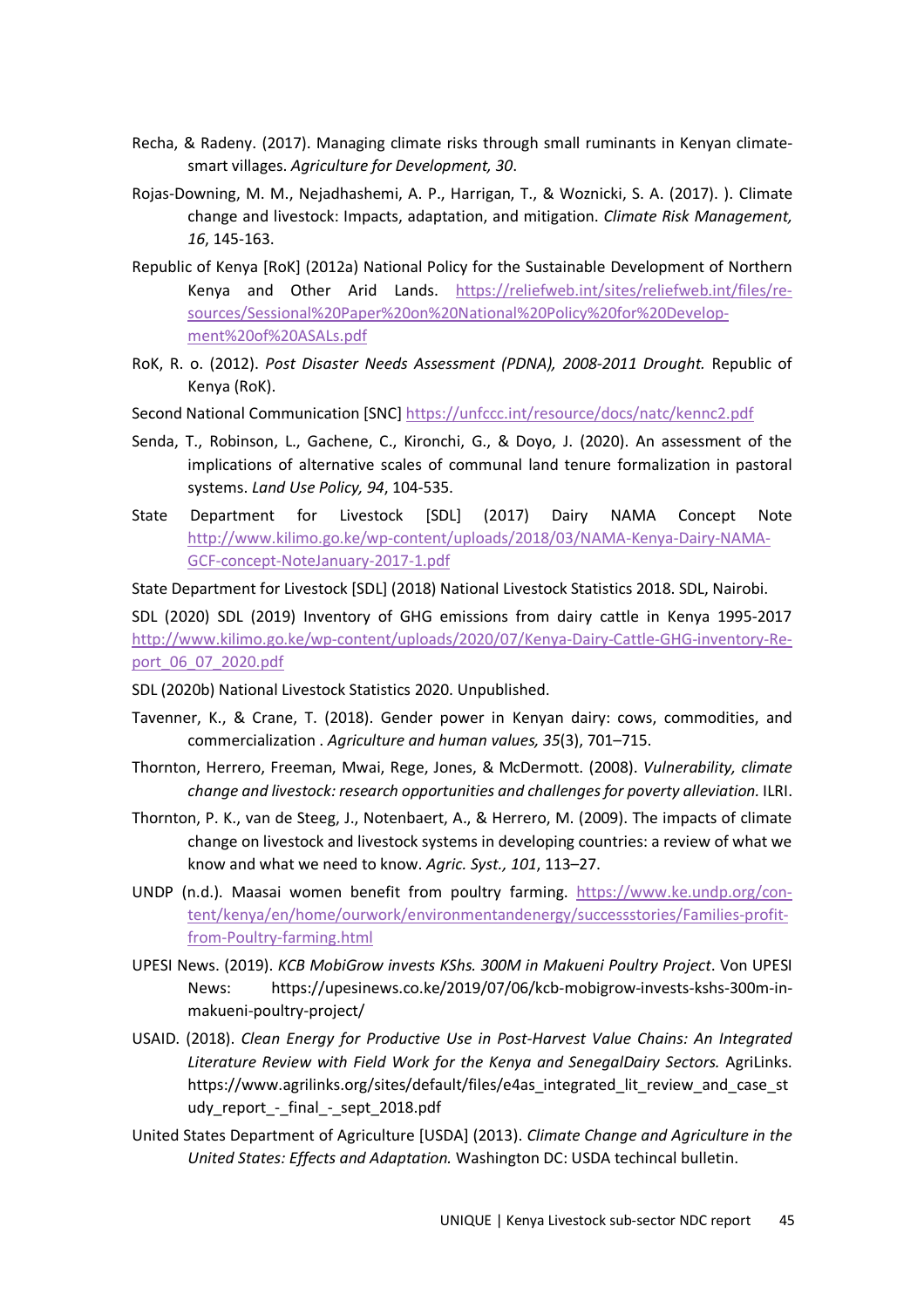- van Dijk, S., Wilkes, A., & Odhong', C. (2018). *The potential for commercial hay production in*  Kenya. CGIAR CCAFS Info Notes. https://cgspace.cgiar.org/bitstream/handle/10568/93176/van%20Dijk%20et%20al%20 UNIQUE%20Info%20Note.pdf?sequence=5
- Vernooij, A., N. Masaki, M., & Meijer-Willems, D. (2018). *Regionalisation in poultry develop-ment in Eastern Africa.* Wageningen Livestock Research. doi:https://doi.org/10.18174/458221

Vi Agroforestry (2018). Gender Manual: A practical guide to gender mainstreaming. https://viagroforestry.org/app/uploads/2019/09/gender-practical\_manual\_eng\_s.pdf

- Wakhungu, J., Wesongah, J., Tura, G., Msalya, G., Grace, D., Unger, F., & Alonso, S. (2014). Pastoralism in Kenya and Tanzania: Challenges and opportunities in animal health and food security. Nairobi: ILRI.
- Wall, E., Simm, G., & Moran, D. (2010). Developing breeding schemes to assist mitigation of greenhouse gas emissions. *Animal, 4*, 366-376.
- Walsh, G. (2019). *Can chickens help families affected by drought in Kenya?* Trocaire: https://www.trocaire.org/news/can-chickens-help-families-drought-kenya
- Wetende, E., Olago, D., & Ogara, W. (2018). Perceptions of climate change variability and adaptation strategies on smallholder dairy farming systems:insights from Siaya Sub-County of Western Kenya. *Environ, 27*, 14-25. doi:10.1016/j.envdev.2018.08.001
- Wilkes, A., Wassie, S. E., Vorlaufer, M., Odhong', C., & van Dijk, S. (2020a). *Further evidence that gender matters for GHG mitigation in the dairy sector: Analysis of survey data from central Kenya highlights interactive effects of gender and farm management practices onmilk yield and GHG emission intensity.* CGIAR CCFAS Info Notes.
- Wilkes, A., Wassie, S., Odhong', C., Fraval, S., & Dijk, S. v. (2020b). Variation in the carbon footprint of milk production on smallholder dairy farms in central Ken-ya. *Journal of Cleaner Production, 265*, 121-780. doi:https://doi.org/10.1016/j.jclepro.2020.121780
- World Agroforestery. (kein Datum). *Restoration of degraded land for food security and poverty reduction in East Africa and the Sahel: taking successes in land restoration to scale*. Von World Agroforestery: http://www.worldagroforestry.org/project/restorationdegraded-land-food-security-and-poverty-reduction-east-africa-and-sahel-taking
- World Bank. (1997). *Kenya National Agricultural Research Project Phase II (NARP II).* Washington DC : World Bank.
- World Bank Group (2015). *Kenya Leather Industry: diagnosis, strategy and action plan.* http://www.industrialization.go.ke/images/downloads/kenya-leather-industrydiagnosis-strategy-and-action-plan.pdf